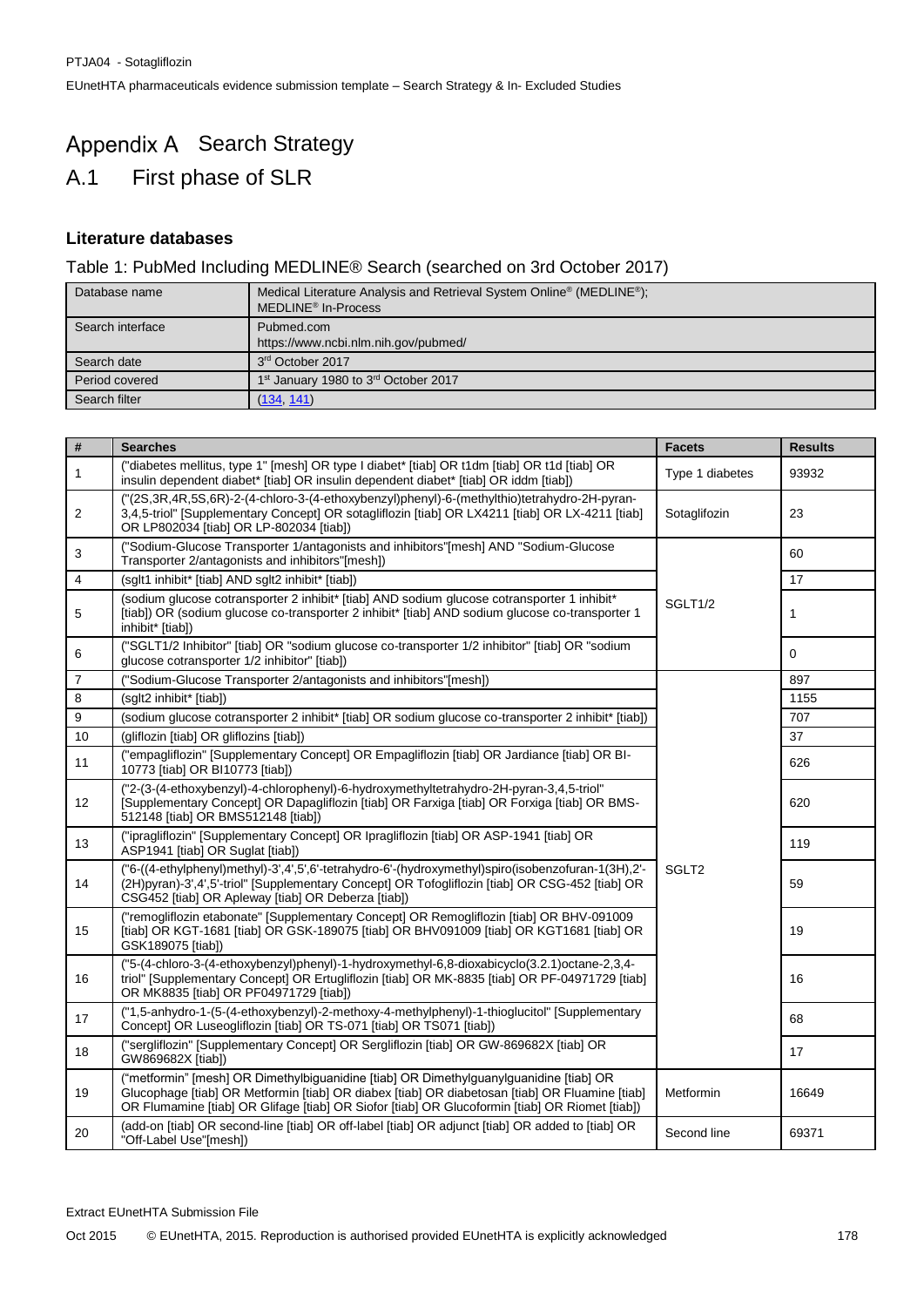| #  | <b>Searches</b>                                                                                                                                                                                                                                                                                                                                                                                                                                                                                                                                                                                                                                                                                                                                                                                                                                                                                                                                                                                                                        | <b>Facets</b> | <b>Results</b> |
|----|----------------------------------------------------------------------------------------------------------------------------------------------------------------------------------------------------------------------------------------------------------------------------------------------------------------------------------------------------------------------------------------------------------------------------------------------------------------------------------------------------------------------------------------------------------------------------------------------------------------------------------------------------------------------------------------------------------------------------------------------------------------------------------------------------------------------------------------------------------------------------------------------------------------------------------------------------------------------------------------------------------------------------------------|---------------|----------------|
| 21 | ("Treatment Failure"[mesh] OR fail*[tiab] OR sub-optimal*[tiab] OR suboptimal*[tiab] OR poorly<br>controlled [tiab] OR poor control [tiab] OR uncontrolled [tiab] OR inadequate control [tiab] OR<br>inadequately[tiab] OR refractory[tiab] OR inadequate response [tiab] OR nonrespon*[tiab] OR<br>non-respon*[tiab] OR incomplete response [tiab] OR insufficient response [tiab] OR partial<br>response[tiab] OR partially responded[tiab] OR non-goal[tiab] OR persistent[tiab] OR residual<br>symptom*[tiab] OR replacement[tiab] OR previously treated [tiab] OR switch*[tiab] OR<br>discontinue*[tiab] OR intensif*[tiab] OR titration[tiab] OR up-titration[tiab] OR escalate*[tiab] OR<br>advanced[tiab] OR step-up therapy[tiab] OR treatment failure[tiab] OR primary failure[tiab] OR<br>Poor glycemic[tiab] OR Poor glycaemic[tiab] OR Inadequate glycemic[tiab] OR Inadequate<br>glycaemic[tiab] OR Partial glycemic[tiab] OR Partial glycaemic[tiab] OR insufficient<br>glycemic[tiab] OR insufficient glycaemic[tiab]) |               | 2033957        |
| 22 | 2 OR 3 OR 4 OR 5 OR 6 OR 7 OR 8 OR 9 OR 10 OR 11 OR 12 OR 13 OR 14 OR 15 OR 16<br>OR 17 OR 18 OR 19 OR 20 OR 21                                                                                                                                                                                                                                                                                                                                                                                                                                                                                                                                                                                                                                                                                                                                                                                                                                                                                                                        |               | 2096879        |
| 23 | 1 AND 22                                                                                                                                                                                                                                                                                                                                                                                                                                                                                                                                                                                                                                                                                                                                                                                                                                                                                                                                                                                                                               |               | 13496          |
| 24 | ((randomized controlled trial[pt] OR controlled clinical trial[pt] OR randomized[tiab] OR<br>randomised[tiab] OR placebo[tiab] OR clinical trials as topic[mesh: noexp] OR randomly[tiab]<br>OR trial[ti]) OR ((RCT[tiab] OR placebo[tiab] OR sham[tiab] OR dummy[tiab] OR single<br>blind*[tiab] OR double blind*[tiab] OR allocated[tiab] OR allocation[tiab] OR triple blind*[tiab] OR<br>treble blind*[tiab] OR random*[tiab]) NOT (medline[sb])))                                                                                                                                                                                                                                                                                                                                                                                                                                                                                                                                                                                 | <b>RCTs</b>   | 1205043        |
| 25 | 23 AND 24                                                                                                                                                                                                                                                                                                                                                                                                                                                                                                                                                                                                                                                                                                                                                                                                                                                                                                                                                                                                                              |               | 1665           |
| 26 | "animals"[mesh] NOT "humans"[mesh])                                                                                                                                                                                                                                                                                                                                                                                                                                                                                                                                                                                                                                                                                                                                                                                                                                                                                                                                                                                                    |               | 4391246        |
| 27 | 25 NOT 26                                                                                                                                                                                                                                                                                                                                                                                                                                                                                                                                                                                                                                                                                                                                                                                                                                                                                                                                                                                                                              |               | 1636           |
| 28 | Limit to English and 1980-current                                                                                                                                                                                                                                                                                                                                                                                                                                                                                                                                                                                                                                                                                                                                                                                                                                                                                                                                                                                                      |               | 1543           |

# Table 2: Embase Search via Ovid (searched on 3rd October 2017)

| Database name    | Excerpta Medica database® (Embase®)                          |
|------------------|--------------------------------------------------------------|
| Search interface | Embase.com                                                   |
|                  | https://embase.com/                                          |
|                  | Search via Ovid                                              |
| Search date      | 3rd October 2017                                             |
| Period covered   | 1 <sup>st</sup> January 1980 to 3 <sup>rd</sup> October 2017 |
| Search filter    | (134, 141)                                                   |

| #  | <b>Searches</b>                                                                                                                                                                                       | <b>Facets</b>       | <b>Results</b> |
|----|-------------------------------------------------------------------------------------------------------------------------------------------------------------------------------------------------------|---------------------|----------------|
|    | exp *insulin dependent diabetes mellitus/                                                                                                                                                             |                     | 63440          |
| 2  | (type I diabet\$ or t1dm or t1d or insulin dependent diabet\$ or insulin dependent diabet\$ or<br>iddm).ti,ab.                                                                                        | Type 1 diabetes     | 91721          |
| 3  | 1 or 2                                                                                                                                                                                                |                     | 108084         |
| 4  | (sotagliflozin or LX4211 or LX-4211 or LP802034 or LP-802034).ti.ab.                                                                                                                                  | Sotaglifozin        | 67             |
| 5  | exp *sotagliflozin/                                                                                                                                                                                   |                     | 40             |
| 6  | exp *sodium glucose cotransporter 2 inhibitor/ and exp *sodium glucose cotransporter 1/                                                                                                               |                     | 22             |
| 7  | (sodium glucose cotransporter 2 inhibit\$ and sodium glucose cotransporter 1 inhibit\$).ti,ab. or<br>(sodium glucose co-transporter 2 inhibit\$ and sodium glucose co-transporter 1 inhibit\$).ti,ab. | SGLT <sub>1/2</sub> | 1              |
| 8  | ("SGLT1/2 inhibitor" or "sodium glucose co-transporter 1/2 inhibitor" or "sodium glucose<br>cotransporter 1/2 inhibitor").ti,ab.                                                                      |                     | 15             |
| 9  | (sglt1 inhibit\$ and sglt2 inhibit\$).ti,ab.                                                                                                                                                          |                     | 40             |
| 10 | exp *sodium glucose cotransporter 2 inhibitor/                                                                                                                                                        |                     | 3274           |
| 11 | (sglt2 inhibit\$).ti,ab.                                                                                                                                                                              |                     | 2018           |
| 12 | (sodium glucose cotransporter 2 inhibit\$ or sodium glucose co-transporter 2 inhibit\$).ti,ab.                                                                                                        | SGLT <sub>2</sub>   | 948            |
| 13 | (gliflozin or gliflozins).ti,ab.                                                                                                                                                                      |                     | 76             |
| 14 | (Empagliflozin or Jardiance or BI-10773 or BI10773).ti,ab.                                                                                                                                            |                     | 1062           |
| 15 | exp *empagliflozin/                                                                                                                                                                                   |                     | 713            |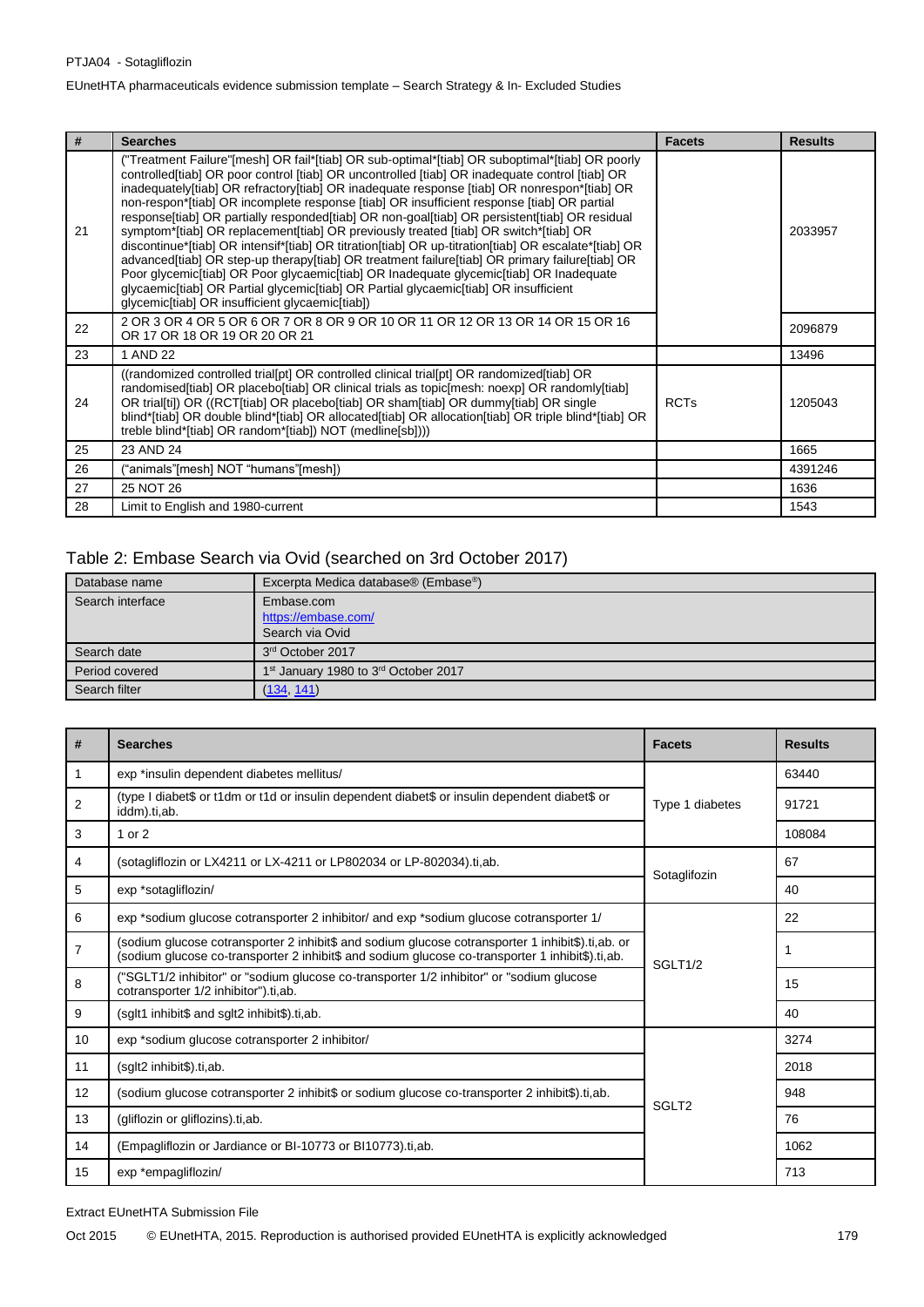| #  | <b>Searches</b>                                                                                                                                                                                                                                                                                                                                                                                                                                                                                                                                                                                                                                                                                                                                                                                  | <b>Facets</b> | <b>Results</b> |
|----|--------------------------------------------------------------------------------------------------------------------------------------------------------------------------------------------------------------------------------------------------------------------------------------------------------------------------------------------------------------------------------------------------------------------------------------------------------------------------------------------------------------------------------------------------------------------------------------------------------------------------------------------------------------------------------------------------------------------------------------------------------------------------------------------------|---------------|----------------|
| 16 | (Dapagliflozin or Farxiga or Forxiga or BMS-512148 or BMS512148).ti,ab.                                                                                                                                                                                                                                                                                                                                                                                                                                                                                                                                                                                                                                                                                                                          |               | 1204           |
| 17 | exp *dapagliflozin/                                                                                                                                                                                                                                                                                                                                                                                                                                                                                                                                                                                                                                                                                                                                                                              |               | 884            |
| 18 | (Ipragliflozin or ASP-1941 or ASP1941 or Suglat).ti,ab.                                                                                                                                                                                                                                                                                                                                                                                                                                                                                                                                                                                                                                                                                                                                          |               | 206            |
| 19 | exp *ipragliflozin/                                                                                                                                                                                                                                                                                                                                                                                                                                                                                                                                                                                                                                                                                                                                                                              |               | 153            |
| 20 | (Tofogliflozin or CSG-452 or CSG452 or Apleway or Deberza).ti,ab.                                                                                                                                                                                                                                                                                                                                                                                                                                                                                                                                                                                                                                                                                                                                |               | 97             |
| 21 | exp *tofogliflozin/                                                                                                                                                                                                                                                                                                                                                                                                                                                                                                                                                                                                                                                                                                                                                                              |               | 76             |
| 22 | (Remogliflozin or BHV-091009 or KGT-1681 or GSK-189075 or BHV091009 or KGT1681 or<br>GSK189075).ti,ab.                                                                                                                                                                                                                                                                                                                                                                                                                                                                                                                                                                                                                                                                                           |               | 31             |
| 23 | exp *remogliflozin etabonate/                                                                                                                                                                                                                                                                                                                                                                                                                                                                                                                                                                                                                                                                                                                                                                    |               | 26             |
| 24 | (Ertugliflozin or MK-8835 or PF-04971729 or MK8835 or PF04971729).ti,ab.                                                                                                                                                                                                                                                                                                                                                                                                                                                                                                                                                                                                                                                                                                                         |               | 54             |
| 25 | exp *ertugliflozin/                                                                                                                                                                                                                                                                                                                                                                                                                                                                                                                                                                                                                                                                                                                                                                              |               | 42             |
| 26 | (Luseogliflozin or TS-071 or TS071).ti,ab.                                                                                                                                                                                                                                                                                                                                                                                                                                                                                                                                                                                                                                                                                                                                                       |               | 137            |
| 27 | exp *luseogliflozin/                                                                                                                                                                                                                                                                                                                                                                                                                                                                                                                                                                                                                                                                                                                                                                             |               | 97             |
| 28 | (Sergliflozin or GW-869682X or GW869582X).ti,ab.                                                                                                                                                                                                                                                                                                                                                                                                                                                                                                                                                                                                                                                                                                                                                 |               | 15             |
| 29 | exp *sergliflozin etabonate/                                                                                                                                                                                                                                                                                                                                                                                                                                                                                                                                                                                                                                                                                                                                                                     |               | 8              |
| 30 | exp *metformin/                                                                                                                                                                                                                                                                                                                                                                                                                                                                                                                                                                                                                                                                                                                                                                                  |               | 15586          |
| 31 | (Dimethylbiguanidine or Dimethylguanylguanidine or Glucophage or Metformin or diabex or<br>diabetosan or Fluamine or Flumamine or Glifage or Siofor or Glucoformin or Riomet).ti,ab.                                                                                                                                                                                                                                                                                                                                                                                                                                                                                                                                                                                                             | Metformin     | 26745          |
| 32 | (add-on or second-line or off-label or adjunct or added to).ti,ab.                                                                                                                                                                                                                                                                                                                                                                                                                                                                                                                                                                                                                                                                                                                               |               | 411565         |
| 33 | exp *"off label drug use"/                                                                                                                                                                                                                                                                                                                                                                                                                                                                                                                                                                                                                                                                                                                                                                       |               | 1620           |
| 34 | exp *Drug treatment failure/ or (fail\$ or sub-optimal\$ or suboptimal\$ or poorly controlled or<br>poor control or uncontrolled or inadequate control or inadequately or refractory or inadequate<br>response or nonrespon\$ or non-respon\$ or incomplete response or insufficient response or<br>partial response or partially responded or non-goal or persistent or residual symptom\$ or<br>replacement or previously treated or switch\$ or discontinue\$ or intensif\$ or titration or up-<br>titration or escalate\$ or advanced or step-up therapy or treatment failure or primary failure or<br>Poor glycemic or Poor glycaemic or Inadequate glycemic or Inadequate glycaemic or Partial<br>glycemic or Partial glycaemic or insufficient glycemic or insufficient glycaemic).ti,ab. | Second line   | 2773795        |
| 35 | $or/4-34$                                                                                                                                                                                                                                                                                                                                                                                                                                                                                                                                                                                                                                                                                                                                                                                        |               | 3133753        |
| 36 | 3 and 35                                                                                                                                                                                                                                                                                                                                                                                                                                                                                                                                                                                                                                                                                                                                                                                         |               | 18469          |
| 37 | ((exp animal/ or nonhuman/) NOT exp human/)                                                                                                                                                                                                                                                                                                                                                                                                                                                                                                                                                                                                                                                                                                                                                      |               | 6250998        |
| 38 | 36 not 37                                                                                                                                                                                                                                                                                                                                                                                                                                                                                                                                                                                                                                                                                                                                                                                        |               | 16578          |
| 39 | randomized controlled trial/ or *"randomized controlled trial (topic)"/ or exp randomization/ or<br>Single blind procedure/ or Double blind procedure/ or Triple blind procedure/ or Crossover<br>procedure/ or Placebo/                                                                                                                                                                                                                                                                                                                                                                                                                                                                                                                                                                         | <b>RCTs</b>   | 819395         |
| 40 | (RCT or placebo or sham or dummy or single blind\$ or double blind\$ or allocated or allocation<br>or triple blind\$ or treble blind\$ or random\$).ti,ab,kw.                                                                                                                                                                                                                                                                                                                                                                                                                                                                                                                                                                                                                                    |               | 1524903        |
| 41 | 39 or 40                                                                                                                                                                                                                                                                                                                                                                                                                                                                                                                                                                                                                                                                                                                                                                                         |               | 1762199        |
| 42 | 38 and 41                                                                                                                                                                                                                                                                                                                                                                                                                                                                                                                                                                                                                                                                                                                                                                                        |               | 2251           |
| 43 | limit 42 to English language                                                                                                                                                                                                                                                                                                                                                                                                                                                                                                                                                                                                                                                                                                                                                                     |               | 2162           |
| 44 | remove duplicates from 43                                                                                                                                                                                                                                                                                                                                                                                                                                                                                                                                                                                                                                                                                                                                                                        |               | 2106           |
| 45 | limit 44 to (yr="2016 -Current" and conference abstract)                                                                                                                                                                                                                                                                                                                                                                                                                                                                                                                                                                                                                                                                                                                                         |               | 139            |
| 46 | limit 44 to (yr="1980 -Current" and (article or article in press or conference paper))                                                                                                                                                                                                                                                                                                                                                                                                                                                                                                                                                                                                                                                                                                           |               | 1190           |
| 47 | 45 or 46                                                                                                                                                                                                                                                                                                                                                                                                                                                                                                                                                                                                                                                                                                                                                                                         |               | 1329           |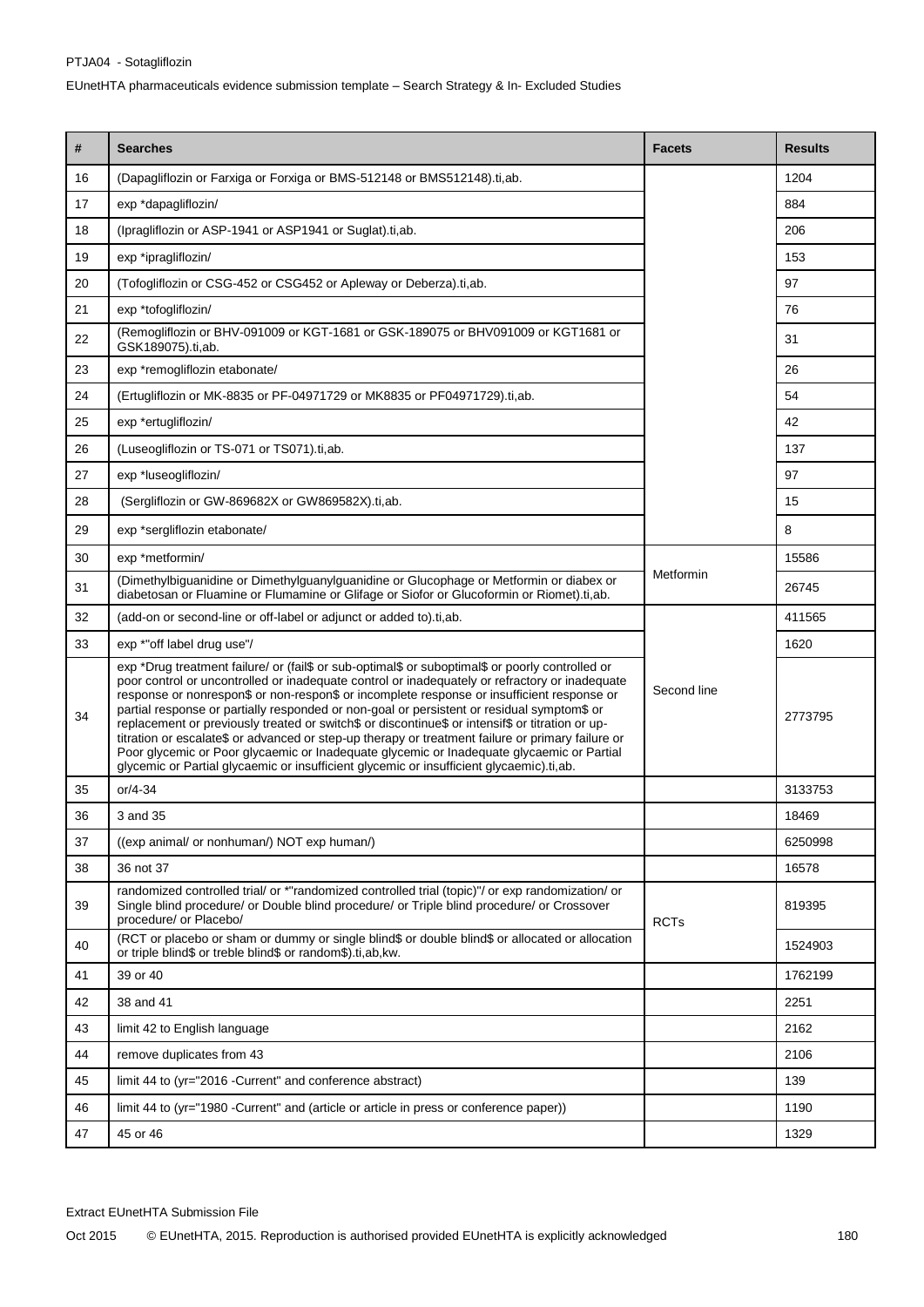| Table 3: The Cochrane Library (Wiley) (searched on 3rd October 2017) |  |
|----------------------------------------------------------------------|--|
|                                                                      |  |

| Database name    | The Cochrane Central Register of Controlled Trials (CENTRAL) |
|------------------|--------------------------------------------------------------|
| Search interface | Cochrane Library                                             |
|                  | https://www.cochranelibrary.com/                             |
| Search date      | 3 <sup>rd</sup> October 2017                                 |
| Period covered   | 1 <sup>st</sup> January 1980 to 3 <sup>rd</sup> October 2017 |
| Search filter    | (134, 141)                                                   |

| #   | <b>Searches</b>                                                                                                                                                                                                               | <b>Facets</b>     | <b>Results</b> |
|-----|-------------------------------------------------------------------------------------------------------------------------------------------------------------------------------------------------------------------------------|-------------------|----------------|
| #1  | MeSH descriptor: [Diabetes Mellitus, Type 1] explode all trees                                                                                                                                                                |                   | 15621          |
| #2  | type I diabet* or t1dm or t1d or insulin dependent diabet* or insulin dependent diabet* or<br>iddm:ti,ab,kw (Word variations have been searched)                                                                              | Type 1 diabetes   | 3800           |
| #3  | #1 or #2                                                                                                                                                                                                                      |                   | 17577          |
| #4  | sotagliflozin or LX4211 or LX-4211 or LP802034 or LP-802034:ti,ab,kw (Word variations have<br>been searched)                                                                                                                  | Sotagliflozin     | 34             |
| #5  | sodium glucose cotransporter 2 inhibit*:ti,ab, kw (Word variations have been searched)                                                                                                                                        |                   | 404            |
| #6  | sodium glucose cotransporter 1 inhibit*:ti.ab.kw (Word variations have been searched)                                                                                                                                         |                   | 332            |
| #7  | #5 and #6                                                                                                                                                                                                                     |                   | 331            |
| #8  | "SGLT1/2 Inhibitor" or "sodium glucose co-transporter 1/2 inhibitor" or "sodium glucose<br>cotransporter 1/2 inhibitor":ti,ab,kw (Word variations have been searched)                                                         | SGLT1/2           | 0              |
| #9  | sglt1 inhibit* and sglt2 inhibit*:ti,ab,kw (Word variations have been searched)                                                                                                                                               |                   | 26             |
| #10 | MeSH descriptor: [Sodium-Glucose Transporter 1] explode all trees and with qualifier(s):<br>[Antagonists & inhibitors - Al]                                                                                                   |                   | 8              |
| #11 | MeSH descriptor: [Sodium-Glucose Transporter 2] explode all trees and with qualifier(s):<br>[Antagonists & inhibitors - Al]                                                                                                   |                   | 1              |
| #12 | #10 and #11                                                                                                                                                                                                                   |                   | 6              |
| #13 | MeSH descriptor: [Sodium-Glucose Transporter 2] explode all trees and with qualifier(s):<br>[Antagonists & inhibitors - Al]                                                                                                   |                   | 130            |
| #14 | sglt2 inhibit*:ti,ab,kw (Word variations have been searched)                                                                                                                                                                  |                   | 311            |
| #15 | sodium glucose cotransporter 2 inhibit* or sodium glucose co-transporter 2 inhibit*:ti,ab,kw<br>(Word variations have been searched)                                                                                          |                   | 489            |
| #16 | gliflozin or gliflozins: ti, ab, kw (Word variations have been searched)                                                                                                                                                      |                   | $\overline{2}$ |
| #17 | Empagliflozin or Jardiance or BI-10773 or BI10773:ti,ab, kw (Word variations have been<br>searched)                                                                                                                           |                   | 269            |
| #18 | Dapagliflozin or Farxiga or Forxiga or BMS-512148 or BMS512148:ti,ab, kw (Word variations<br>have been searched)                                                                                                              | SGLT <sub>2</sub> | 290            |
| #19 | Ipragliflozin or ASP-1941 or ASP1941 or Suglat:ti,ab,kw (Word variations have been searched)                                                                                                                                  |                   | 43             |
| #20 | Tofogliflozin or CSG-452 or CSG452 or Apleway or Deberza:ti,ab, kw (Word variations have<br>been searched)                                                                                                                    |                   | 11             |
| #21 | Remogliflozin or BHV-091009 or KGT-1681 or GSK-189075 or BHV091009 or KGT1681 or<br>GSK189075:ti,ab, kw (Word variations have been searched)                                                                                  |                   | 13             |
| #22 | Ertugliflozin or MK-8835 or PF-04971729 or MK8835 or PF04971729:ti,ab,kw (Word variations<br>have been searched)                                                                                                              |                   | 22             |
| #23 | Luseogliflozin or TS-071 or TS071:ti, ab, kw (Word variations have been searched)                                                                                                                                             |                   | 30             |
| #24 | Sergliflozin or GW-869682X or GW869582X:ti,ab,kw (Word variations have been searched)                                                                                                                                         |                   | $\overline{2}$ |
| #25 | Dimethylbiguanidine or Dimethylguanylguanidine or Glucophage or Metformin or diabex or<br>diabetosan or Fluamine or Flumamine or Glifage or Siofor or Glucoformin or Riomet:ti,ab, kw<br>(Word variations have been searched) | Metformin         | 5484           |
| #26 | MeSH descriptor: [Metformin] explode all trees                                                                                                                                                                                |                   | 2193           |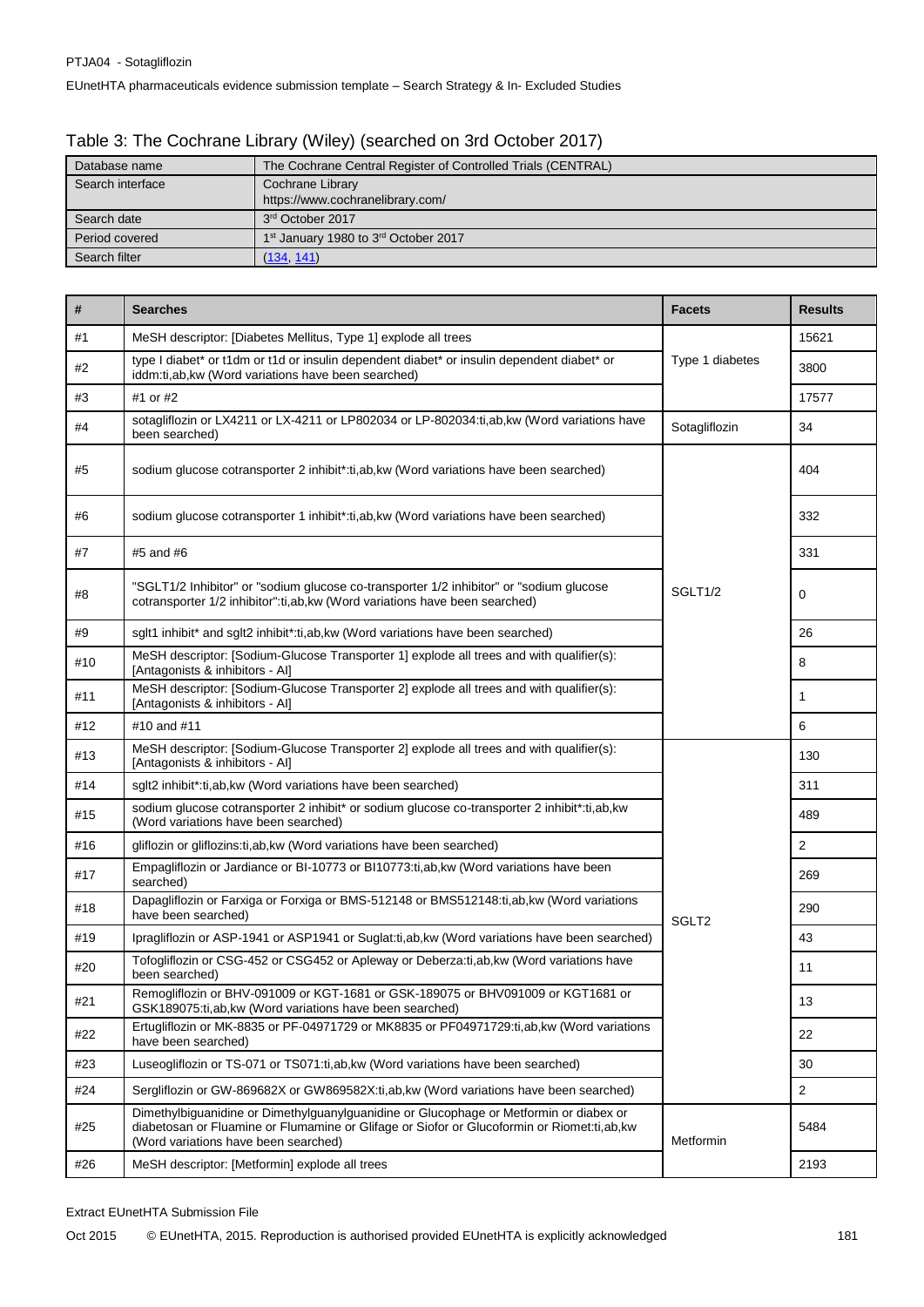#### PTJA04 - Sotagliflozin

EUnetHTA pharmaceuticals evidence submission template – Search Strategy & In- Excluded Studies

| #   | <b>Searches</b>                                                                                                                                                                                                                                                                                                                                                                                                                                                                                                                                                                                                                                                                                                                                                                                          | <b>Facets</b> | <b>Results</b> |
|-----|----------------------------------------------------------------------------------------------------------------------------------------------------------------------------------------------------------------------------------------------------------------------------------------------------------------------------------------------------------------------------------------------------------------------------------------------------------------------------------------------------------------------------------------------------------------------------------------------------------------------------------------------------------------------------------------------------------------------------------------------------------------------------------------------------------|---------------|----------------|
| #27 | add-on or second-line or off-label or adjunct or added to:ti,ab, kw (Word variations have been<br>searched)                                                                                                                                                                                                                                                                                                                                                                                                                                                                                                                                                                                                                                                                                              |               | 39354          |
| #28 | MeSH descriptor: [Off-Label Use] explode all trees                                                                                                                                                                                                                                                                                                                                                                                                                                                                                                                                                                                                                                                                                                                                                       |               | 51             |
| #29 | MeSH descriptor: [Treatment Failure] explode all trees                                                                                                                                                                                                                                                                                                                                                                                                                                                                                                                                                                                                                                                                                                                                                   |               | 42             |
| #30 | fail * or sub-optimal * or suboptimal * or poorly controlled or poor control or uncontrolled or<br>inadequate control or inadequately or refractory or inadequate response or nonrespon * or<br>non-respon * or incomplete response or insufficient response or partial response or partially<br>responded or non-goal or persistent or residual symptom * or replacement or previously<br>treated or switch * or discontinue * or intensif * or titration or up-titration or escalate * or<br>advanced or step-up therapy or treatment failure or primary failure or Poor glycemic or Poor<br>glycaemic or Inadequate glycemic or Inadequate glycaemic or Partial glycemic or Partial<br>glycaemic or insufficient glycemic or insufficient glycaemic:ti,ab, kw (Word variations have been<br>searched) | Second line   | 195975         |
| #31 | #4 or #7 or #8 or #9 or #12 or #13 or #14 or #15 or #16 or #17 or #18 or #19 or #20 or #21 or<br>#22 or #23 or #24 or #25 or #26 or #27 or #28 or #29 or #30                                                                                                                                                                                                                                                                                                                                                                                                                                                                                                                                                                                                                                             |               | 226174         |
| #32 | #3 and #31                                                                                                                                                                                                                                                                                                                                                                                                                                                                                                                                                                                                                                                                                                                                                                                               |               | 6683           |
| #33 | #32 not (pubmed or embase): an                                                                                                                                                                                                                                                                                                                                                                                                                                                                                                                                                                                                                                                                                                                                                                           |               | 140            |
| #34 | Limit to trials, 1980= current                                                                                                                                                                                                                                                                                                                                                                                                                                                                                                                                                                                                                                                                                                                                                                           |               | 70             |

## **Clinical trials registries**

Table 4: Clinical Trials (US) Search [\(https://clinicaltrials.gov\)](https://clinicaltrials.gov/) as searched on 20th November 2017

| Database name    | US National Institutes of Health (NIH) Ongoing Trials Register |
|------------------|----------------------------------------------------------------|
| Search interface | www.clinicaltrials.gov                                         |
| Search date      | 3 <sup>rd</sup> October 2017                                   |

| $\overline{\mathbf{r}}$   | <b>Keywords</b>                           | <b>Results</b>      |
|---------------------------|-------------------------------------------|---------------------|
| 1                         | Sotagliflozin                             | 23                  |
| $\sqrt{2}$                | LX4211                                    | 20                  |
| $\ensuremath{\mathsf{3}}$ | LX-4211                                   | 20                  |
| 4                         | LP802034                                  | $\mathbf 0$         |
| $\sqrt{5}$                | LP-802034                                 | $\mathsf{O}\xspace$ |
| $\,6\,$                   | Empagliflozin                             | 147                 |
| $\boldsymbol{7}$          | Jardiance                                 | 147                 |
| $\bf 8$                   | BI-10773                                  | 147                 |
| $9\,$                     | BI10773                                   | 147                 |
| 10                        | SGLT2 inhibitor                           | 83                  |
| 11                        | sodium glucose cotransporter 2 inhibitor  | 84                  |
| 12                        | sodium glucose co-transporter 2 inhibitor | 84                  |
| 13                        | Gliflozin(s)                              | $\mathsf{O}\xspace$ |
| 14                        | Dapagliflozin                             | 184                 |
| 15                        | Farxiga                                   | 184                 |
| 16                        | Forxiga                                   | 43                  |
| $17$                      | BMS-512148                                | 184                 |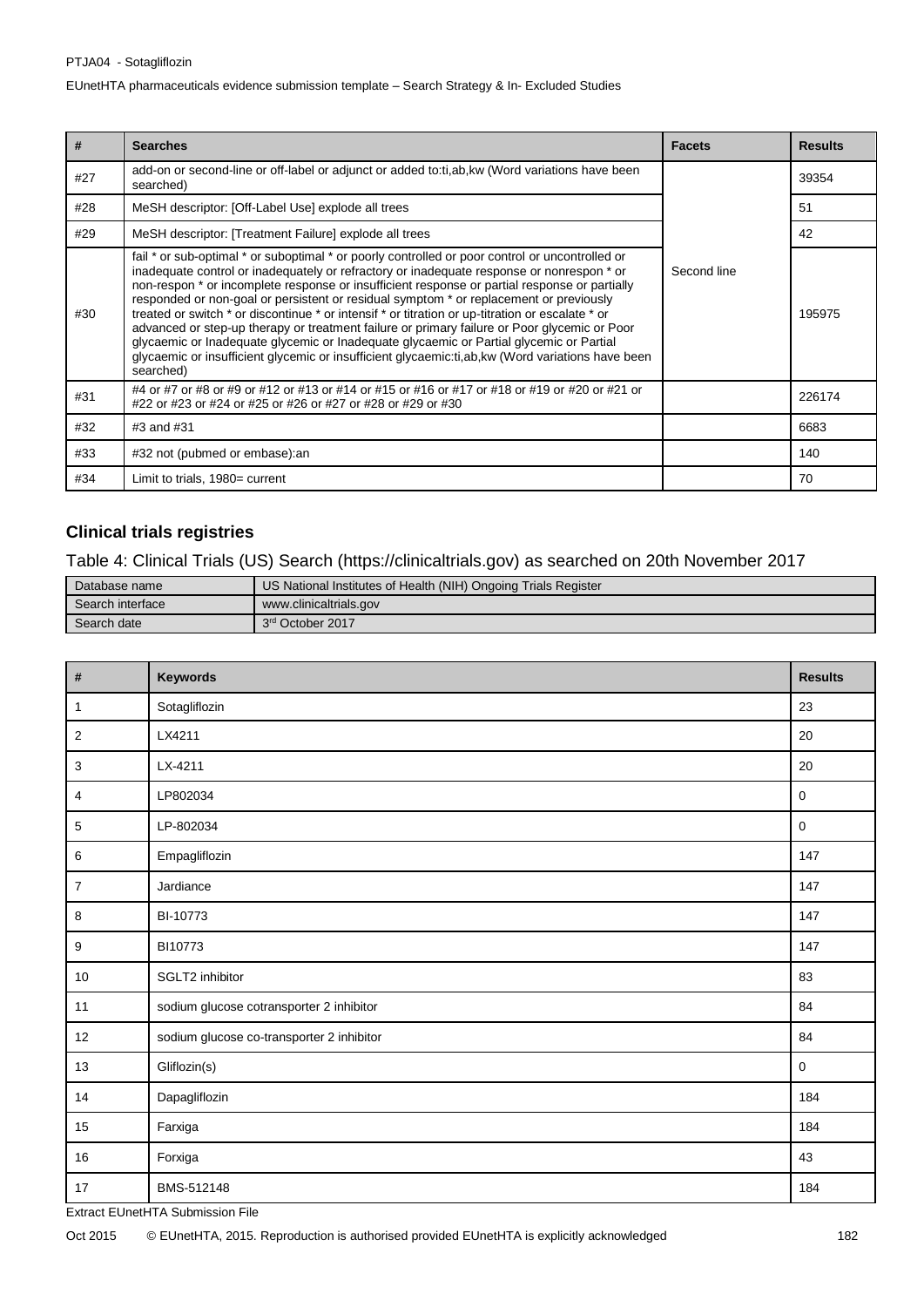| $\pmb{\#}$  | <b>Keywords</b>                  | <b>Results</b>          |
|-------------|----------------------------------|-------------------------|
| $18\,$      | BMS512148                        | 184                     |
| 19          | Ipragliflozin                    | 29                      |
| $20\,$      | ASP-1941                         | 48                      |
| 21          | ASP1941                          | 48                      |
| $22\,$      | Suglat                           | 29                      |
| 23          | Tofogliflozin                    | $\sqrt{5}$              |
| 24          | CSG-452                          | $\mathbf{1}$            |
| 25          | CSG452                           | $\mathbf{1}$            |
| $26\,$      | Aplway                           | $\mathbf 0$             |
| $27\,$      | Deberza                          | $\overline{\mathbf{4}}$ |
| 28          | Remogliflozin                    | $\overline{c}$          |
| 29          | BHV-091009                       | $\pmb{0}$               |
| $30\,$      | BHV091009                        | $\mathsf 0$             |
| 31          | KGT-1681                         | $\mathsf 0$             |
| 32          | KGT1681                          | $\mathsf{O}\xspace$     |
| 33          | GSK-189075                       | 17                      |
| 34          | GSK189075                        | $17\,$                  |
| 35          | Ertugliflozin                    | 20                      |
| 36          | MK-8835                          | 20                      |
| 37          | MK8835                           | 20                      |
| 38          | PF-04971729                      | 17                      |
| 39          | PF04971729                       | 17                      |
| 40          | Luseogliflozin                   | $\mathsf 3$             |
| 41          | TS-071                           | $\pmb{0}$               |
| 42          | <b>TS071</b>                     | $\mathbf 0$             |
| $43\,$      | Sergliflozin                     | $\mathbf 0$             |
| 44          | GW-869682X                       | $\mathbf 0$             |
| $\sqrt{45}$ | GW86968X                         | $\mathsf 0$             |
| 46          | Metformin                        | 1865                    |
| 47          | Dimethylbiguanidine              | 1865                    |
| 48          | Dimethylguanylguanidine          | 1865                    |
| 49          | Glucophage                       | 1865                    |
| 50          | Diabex                           | 16                      |
| $51$        | Diabetosan                       | $\mathbf 0$             |
| 52          | Fluamine                         | $\pmb{0}$               |
| 53          | Flumamine                        | $\mathbf 0$             |
|             | Extract EUnetHTA Submission File |                         |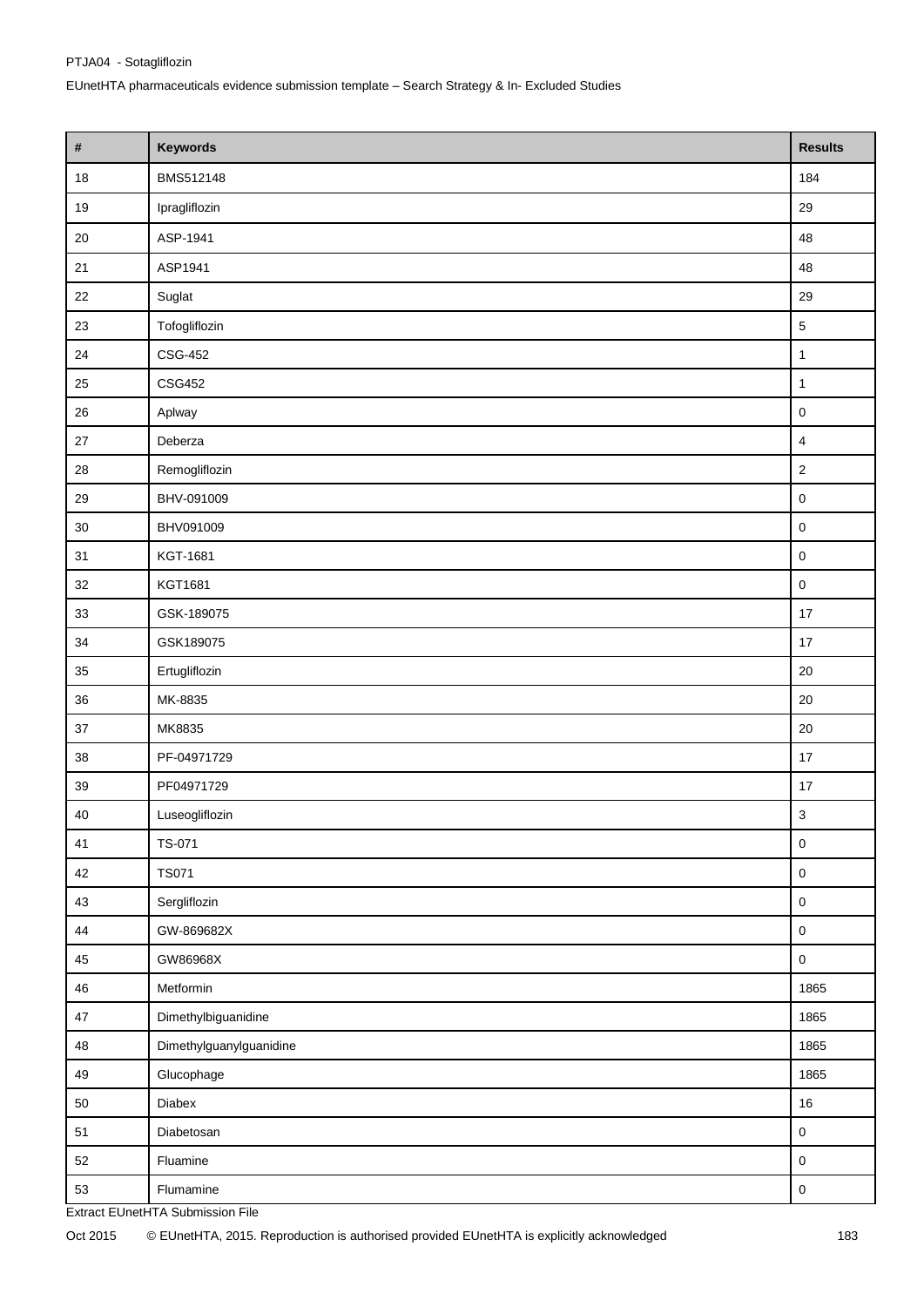PTJA04 - Sotagliflozin

EUnetHTA pharmaceuticals evidence submission template – Search Strategy & In- Excluded Studies

| $\vert$ # | Keywords    | <b>Results</b> |
|-----------|-------------|----------------|
| 54        | Glifage     | 14             |
| 55        | Siofor      | 12             |
| 56        | Glucoformin | 8              |
| 57        | Riomet      | 1865           |

## Table 5: Clinical Trials (EU) Search [\(https://clinicaltrialsregister.eu\)](https://clinicaltrialsregister.eu/) as searched on 20th November 2017

| Database name    | European Union Clinical Trials Register (EU CTR) |
|------------------|--------------------------------------------------|
| Search interface | https://clinicaltrialsregister.eu                |
| Search date      | 20 <sup>th</sup> November 2017                   |

| Keywords                                  | <b>Results</b>   |
|-------------------------------------------|------------------|
| Sotagliflozin                             | $\boldsymbol{7}$ |
| LX4211                                    | $\overline{7}$   |
| LX-4211                                   | $\,6\,$          |
| LP802034                                  | $\mathsf 0$      |
| LP-802034                                 | $\overline{5}$   |
| Empagliflozin                             | 42               |
| Jardiance                                 | 31               |
| BI-10773                                  | $\pmb{0}$        |
| BI10773                                   | $\sqrt{5}$       |
| SGLT2 inhibitor                           | 17               |
| sodium glucose cotransporter 2 inhibitor  | $\mathbf{3}$     |
| sodium glucose co-transporter 2 inhibitor | 5                |
| Gliflozin(s)                              | $\pmb{0}$        |
| Dapagliflozin                             | 69               |
| Farxiga                                   | $\mathsf 0$      |
| Forxiga                                   | 42               |
| BMS-512148                                | 25               |
| BMS512148                                 | $\mathbf{1}$     |
| Ipragliflozin                             | $\mathsf 0$      |
| ASP-1941                                  | $\pmb{0}$        |
| ASP1941                                   | $\mathbf{1}$     |
| Suglat                                    | $\pmb{0}$        |
| Tofogliflozin                             | $\pmb{0}$        |
| CSG-452                                   | $\mathbf 0$      |
| <b>CSG452</b>                             | $\mathsf 0$      |
|                                           |                  |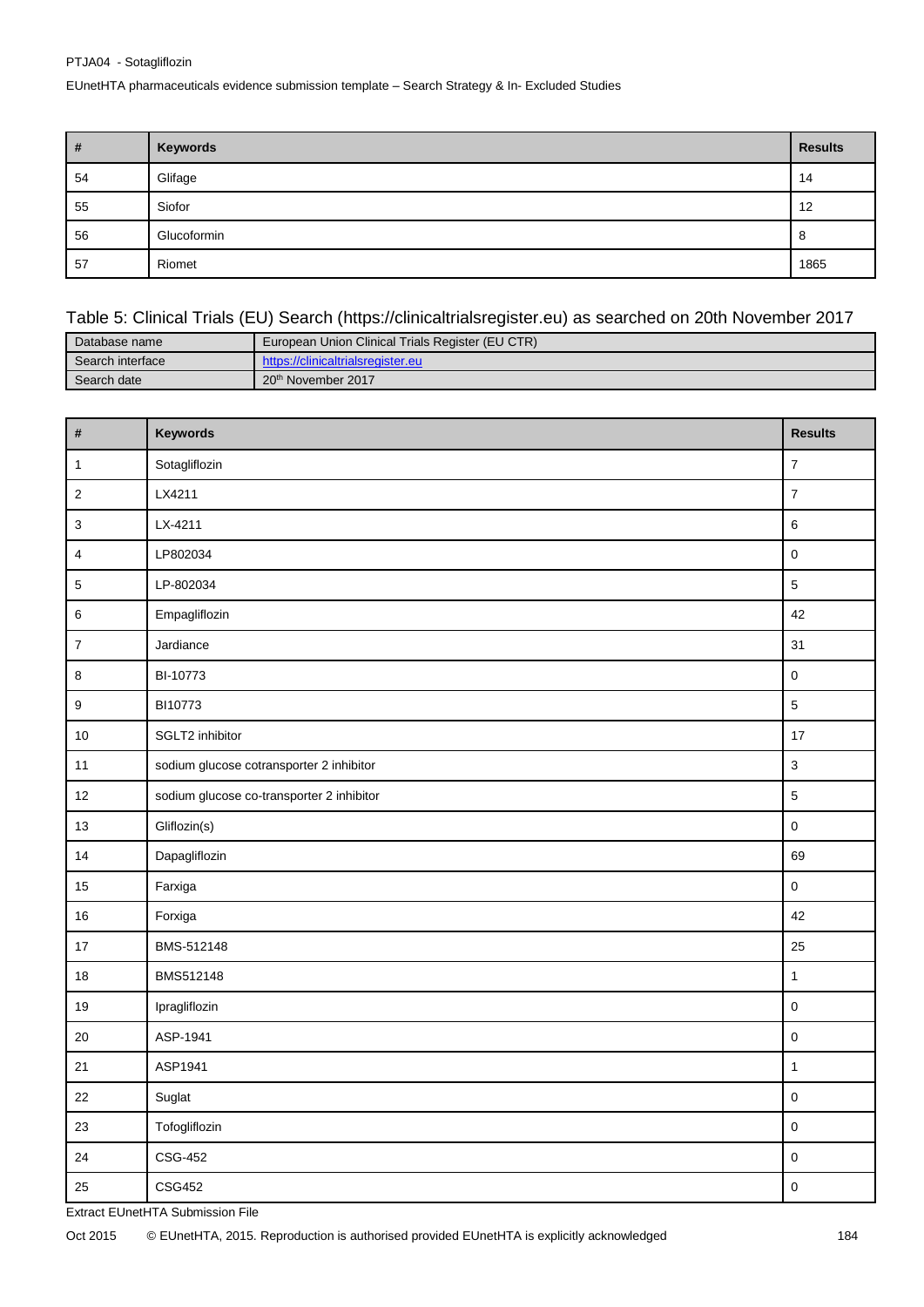| $\pmb{\#}$ | Keywords                | <b>Results</b>          |
|------------|-------------------------|-------------------------|
| 26         | Aplway                  | 0                       |
| $27\,$     | Deberza                 | $\pmb{0}$               |
| 28         | Remogliflozin           | $\pmb{0}$               |
| 29         | BHV-091009              | 0                       |
| $30\,$     | BHV091009               | $\mathsf 0$             |
| 31         | KGT-1681                | $\pmb{0}$               |
| 32         | KGT1681                 | $\pmb{0}$               |
| 33         | GSK-189075              | $\pmb{0}$               |
| 34         | GSK189075               | $\overline{\mathbf{4}}$ |
| 35         | Ertugliflozin           | 8                       |
| 36         | MK-8835                 | $\bf8$                  |
| $37\,$     | MK8835                  | $\pmb{0}$               |
| $38\,$     | PF-04971729             | $\overline{4}$          |
| 39         | PF04971729              | $\pmb{0}$               |
| 40         | Luseogliflozin          | $\pmb{0}$               |
| 41         | TS-071                  | $\mathsf{O}\xspace$     |
| 42         | <b>TS071</b>            | $\pmb{0}$               |
| 43         | Sergliflozin            | $\pmb{0}$               |
| 44         | GW-869682X              | $\pmb{0}$               |
| 45         | GW86968X                | $\pmb{0}$               |
| 46         | Metformin               | 730                     |
| $47\,$     | Dimethylbiguanidine     | 0                       |
| 48         | Dimethylguanylguanidine | $\mathsf{O}\xspace$     |
| 49         | Glucophage              | $87\,$                  |
| $50\,$     | Diabex                  | $\mathbf 0$             |
| $51$       | Diabetosan              | $\mathsf{O}\xspace$     |
| 52         | Fluamine                | $\mathsf{O}\xspace$     |
| 53         | Flumamine               | $\mathsf 0$             |
| 54         | Glifage                 | $\mathsf{O}\xspace$     |
| 55         | Siofor                  | $\mathbf{1}$            |
| 56         | Glucoformin             | $\mathsf{O}\xspace$     |
| 57         | Riomet                  | $\mathsf{O}\xspace$     |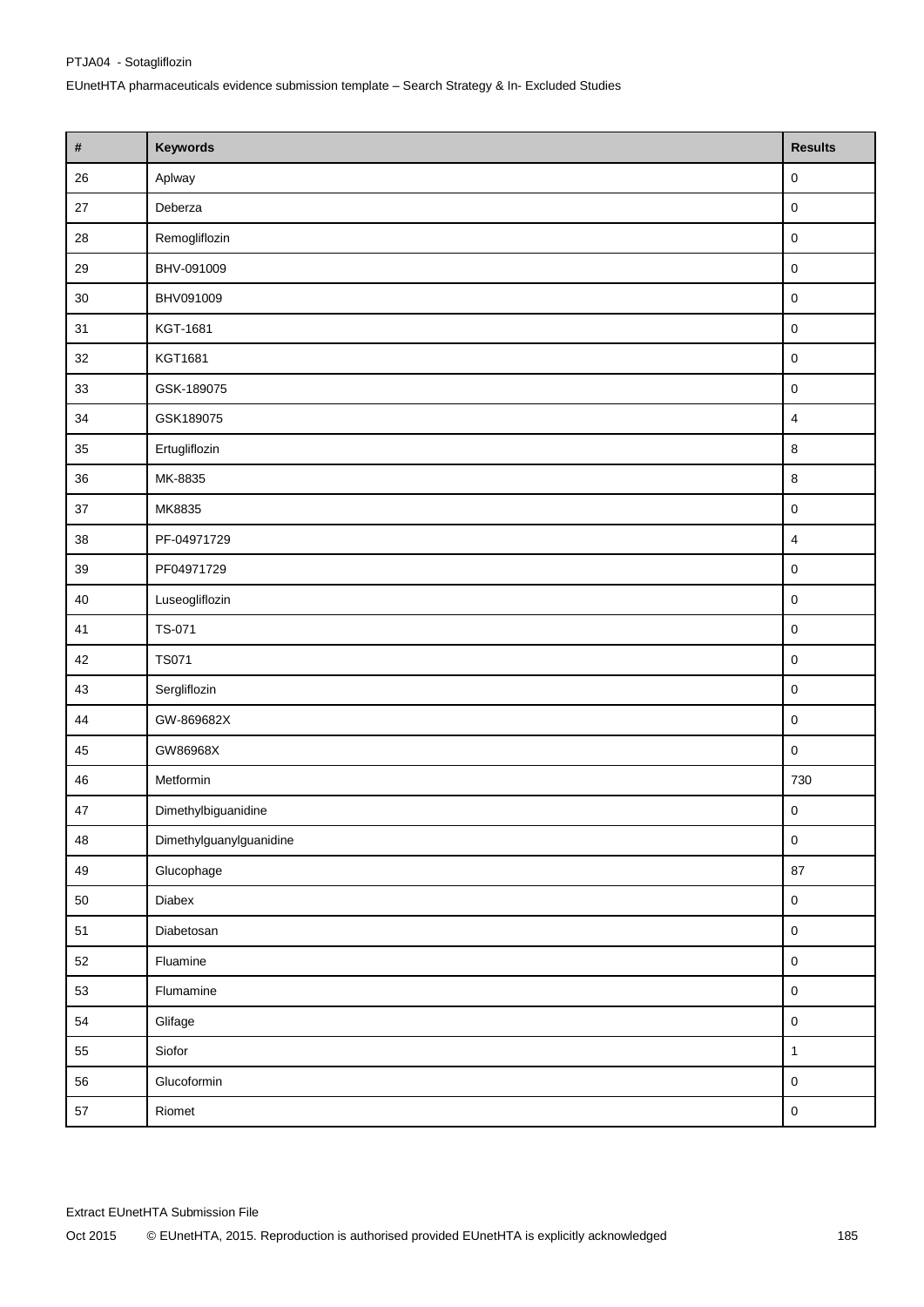# A.2 Second phase of SLR

## **Literature databases**

Table 6: Search facet for the systematic literature review in MEDLINE® (Pubmed.com interface) as run on 5th October 2018

| Database name    | Medical Literature Analysis and Retrieval System Online® (MEDLINE®);<br>MEDLINE <sup>®</sup> In-Process |
|------------------|---------------------------------------------------------------------------------------------------------|
| Search interface | Pubmed.com<br>https://www.ncbi.nlm.nih.gov/pubmed/                                                      |
| Search date      | 5th October 2018                                                                                        |
| Period covered   | 1st August 2017 to 5th October 2018                                                                     |
| Search filter    | (134, 141)                                                                                              |

| <b>No</b> | Query                                                                                                                                                                                                                                                                                                 | Facet                   | <b>Hits</b>  |
|-----------|-------------------------------------------------------------------------------------------------------------------------------------------------------------------------------------------------------------------------------------------------------------------------------------------------------|-------------------------|--------------|
| #1        | Search (("diabetes mellitus, type 1" [mesh] OR type I diabet* [tiab] OR t1dm [tiab] OR t1d<br>[tiab] OR insulin dependent diabet* [tiab] OR insulin dependent diabet* [tiab] OR iddm<br>[tiab]))                                                                                                      | T <sub>1</sub> D        | 88671        |
| #2        | Search (("(2S,3R,4R,5S,6R)-2-(4-chloro-3-(4-ethoxybenzyl)phenyl)-6-<br>(methylthio)tetrahydro-2H-pyran-3,4,5-triol" [Supplementary Concept] OR sotagliflozin<br>[tiab] OR LX4211 [tiab] OR LX-4211 [tiab] OR LP802034 [tiab] OR LP-802034 [tiab]))                                                    | Sotaglifozin            | 36           |
| #3        | Search (("Sodium-Glucose Transporter 1/antagonists and inhibitors"[mesh] AND "Sodium-<br>Glucose Transporter 2/antagonists and inhibitors"[mesh]))                                                                                                                                                    |                         | 64           |
| #4        | Search ((sglt1 inhibit* [tiab] AND sglt2 inhibit* [tiab]))                                                                                                                                                                                                                                            |                         | 23           |
| #5        | Search ((sodium glucose cotransporter 2 inhibit* [tiab] AND sodium glucose cotransporter<br>1 inhibit* [tiab]) OR (sodium glucose co-transporter 2 inhibit* [tiab] AND sodium glucose<br>co-transporter 1 inhibit* [tiab]))                                                                           | SGLT1/2 inhibitors      | $\mathbf{1}$ |
| #6        | Search (("SGLT1/2 Inhibitor" [tiab] OR "sodium glucose co-transporter 1/2 inhibitor" [tiab]<br>OR "sodium glucose cotransporter 1/2 inhibitor" [tiab]))                                                                                                                                               |                         | $\Omega$     |
| #7        | Search (("Sodium-Glucose Transporter 2/antagonists and inhibitors"[mesh]))                                                                                                                                                                                                                            |                         | 1142         |
| #8        | Search (sglt2 inhibit* [tiab])                                                                                                                                                                                                                                                                        |                         | 1505         |
| #9        | Search ((sodium glucose cotransporter 2 inhibit* [tiab] OR sodium glucose co-transporter<br>2 inhibit* [tiab]))                                                                                                                                                                                       |                         | 1003         |
| #10       | Search ((gliflozin [tiab] OR gliflozins [tiab]))                                                                                                                                                                                                                                                      |                         | 60           |
| #11       | Search (("empagliflozin" [Supplementary Concept] OR Empagliflozin [tiab] OR Jardiance<br>[tiab] OR BI-10773 [tiab] OR BI10773 [tiab]))                                                                                                                                                                |                         | 826          |
| #12       | Search (("2-(3-(4-ethoxybenzyl)-4-chlorophenyl)-6-hydroxymethyltetrahydro-2H-pyran-<br>3,4,5-triol" [Supplementary Concept] OR Dapagliflozin [tiab] OR Farxiga [tiab] OR Forxiga<br>[tiab] OR BMS-512148 [tiab] OR BMS512148 [tiab]))                                                                 |                         | 781          |
| #13       | Search (("ipragliflozin" [Supplementary Concept] OR Ipragliflozin [tiab] OR ASP-1941 [tiab]<br>OR ASP1941 [tiab] OR Suglat [tiab]))                                                                                                                                                                   |                         | 150          |
| #14       | Search (("6-((4-ethylphenyl)methyl)-3',4',5',6'-tetrahydro-6'-<br>(hydroxymethyl)spiro(isobenzofuran-1(3H),2'-(2H)pyran)-3',4',5'-triol" [Supplementary<br>Concept] OR Tofogliflozin [tiab] OR CSG-452 [tiab] OR CSG452 [tiab] OR Apleway [tiab]<br>OR Deberza [tiab]))                               | <b>SGLT2</b> inhibitors | 77           |
| #15       | Search (("remogliflozin etabonate" [Supplementary Concept] OR Remogliflozin [tiab] OR<br>BHV-091009 [tiab] OR KGT-1681 [tiab] OR GSK-189075 [tiab] OR BHV091009 [tiab] OR<br>KGT1681 [tiab] OR GSK189075 [tiab]))                                                                                     |                         | 21           |
| #16       | Search (("5-(4-chloro-3-(4-ethoxybenzyl)phenyl)-1-hydroxymethyl-6,8-<br>dioxabicyclo(3.2.1)octane-2,3,4-triol" [Supplementary Concept] OR Ertugliflozin [tiab] OR<br>MK-8835 [tiab] OR PF-04971729 [tiab] OR MK8835 [tiab] OR PF04971729 [tiab]))                                                     |                         | 44           |
| #17       | Search (("1,5-anhydro-1-(5-(4-ethoxybenzyl)-2-methoxy-4-methylphenyl)-1-thioglucitol"<br>[Supplementary Concept] OR Luseogliflozin [tiab] OR TS-071 [tiab] OR TS071 [tiab]))                                                                                                                          |                         | 81           |
| #18       | Search (("sergliflozin" [Supplementary Concept] OR Sergliflozin [tiab] OR GW-869682X<br>[tiab] OR GW869682X [tiab]))                                                                                                                                                                                  |                         | 18           |
| #19       | Search ((metformin• [mesh] OR Dimethylbiguanidine [tiab] OR Dimethylguanylguanidine<br>[tiab] OR Glucophage [tiab] OR Metformin [tiab] OR diabex [tiab] OR diabetosan [tiab] OR<br>Fluamine [tiab] OR Flumamine [tiab] OR Glifage [tiab] OR Siofor [tiab] OR Glucoformin<br>[tiab] OR Riomet [tiab])) | Metformin               | 18422        |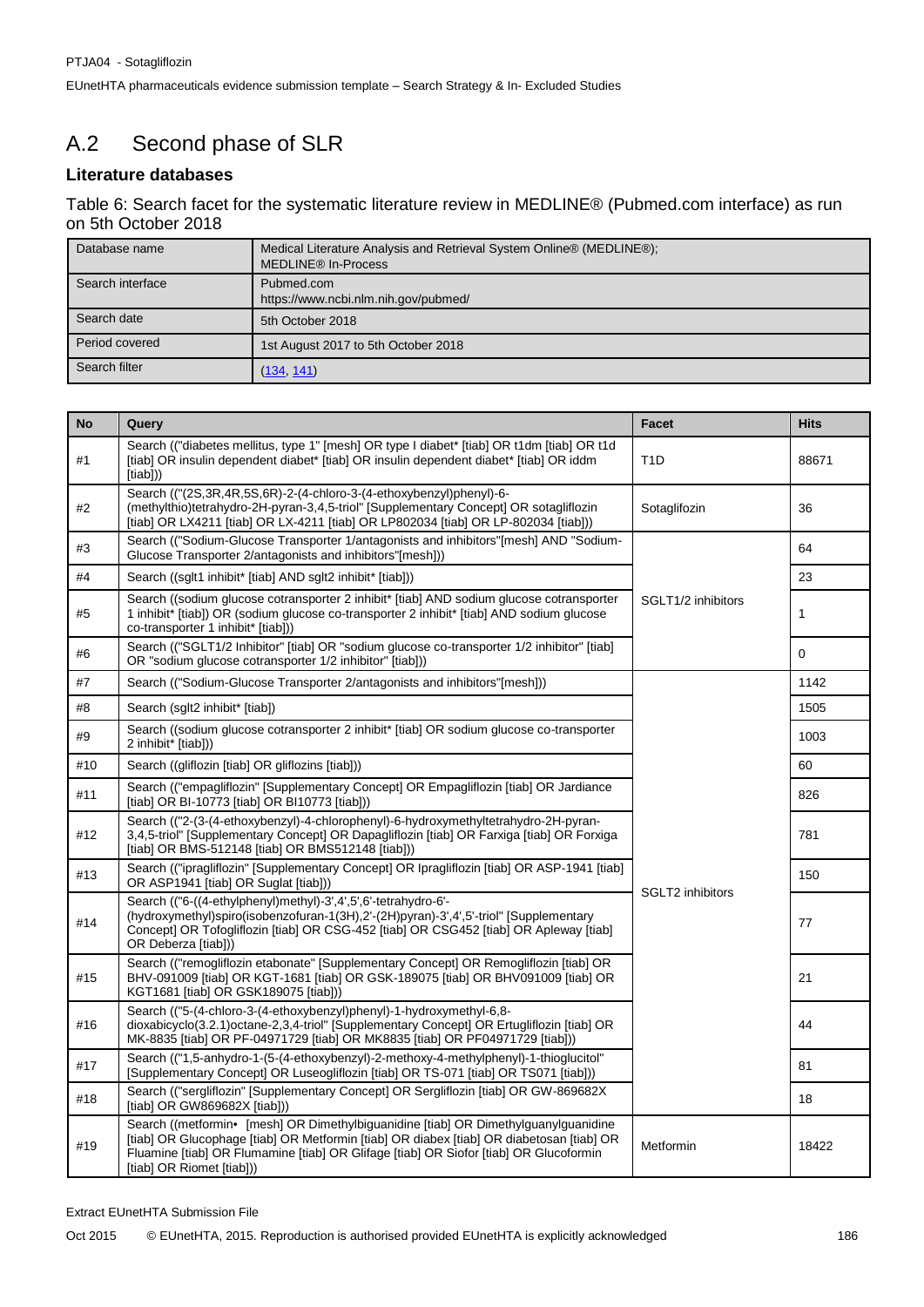| <b>No</b> | Query                                                                                                                                                                                                                                                                                                                                                                                                                                                                                                                                                                                                                                                                                                                                                                                                                                                                                                                                                                                                                                             | Facet                                    | <b>Hits</b> |
|-----------|---------------------------------------------------------------------------------------------------------------------------------------------------------------------------------------------------------------------------------------------------------------------------------------------------------------------------------------------------------------------------------------------------------------------------------------------------------------------------------------------------------------------------------------------------------------------------------------------------------------------------------------------------------------------------------------------------------------------------------------------------------------------------------------------------------------------------------------------------------------------------------------------------------------------------------------------------------------------------------------------------------------------------------------------------|------------------------------------------|-------------|
| #20       | Search ((add-on [tiab] OR second-line [tiab] OR off-label [tiab] OR adjunct [tiab] OR added<br>to [tiab] OR "Off-Label Use"[mesh]))                                                                                                                                                                                                                                                                                                                                                                                                                                                                                                                                                                                                                                                                                                                                                                                                                                                                                                               |                                          | 74336       |
| #21       | Search (("Treatment Failure"[mesh] OR fail*[tiab] OR sub-optimal*[tiab] OR<br>suboptimal*[tiab] OR poorly controlled[tiab] OR poor control [tiab] OR uncontrolled [tiab]<br>OR inadequate control [tiab] OR inadequately[tiab] OR refractory[tiab] OR inadequate<br>response [tiab] OR nonrespon*[tiab] OR non-respon*[tiab] OR incomplete response [tiab]<br>OR insufficient response [tiab] OR partial response[tiab] OR partially responded[tiab] OR<br>non-goal[tiab] OR persistent[tiab] OR residual symptom*[tiab] OR replacement[tiab] OR<br>previously treated [tiab] OR switch*[tiab] OR discontinue*[tiab] OR intensif*[tiab] OR<br>titration[tiab] OR up-titration[tiab] OR escalate*[tiab] OR advanced[tiab] OR step-up<br>therapy[tiab] OR treatment failure[tiab] OR primary failure[tiab] OR Poor glycemic[tiab] OR<br>Poor glycaemic[tiab] OR Inadequate glycemic[tiab] OR Inadequate glycaemic[tiab] OR<br>Partial glycemic[tiab] OR Partial glycaemic[tiab] OR insufficient glycemic[tiab] OR<br>insufficient glycaemic[tiab])) | Second-line                              | 2148621     |
| #22       | #2 OR #3 OR #4 OR #5 OR #6 OR #7 OR #8 OR #9 OR #10 OR #11 OR #12 OR #13 OR<br>#14 OR #15 OR #16 OR #17 OR #18 OR #19 OR #20 OR #21                                                                                                                                                                                                                                                                                                                                                                                                                                                                                                                                                                                                                                                                                                                                                                                                                                                                                                               | Interventions                            | 2216635     |
| #23       | #1 AND #22                                                                                                                                                                                                                                                                                                                                                                                                                                                                                                                                                                                                                                                                                                                                                                                                                                                                                                                                                                                                                                        | $T1D +$ intervention                     | 12381       |
| #24       | Search (((randomized controlled trial[pt] OR controlled clinical trial[pt] OR randomized[tiab]<br>OR randomised [tiab] OR placebo [tiab] OR clinical trials as topic [mesh: noexp] OR<br>randomly[tiab] OR trial[ti]) OR ((RCT[tiab] OR placebo[tiab] OR sham[tiab] OR<br>dummy[tiab] OR single blind*[tiab] OR double blind*[tiab] OR allocated[tiab] OR<br>allocation[tiab] OR triple blind*[tiab] OR treble blind*[tiab] OR random*[tiab]) NOT<br>(medline[sb]))))                                                                                                                                                                                                                                                                                                                                                                                                                                                                                                                                                                             | Study design (RCTs)                      | 1272113     |
| #25       | #23 AND #24                                                                                                                                                                                                                                                                                                                                                                                                                                                                                                                                                                                                                                                                                                                                                                                                                                                                                                                                                                                                                                       | $T1D +$ intervention +<br><b>RCTs</b>    | 1605        |
| #26       | Search ((animals• [mesh] NOT humans• [mesh]))                                                                                                                                                                                                                                                                                                                                                                                                                                                                                                                                                                                                                                                                                                                                                                                                                                                                                                                                                                                                     |                                          | 4502073     |
| #27       | #25 NOT #26                                                                                                                                                                                                                                                                                                                                                                                                                                                                                                                                                                                                                                                                                                                                                                                                                                                                                                                                                                                                                                       | Removing animal studies                  | 1581        |
| #28       | #27 Filters: English                                                                                                                                                                                                                                                                                                                                                                                                                                                                                                                                                                                                                                                                                                                                                                                                                                                                                                                                                                                                                              | Published in English                     | 1503        |
| #29       | #27 Filters: Publication date from 2017/08/01 to 2018/10/05; English                                                                                                                                                                                                                                                                                                                                                                                                                                                                                                                                                                                                                                                                                                                                                                                                                                                                                                                                                                              | From $1st$ Aug 2017 to $5th$<br>Oct 2018 | 81          |
| #30       | Search (((((pramlintide[Supplementary Concept]) OR Symlin[Title/Abstract]) OR<br>'Pramlintide acetate'[Title/Abstract]) OR ac137[Title/Abstract]) OR 'ac 137'[Title/Abstract])<br>OR Pramlintide[Title/Abstract]                                                                                                                                                                                                                                                                                                                                                                                                                                                                                                                                                                                                                                                                                                                                                                                                                                  | Pramlintide                              | 395         |
| #31       | #1 AND #22 AND #30                                                                                                                                                                                                                                                                                                                                                                                                                                                                                                                                                                                                                                                                                                                                                                                                                                                                                                                                                                                                                                | $T1D + pramlintide +$<br><b>RCTs</b>     | 67          |
| #32       | #31 NOT #26                                                                                                                                                                                                                                                                                                                                                                                                                                                                                                                                                                                                                                                                                                                                                                                                                                                                                                                                                                                                                                       | Removing animal studies                  | 67          |
| #33       | #32 Filters: English                                                                                                                                                                                                                                                                                                                                                                                                                                                                                                                                                                                                                                                                                                                                                                                                                                                                                                                                                                                                                              | Published in English                     | 67          |
| #34       | #32 Filters: Publication date from 1980/01/01 to 2018/10/05; English                                                                                                                                                                                                                                                                                                                                                                                                                                                                                                                                                                                                                                                                                                                                                                                                                                                                                                                                                                              | From 1st Jan 1980 to 5th<br>Oct 2018     | 67          |
| #35       | #29 OR #34                                                                                                                                                                                                                                                                                                                                                                                                                                                                                                                                                                                                                                                                                                                                                                                                                                                                                                                                                                                                                                        | <b>Final hits</b>                        | 147         |

### Table 7: Search facet for the systematic literature review in Embase® (Embase.com) as run on 5<sup>th</sup> October 2018

| Database name    | Excerpta Medica database® (Embase®)                         |
|------------------|-------------------------------------------------------------|
| Search interface | Embase.com<br>https://embase.com/<br>Search via Ovid        |
| Search date      | 5 <sup>th</sup> October 2018                                |
| Period covered   | 1 <sup>st</sup> August 2017 to 5 <sup>th</sup> October 2018 |
| Search filter    | (134, 141)                                                  |

| l No. | Querv                                                                                                                                       | Facet         | <b>Hits</b> |
|-------|---------------------------------------------------------------------------------------------------------------------------------------------|---------------|-------------|
| l #1  | 'insulin dependent diabetes mellitus'/exp/mi                                                                                                | Disease (T1D) | 67677       |
| #2    | type i diabet*':ab,ti OR t1dm:ab,ti OR t1d:ab,ti OR 'insulin dependent diabet*':ab,ti OR<br>'insulin dependent diabet*':ab,ti OR iddm:ab,ti |               | 56270       |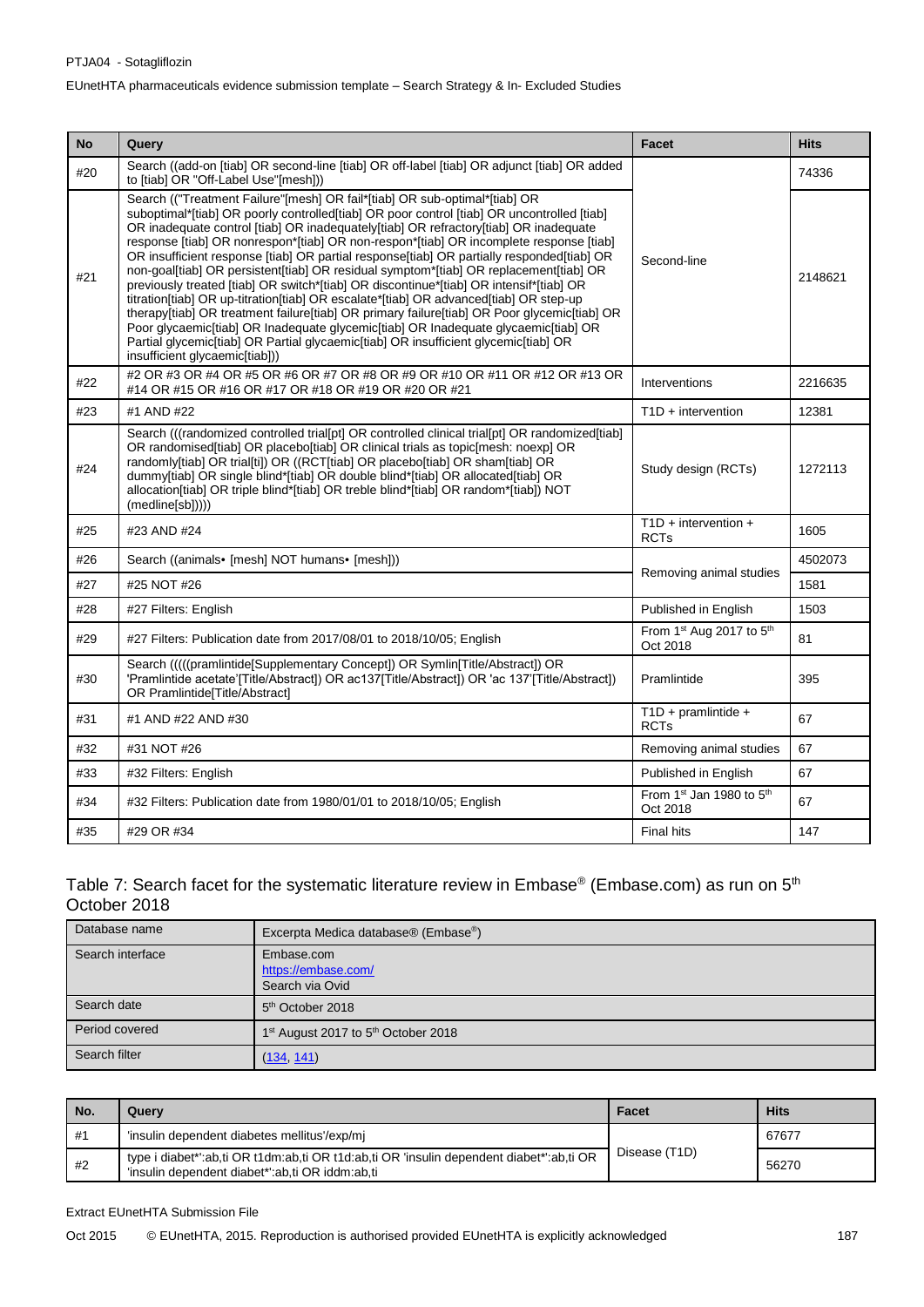| No. | Query                                                                                                                                                                                                                     | Facet              | <b>Hits</b>    |
|-----|---------------------------------------------------------------------------------------------------------------------------------------------------------------------------------------------------------------------------|--------------------|----------------|
| #3  | #1 OR #2                                                                                                                                                                                                                  |                    | 128429         |
| #4  | sotagliflozin:ab,ti OR lx4211:ab,ti OR 'lx 4211':ab,ti OR lp802034:ab,ti OR 'lp<br>802034':ab,ti                                                                                                                          | Sotagliflozin      | 97             |
| #5  | 'sotagliflozin'/exp/mj                                                                                                                                                                                                    |                    | 68             |
| #6  | sodium glucose cotransporter 2 inhibitor'/exp/mj AND 'sodium glucose cotransporter 1<br>inhibitor'/exp/mi                                                                                                                 |                    | $\overline{7}$ |
| #7  | ('sodium glucose cotransporter 2 inhibit*':ab,ti AND 'sodium glucose cotransporter 1<br>inhibit*':ab,ti) OR ('sodium glucose co-transporter 2 inhibit*':ab,ti AND 'sodium glucose<br>co-transporter 1 inhibit*':ab,ti)    | SGLT1/2 inhibitors | 1              |
| #8  | sglt1/2 inhibitor':ab,ti OR 'sodium glucose co-transporter 1/2 inhibitor':ab,ti OR 'sodium<br>glucose cotransporter 1/2 inhibitor':ab,ti                                                                                  |                    | 20             |
| #9  | sglt1 inhibit*':ab,ti AND 'sglt2 inhibit*':ab,ti                                                                                                                                                                          |                    | 44             |
| #10 | 'sodium glucose cotransporter 2 inhibitor'/exp/mj                                                                                                                                                                         |                    | 4180           |
| #11 | 'sglt2 inhibit*':ab,ti                                                                                                                                                                                                    |                    | 2530           |
| #12 | sodium glucose cotransporter 2 inhibit*':ab,ti OR 'sodium glucose co-transporter 2<br>inhibit*':ab,ti                                                                                                                     |                    | 1255           |
| #13 | gliflozin:ab,ti OR gliflozins:ab,ti                                                                                                                                                                                       |                    | 101            |
| #14 | empagliflozin:ab,ti OR jardiance:ab,ti OR 'bi-10773':ab,ti OR 'bi10773':ab,ti                                                                                                                                             |                    | 1376           |
| #15 | 'empagliflozin'/exp/mi                                                                                                                                                                                                    |                    | 897            |
| #16 | dapagliflozin:ab,ti OR farxiga:ab,ti OR forxiga:ab,ti OR 'bms-512148':ab,ti OR<br>'bms512148':ab.ti                                                                                                                       |                    | 1480           |
| #17 | 'dapagliflozin'/exp/mj                                                                                                                                                                                                    |                    | 1076           |
| #18 | ipragliflozin:ab,ti OR 'asp-1941':ab,ti OR 'asp1941':ab,ti OR 'suglat':ab,ti                                                                                                                                              |                    | 238            |
| #19 | 'ipragliflozin'/exp/mj                                                                                                                                                                                                    |                    | 183            |
| #20 | tofogliflozin:ab,ti OR 'csg-452':ab,ti OR 'csg452':ab,ti OR 'apleway':ab,ti OR<br>'deberza':ab,ti                                                                                                                         | SGLT2 inhibitors   | 126            |
| #21 | 'tofogliflozin'/exp/mj                                                                                                                                                                                                    |                    | 93             |
| #22 | remogliflozin:ab,ti OR 'bhv-091009':ab,ti OR 'kgt-1681':ab,ti OR 'gsk-189075':ab,ti OR<br>'bhv091009':ab,ti OR 'kgt1681':ab,ti OR 'gsk189075':ab,ti                                                                       |                    | 30             |
| #23 | 'remogliflozin etabonate'/exp/mj                                                                                                                                                                                          |                    | 25             |
| #24 | ertugliflozin:ab,ti OR 'mk-8835':ab,ti OR 'pf-04971729':ab,ti OR 'mk8835':ab,ti OR<br>'pf04971729':ab,ti                                                                                                                  |                    | 98             |
| #25 | 'ertugliflozin'/exp/mj                                                                                                                                                                                                    |                    | 86             |
| #26 | luseogliflozin:ab,ti OR 'ts-071':ab,ti OR 'ts071':ab,ti                                                                                                                                                                   |                    | 150            |
| #27 | 'luseogliflozin'/exp/mj                                                                                                                                                                                                   |                    | 103            |
| #28 | sergliflozin:ab,ti OR 'gw-869682x':ab,ti OR 'gw869582x':ab,ti                                                                                                                                                             |                    | 15             |
| #29 | 'sergliflozin etabonate'/exp/mj                                                                                                                                                                                           |                    | 10             |
| #30 | 'metformin'/exp/mj                                                                                                                                                                                                        | Metformin          | 16285          |
| #31 | dimethylbiguanidine:ab,ti OR dimethylguanylguanidine:ab,ti OR glucophage:ab,ti OR<br>metformin: ab, ti OR diabex: ab, ti OR diabetosan: ab, ti OR fluamine: ab, ti OR<br>flumamine:ab,ti OR glifage:ab,ti OR siofor:ab,ti |                    | 29094          |
| #32 | 'add on':ab.ti OR 'second-line':ab.ti OR 'off-label':ab.ti OR 'adiunct':ab.ti OR 'added<br>to':ab,ti                                                                                                                      | Second line        | 244893         |
| #33 | 'off label drug use'/exp/mj                                                                                                                                                                                               |                    | 1765           |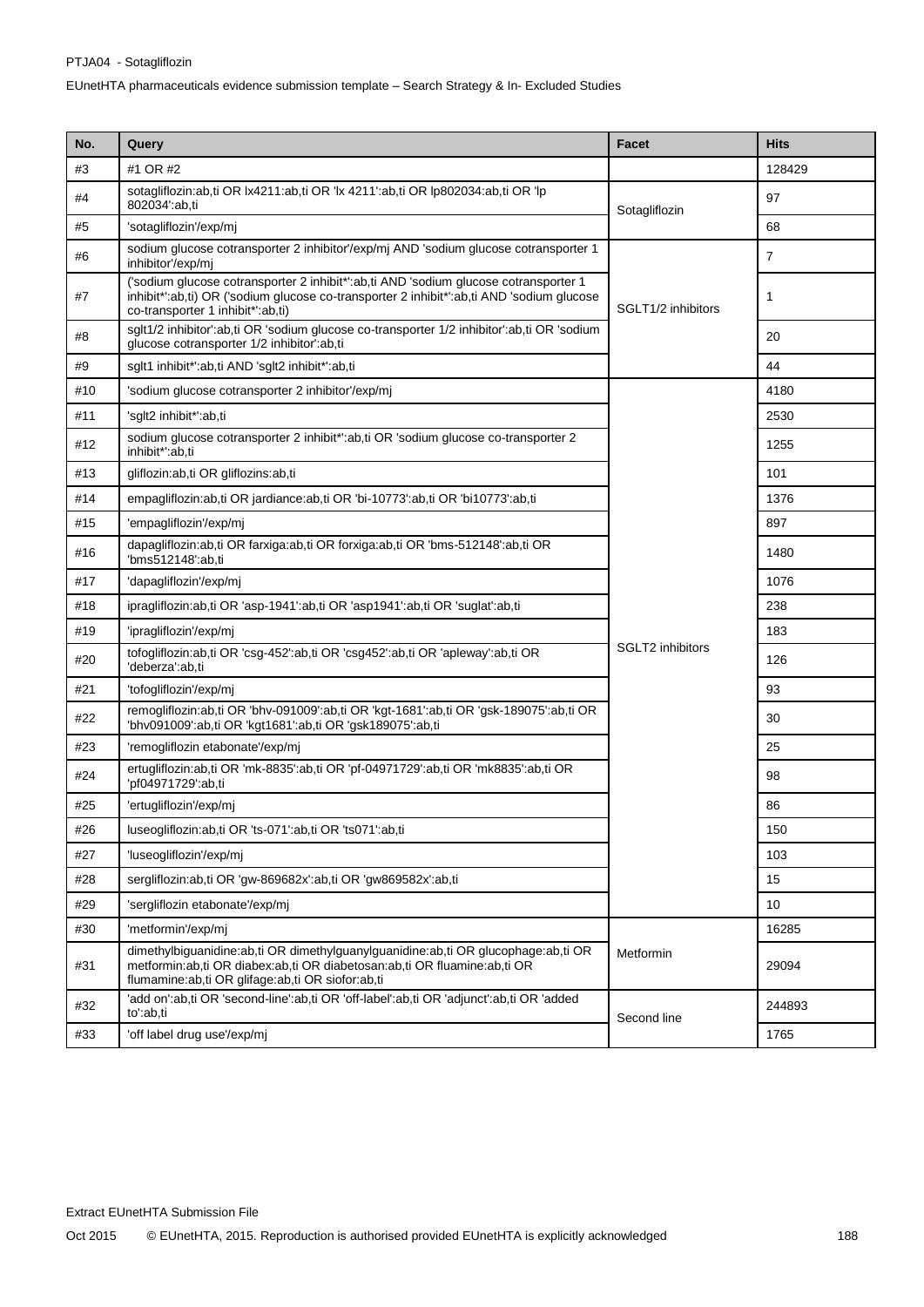| No. | Query                                                                                                                                                                                                                                                                                                                                                                                                                                                                                                                                                                                                                                                                                                                                                                                                                                                                                                                                                                                                                                                                                                   | Facet                                   | <b>Hits</b> |
|-----|---------------------------------------------------------------------------------------------------------------------------------------------------------------------------------------------------------------------------------------------------------------------------------------------------------------------------------------------------------------------------------------------------------------------------------------------------------------------------------------------------------------------------------------------------------------------------------------------------------------------------------------------------------------------------------------------------------------------------------------------------------------------------------------------------------------------------------------------------------------------------------------------------------------------------------------------------------------------------------------------------------------------------------------------------------------------------------------------------------|-----------------------------------------|-------------|
| #34 | 'drug treatment failure'/exp/mj OR fail*:ab,ti OR 'sub-optimal*':ab,ti OR<br>'suboptimal*':ab,ti OR 'poorly controlled':ab,ti OR 'poor control':ab,ti OR<br>'uncontrolled':ab,ti OR 'inadequate control':ab,ti OR 'inadequately':ab,ti OR<br>'refractory':ab,ti OR 'inadequate response':ab,ti OR 'nonrespon*':ab,ti OR 'non-<br>respon*':ab,ti OR 'incomplete response':ab,ti OR 'insufficient response':ab,ti OR<br>'partial response':ab,ti OR 'partially responded':ab,ti OR 'non-goal':ab,ti OR<br>'persistent':ab,ti OR 'residual symptom*':ab,ti OR replacement:ab,ti OR 'previously<br>treated':ab,ti OR switch*:ab,ti OR discontinue*:ab,ti OR intensif*:ab,ti OR titration:ab,ti<br>OR 'up titration':ab,ti OR escalate*:ab,ti OR advanced:ab,ti OR 'step-up therapy':ab,ti<br>OR 'treatment failure':ab,ti OR 'primary failure':ab,ti OR 'poor glycemic':ab,ti OR 'poor<br>glycaemic':ab,ti OR 'inadequate glycemic':ab,ti OR 'inadequate glycaemic':ab,ti OR<br>'partial glycemic':ab,ti OR 'partial glycaemic':ab,ti OR 'insufficient glycemic':ab,ti OR<br>'insufficient glycaemic':ab,ti |                                         | 2917212     |
| #35 | #4 OR #5 OR #6 OR #7 OR #8 OR #9 OR #10 OR #11 OR #12 OR #13 OR #14 OR<br>#15 OR #16 OR #17 OR #18 OR #19 OR #20 OR #21 OR #22 OR #23 OR #24 OR<br>#25 OR #26 OR #27 OR #28 OR #29 OR #30 OR #31 OR #32 OR #33 OR #34                                                                                                                                                                                                                                                                                                                                                                                                                                                                                                                                                                                                                                                                                                                                                                                                                                                                                   | Interventions                           | 3132044     |
| #36 | #3 AND #35                                                                                                                                                                                                                                                                                                                                                                                                                                                                                                                                                                                                                                                                                                                                                                                                                                                                                                                                                                                                                                                                                              | $T1D +$ interventions                   | 15164       |
| #37 | ('animal'/exp OR 'nonhuman'/exp) NOT 'human'/exp                                                                                                                                                                                                                                                                                                                                                                                                                                                                                                                                                                                                                                                                                                                                                                                                                                                                                                                                                                                                                                                        | Removing animal                         | 6493645     |
| #38 | #36 NOT #37                                                                                                                                                                                                                                                                                                                                                                                                                                                                                                                                                                                                                                                                                                                                                                                                                                                                                                                                                                                                                                                                                             | studies                                 | 13769       |
| #39 | 'randomized controlled trial'/de OR 'randomized controlled trial (topic)'/mj OR<br>'randomization'/exp OR 'single blind procedure'/de OR 'double blind procedure'/de OR<br>'triple blind procedure'/de OR 'crossover procedure'/de OR 'placebo'/de                                                                                                                                                                                                                                                                                                                                                                                                                                                                                                                                                                                                                                                                                                                                                                                                                                                      | Study design (RCTs)                     | 862764      |
| #40 | rct:ab,ti,kw OR placebo:ab,ti,kw OR sham:ab,ti,kw OR dummy:ab,ti,kw OR 'single<br>blind*':ab,ti,kw OR 'double blind*':ab,ti,kw OR 'allocated':ab,ti,kw OR<br>'allocation':ab,ti,kw OR 'triple blind*':ab,ti,kw OR 'treble blind*':ab,ti,kw OR<br>'random*':ab,ti,kw                                                                                                                                                                                                                                                                                                                                                                                                                                                                                                                                                                                                                                                                                                                                                                                                                                     |                                         | 1603188     |
| #41 | #39 OR #40                                                                                                                                                                                                                                                                                                                                                                                                                                                                                                                                                                                                                                                                                                                                                                                                                                                                                                                                                                                                                                                                                              |                                         | 1845049     |
| #42 | #38 AND #41                                                                                                                                                                                                                                                                                                                                                                                                                                                                                                                                                                                                                                                                                                                                                                                                                                                                                                                                                                                                                                                                                             | $T1D + Intervenitions +$<br><b>RCTs</b> | 1963        |
| #43 | #38 AND #41 AND [english]/lim                                                                                                                                                                                                                                                                                                                                                                                                                                                                                                                                                                                                                                                                                                                                                                                                                                                                                                                                                                                                                                                                           | Published in English                    | 1896        |
| #44 | #38 AND #41 AND [english]/lim AND [1-8-2017]/sd NOT [6-10-2018]/sd                                                                                                                                                                                                                                                                                                                                                                                                                                                                                                                                                                                                                                                                                                                                                                                                                                                                                                                                                                                                                                      | From 1st Aug 2017 to 5th<br>Oct 2018    | 229         |
| #45 | #38 AND #41 AND [english]/lim AND [1-8-2017]/sd NOT [5-10-2018]/sd AND<br>[embase]/lim                                                                                                                                                                                                                                                                                                                                                                                                                                                                                                                                                                                                                                                                                                                                                                                                                                                                                                                                                                                                                  | Source: Embase                          | 225         |
| #46 | 'pramlintide'/exp/mj OR symlin:ab,ti OR 'pramlintide acetate':ab,ti OR ac137:ab,ti OR<br>'ac 137':ab,ti OR pramlintide:ab,ti                                                                                                                                                                                                                                                                                                                                                                                                                                                                                                                                                                                                                                                                                                                                                                                                                                                                                                                                                                            | Pramlintide                             | 483         |
| #47 | #3 AND #46                                                                                                                                                                                                                                                                                                                                                                                                                                                                                                                                                                                                                                                                                                                                                                                                                                                                                                                                                                                                                                                                                              | $T1D + pramlintide$                     | 168         |
| #48 | #47 NOT #37                                                                                                                                                                                                                                                                                                                                                                                                                                                                                                                                                                                                                                                                                                                                                                                                                                                                                                                                                                                                                                                                                             | Removing animal<br>studies              | 166         |
| #49 | #41 AND #48                                                                                                                                                                                                                                                                                                                                                                                                                                                                                                                                                                                                                                                                                                                                                                                                                                                                                                                                                                                                                                                                                             | $T1D + pramlintide +$<br><b>RCTs</b>    | 83          |
| #50 | #41 AND #48 AND [english]/lim                                                                                                                                                                                                                                                                                                                                                                                                                                                                                                                                                                                                                                                                                                                                                                                                                                                                                                                                                                                                                                                                           | Published in English                    | 83          |
| #51 | #41 AND #48 AND [english]/lim AND [1-1-1980]/sd NOT [6-10-2018]/sd                                                                                                                                                                                                                                                                                                                                                                                                                                                                                                                                                                                                                                                                                                                                                                                                                                                                                                                                                                                                                                      | From 1st Jan 1980 to 5th<br>Oct 2018    | 83          |
| #52 | #41 AND #48 AND [english]/lim AND [1-1-1980]/sd NOT [6-10-2018]/sd AND<br>[embase]/lim                                                                                                                                                                                                                                                                                                                                                                                                                                                                                                                                                                                                                                                                                                                                                                                                                                                                                                                                                                                                                  | Source: Embase                          | 79          |
| #53 | #45 OR #52                                                                                                                                                                                                                                                                                                                                                                                                                                                                                                                                                                                                                                                                                                                                                                                                                                                                                                                                                                                                                                                                                              | Final hits                              | 302         |

#### Table 8: Search facet for the systematic literature review in Cochrane database (Cochrane library interface) as run on 5<sup>th</sup> October 2018

| Database name    | The Cochrane Central Register of Controlled Trials (CENTRAL) |  |
|------------------|--------------------------------------------------------------|--|
| Search interface | Cochrane Library                                             |  |
|                  | https://www.cochranelibrary.com/                             |  |
| Search date      | 5 <sup>th</sup> October 2018                                 |  |
| Period covered   | 1 <sup>st</sup> August 2017 to 5 <sup>th</sup> October 2018  |  |
| Search filter    | (134, 141)                                                   |  |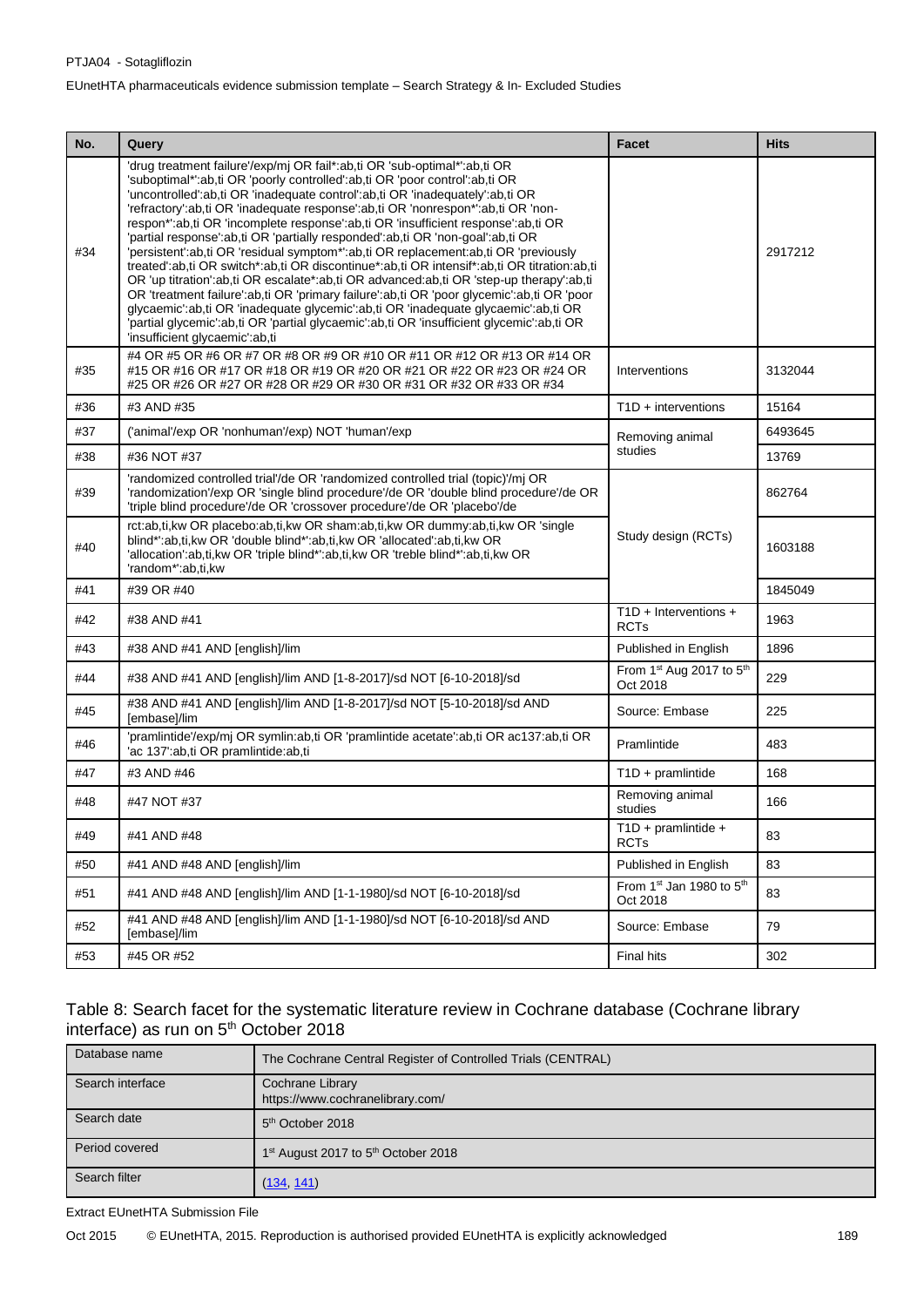| No. | Query                                                                                                                                                                                                                                                                                                                                                                                                                                                                                                                                                                                                                                                                                                                                                                                                 | <b>Facet</b>            | <b>Hits</b> |
|-----|-------------------------------------------------------------------------------------------------------------------------------------------------------------------------------------------------------------------------------------------------------------------------------------------------------------------------------------------------------------------------------------------------------------------------------------------------------------------------------------------------------------------------------------------------------------------------------------------------------------------------------------------------------------------------------------------------------------------------------------------------------------------------------------------------------|-------------------------|-------------|
| #1  | MeSH descriptor: [Diabetes Mellitus, Type 1] explode all trees                                                                                                                                                                                                                                                                                                                                                                                                                                                                                                                                                                                                                                                                                                                                        |                         | 4666        |
| #2  | (type I diabet* or t1dm or t1d or insulin dependent diabet* or insulin dependent<br>diabet* or iddm):ti,ab,kw                                                                                                                                                                                                                                                                                                                                                                                                                                                                                                                                                                                                                                                                                         | T1D                     | 18040       |
| #3  | #1 or #2                                                                                                                                                                                                                                                                                                                                                                                                                                                                                                                                                                                                                                                                                                                                                                                              |                         | 20455       |
| #4  | (sotagliflozin or LX4211 or LX-4211 or LP802034 or LP-802034):ti,ab, kw                                                                                                                                                                                                                                                                                                                                                                                                                                                                                                                                                                                                                                                                                                                               | Sotagliflozin           | 57          |
| #5  | (sodium glucose cotransporter 2 inhibit*):ti,ab,kw                                                                                                                                                                                                                                                                                                                                                                                                                                                                                                                                                                                                                                                                                                                                                    |                         | 663         |
| #6  | (sodium glucose cotransporter 1 inhibit*):ti,ab, kw                                                                                                                                                                                                                                                                                                                                                                                                                                                                                                                                                                                                                                                                                                                                                   |                         | 517         |
| #7  | #5 and #6                                                                                                                                                                                                                                                                                                                                                                                                                                                                                                                                                                                                                                                                                                                                                                                             |                         | 513         |
| #8  | ("SGLT1/2 Inhibitor" or "sodium glucose co-transporter 1/2 inhibitor" or "sodium<br>glucose cotransporter 1/2 inhibitor"):ti,ab,kw                                                                                                                                                                                                                                                                                                                                                                                                                                                                                                                                                                                                                                                                    | SGLT1/2 inhibitors      | 0           |
| #9  | (sglt1 inhibit* and sglt2 inhibit*):ti,ab,kw                                                                                                                                                                                                                                                                                                                                                                                                                                                                                                                                                                                                                                                                                                                                                          |                         | 37          |
| #10 | MeSH descriptor: [Sodium-Glucose Transporter 1] explode all trees and with<br>qualifier(s): [Antagonists & inhibitors - Al]                                                                                                                                                                                                                                                                                                                                                                                                                                                                                                                                                                                                                                                                           |                         | 8           |
| #11 | MeSH descriptor: [Sodium-Glucose Transporter 2] explode all trees and with<br>qualifier(s): [Antagonists & inhibitors - Al]                                                                                                                                                                                                                                                                                                                                                                                                                                                                                                                                                                                                                                                                           |                         | 150         |
| #12 | #10 and #11                                                                                                                                                                                                                                                                                                                                                                                                                                                                                                                                                                                                                                                                                                                                                                                           |                         | 6           |
| #13 | MeSH descriptor: [Sodium-Glucose Transporter 2] explode all trees and with<br>qualifier(s): [Antagonists & inhibitors - Al]                                                                                                                                                                                                                                                                                                                                                                                                                                                                                                                                                                                                                                                                           |                         | 150         |
| #14 | sglt2 inhibit*:ti,ab,kw (Word variations have been searched)                                                                                                                                                                                                                                                                                                                                                                                                                                                                                                                                                                                                                                                                                                                                          |                         | 460         |
| #15 | sodium glucose cotransporter 2 inhibit* or sodium glucose co-transporter 2<br>inhibit*:ti,ab,kw (Word variations have been searched)                                                                                                                                                                                                                                                                                                                                                                                                                                                                                                                                                                                                                                                                  |                         | 674         |
| #16 | gliflozin or gliflozins:ti,ab, kw (Word variations have been searched)                                                                                                                                                                                                                                                                                                                                                                                                                                                                                                                                                                                                                                                                                                                                |                         | 4           |
| #17 | Empagliflozin or Jardiance or BI-10773 or BI10773:ti,ab, kw (Word variations have<br>been searched)                                                                                                                                                                                                                                                                                                                                                                                                                                                                                                                                                                                                                                                                                                   |                         | 493         |
| #18 | Dapagliflozin or Farxiga or Forxiga or BMS-512148 or BMS512148:ti,ab,kw (Word<br>variations have been searched)                                                                                                                                                                                                                                                                                                                                                                                                                                                                                                                                                                                                                                                                                       |                         | 491         |
| #19 | Ipragliflozin or ASP-1941 or ASP1941 or Suglat:ti,ab, kw (Word variations have been<br>searched)                                                                                                                                                                                                                                                                                                                                                                                                                                                                                                                                                                                                                                                                                                      | <b>SGLT2</b> inhibitors | 92          |
| #20 | Tofogliflozin or CSG-452 or CSG452 or Apleway or Deberza:ti,ab,kw (Word variations<br>have been searched)                                                                                                                                                                                                                                                                                                                                                                                                                                                                                                                                                                                                                                                                                             |                         | 23          |
| #21 | Remogliflozin or BHV-091009 or KGT-1681 or GSK-189075 or BHV091009 or<br>KGT1681 or GSK189075:ti, ab, kw (Word variations have been searched)                                                                                                                                                                                                                                                                                                                                                                                                                                                                                                                                                                                                                                                         |                         | 22          |
| #22 | Ertugliflozin or MK-8835 or PF-04971729 or MK8835 or PF04971729:ti,ab,kw (Word<br>variations have been searched)                                                                                                                                                                                                                                                                                                                                                                                                                                                                                                                                                                                                                                                                                      | 59                      |             |
| #23 | 38<br>Luseogliflozin or TS-071 or TS071:ti, ab, kw (Word variations have been searched)                                                                                                                                                                                                                                                                                                                                                                                                                                                                                                                                                                                                                                                                                                               |                         |             |
| #24 | Sergliflozin or GW-869682X or GW869582X:ti,ab,kw (Word variations have been<br>searched)                                                                                                                                                                                                                                                                                                                                                                                                                                                                                                                                                                                                                                                                                                              | $\overline{2}$          |             |
| #25 | Dimethylbiguanidine or Dimethylguanylguanidine or Glucophage or Metformin or<br>diabex or diabetosan or Fluamine or Flumamine or Glifage or Siofor or Glucoformin or<br>Riomet:ti,ab, kw (Word variations have been searched)                                                                                                                                                                                                                                                                                                                                                                                                                                                                                                                                                                         | Metformin               | 7314        |
| #26 | MeSH descriptor: [Metformin] explode all trees                                                                                                                                                                                                                                                                                                                                                                                                                                                                                                                                                                                                                                                                                                                                                        |                         | 3294        |
| #27 | (add-on or second-line or off-label or adjunct or added to):ti,ab, kw                                                                                                                                                                                                                                                                                                                                                                                                                                                                                                                                                                                                                                                                                                                                 |                         | 39064       |
| #28 | MeSH descriptor: [Off-Label Use] explode all trees                                                                                                                                                                                                                                                                                                                                                                                                                                                                                                                                                                                                                                                                                                                                                    |                         | 32          |
| #29 | MeSH descriptor: [Treatment Failure] explode all trees                                                                                                                                                                                                                                                                                                                                                                                                                                                                                                                                                                                                                                                                                                                                                |                         | 3073        |
| #30 | ((fail* or sub-optimal* or suboptimal* or "poorly controlled" or "poor control" or<br>uncontrolled or "inadequate control" or inadequately or refractory or "inadequate"<br>response" or nonrespon* or non-respon* or "incomplete response" or "insufficient<br>response" or "partial response" or "partially responded" or non-goal or persistent or<br>residual symptom* or replacement or "previously treated" or switch* or discontinue* or<br>intensif* or titration or up-titration or escalate* or advanced or "step-up therapy" or<br>"treatment failure" or "primary failure" or "Poor glycemic" or "Poor glycaemic" or<br>"Inadequate glycemic" or "Inadequate glycaemic" or "Partial glycemic" or "Partial<br>glycaemic" or "insufficient glycemic" or "insufficient glycaemic")):ti,ab,kw | Second line             | 213706      |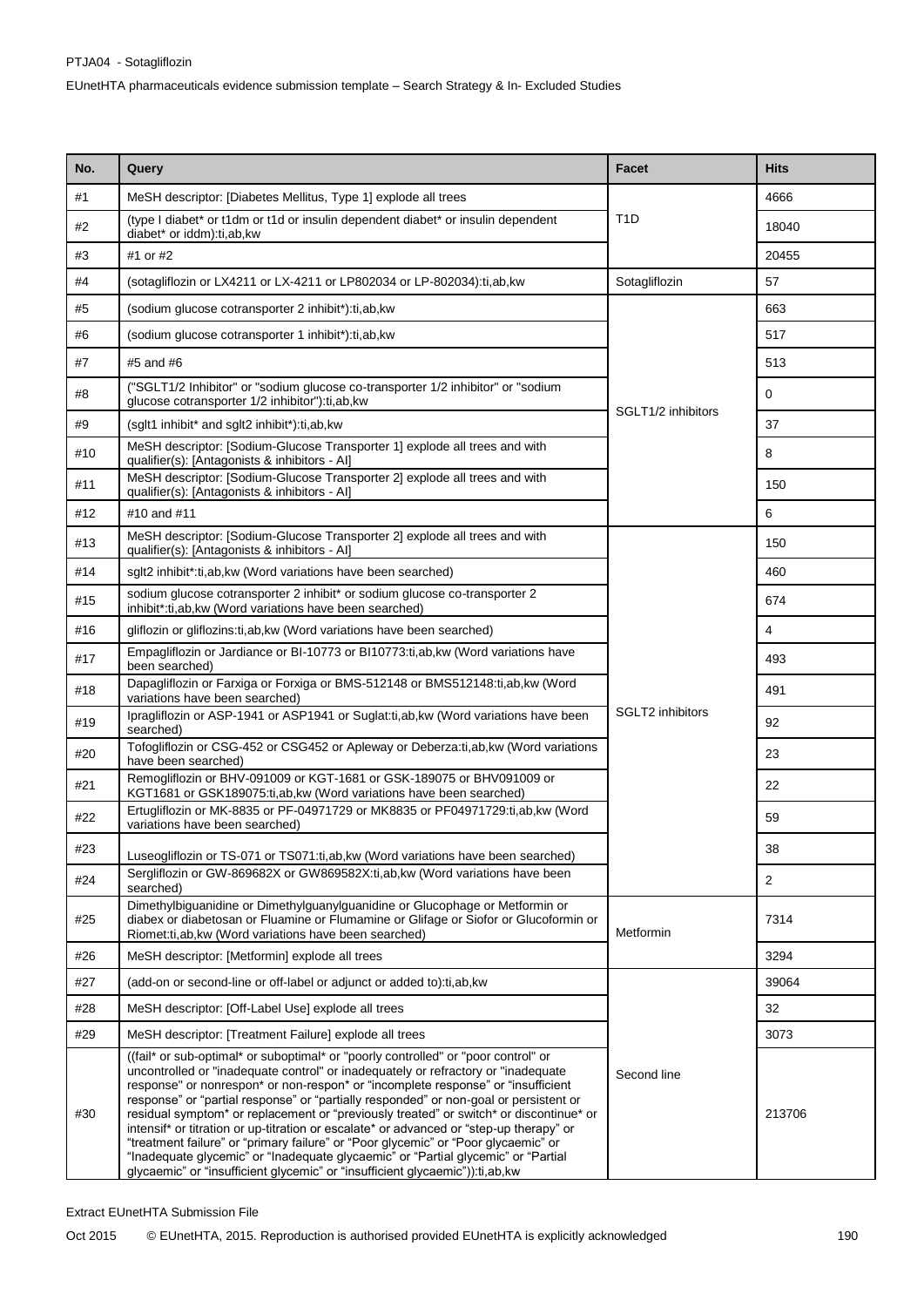| No. | Query                                                                                                                                                        | <b>Facet</b>                                       | <b>Hits</b> |
|-----|--------------------------------------------------------------------------------------------------------------------------------------------------------------|----------------------------------------------------|-------------|
| #31 | #4 or #7 or #8 or #9 or #12 or #13 or #14 or #15 or #16 or #17 or #18 or #19 or #20 or<br>#21 or #22 or #23 or #24 or #25 or #26 or #27 or #28 or #29 or #30 | Interventions                                      | 245683      |
| #32 | #3 and #31                                                                                                                                                   | $T1D +$ intervention                               | 7597        |
| #33 | #32 not (pubmed or embase): an                                                                                                                               | Removing duplicates<br>from pubmed and<br>embase   | 533         |
| #34 | #33 [Limit: in trials]                                                                                                                                       | Limited to trials                                  | 460         |
| #35 | #33 [Limit: in trials, 2017-2018]                                                                                                                            | From $1st$ Aug 2017 to $5th$<br>Oct 2018           | 410         |
| #36 | (pramlintide OR "ac 137" OR ac137 OR "pramlintide acetate" OR symlin):ti,ab,kw                                                                               | Pramlintide                                        | 115         |
| #37 | #3 AND #36                                                                                                                                                   | $T1D + pramlintide$                                | 75          |
| #38 | #37 not (pubmed or embase): an                                                                                                                               | Removing duplicates<br>from pubmed and<br>embase   | 17          |
| #39 | #38 [Limit: in trials]                                                                                                                                       | Limited to trials                                  | 17          |
| #40 | #39 [Limit: in trials, 1980 to 2018]                                                                                                                         | From 1 <sup>st</sup> Jan 1980 to $5th$<br>Oct 2018 | 17          |
| #41 | #35 OR #40                                                                                                                                                   | Final                                              | 423         |

# **Clinical trials registries**

Table 9: Search facet for the systematic literature review in US clinical trial registry (https://clinicaltrials.gov/) as run on 5<sup>th</sup> October 2018

| Database name    | US National Institutes of Health (NIH) Ongoing Trials Register |  |
|------------------|----------------------------------------------------------------|--|
| Search interface | www.clinicaltrials.gov                                         |  |
| Search date      | 5 <sup>th</sup> October 2018                                   |  |

| No.            | <b>Keywords</b>                          | <b>Hits</b>                                              |
|----------------|------------------------------------------|----------------------------------------------------------|
| 1              | Sotagliflozin                            | 18 [Filters: First posted from 01/08/2017 to 05/10/2018] |
| 2              | LX4211                                   | 0 [Filters: First posted from 01/08/2017 to 05/10/2018]  |
| 3              | LX-4211                                  | 0 [Filters: First posted from 01/08/2017 to 05/10/2018]  |
| 4              | LP802034                                 | 0 [Filters: First posted from 01/08/2017 to 05/10/2018]  |
| 5              | LP-802034                                | 0 [Filters: First posted from 01/08/2017 to 05/10/2018]  |
| 6              | Empagliflozin                            | 50 [Filters: First posted from 01/08/2017 to 05/10/2018] |
| $\overline{7}$ | Jardiance                                | 50 [Filters: First posted from 01/08/2017 to 05/10/2018] |
| 8              | BI-10773                                 | 50 [Filters: First posted from 01/08/2017 to 05/10/2018] |
| 9              | BI10773                                  | 50 [Filters: First posted from 01/08/2017 to 05/10/2018] |
| 10             | SGLT2 inhibitor                          | 37 [Filters: First posted from 01/08/2017 to 05/10/2018] |
| 11             | sodium glucose cotransporter 2 inhibitor | 41 [Filters: First posted from 01/08/2017 to 05/10/2018] |
| 12             | sodium glucose cotransporter 2 inhibitor | 41 [Filters: First posted from 01/08/2017 to 05/10/2018] |
| 13             | Gliflozin(s)                             | 0 [Filters: First posted from 01/08/2017 to 05/10/2018]  |
| 14             | Dapagliflozin                            | 40 [Filters: First posted from 01/08/2017 to 05/10/2018] |
| 15             | Farxiga                                  | 40 [Filters: First posted from 01/08/2017 to 05/10/2018] |
| 16             | Forxiga                                  | 10 [Filters: First posted from 01/08/2017 to 05/10/2018] |
| 17             | BMS-512148                               | 40 [Filters: First posted from 01/08/2017 to 05/10/2018] |
| 18             | BMS512148                                | 40 [Filters: First posted from 01/08/2017 to 05/10/2018] |
| 19             | Ipragliflozin                            | 2 [Filters: First posted from 01/08/2017 to 05/10/2018]  |
| 20             | ASP-1941                                 | 1 [Filters: First posted from 01/08/2017 to 05/10/2018]  |
| 21             | ASP1941                                  | 1 [Filters: First posted from 01/08/2017 to 05/10/2018]  |
| 22             | Suglat                                   | 2 [Filters: First posted from 01/08/2017 to 05/10/2018]  |
| 23             | Tofogliflozin                            | 0 [Filters: First posted from 01/08/2017 to 05/10/2018]  |
| 24             | <b>CSG-452</b>                           | 0 [Filters: First posted from 01/08/2017 to 05/10/2018]  |
| 25             | <b>CSG452</b>                            | 0 [Filters: First posted from 01/08/2017 to 05/10/2018]  |
| 26             | Aplway                                   | 0 [Filters: First posted from 01/08/2017 to 05/10/2018]  |
| 27             | Deberza                                  | 0 [Filters: First posted from 01/08/2017 to 05/10/2018]  |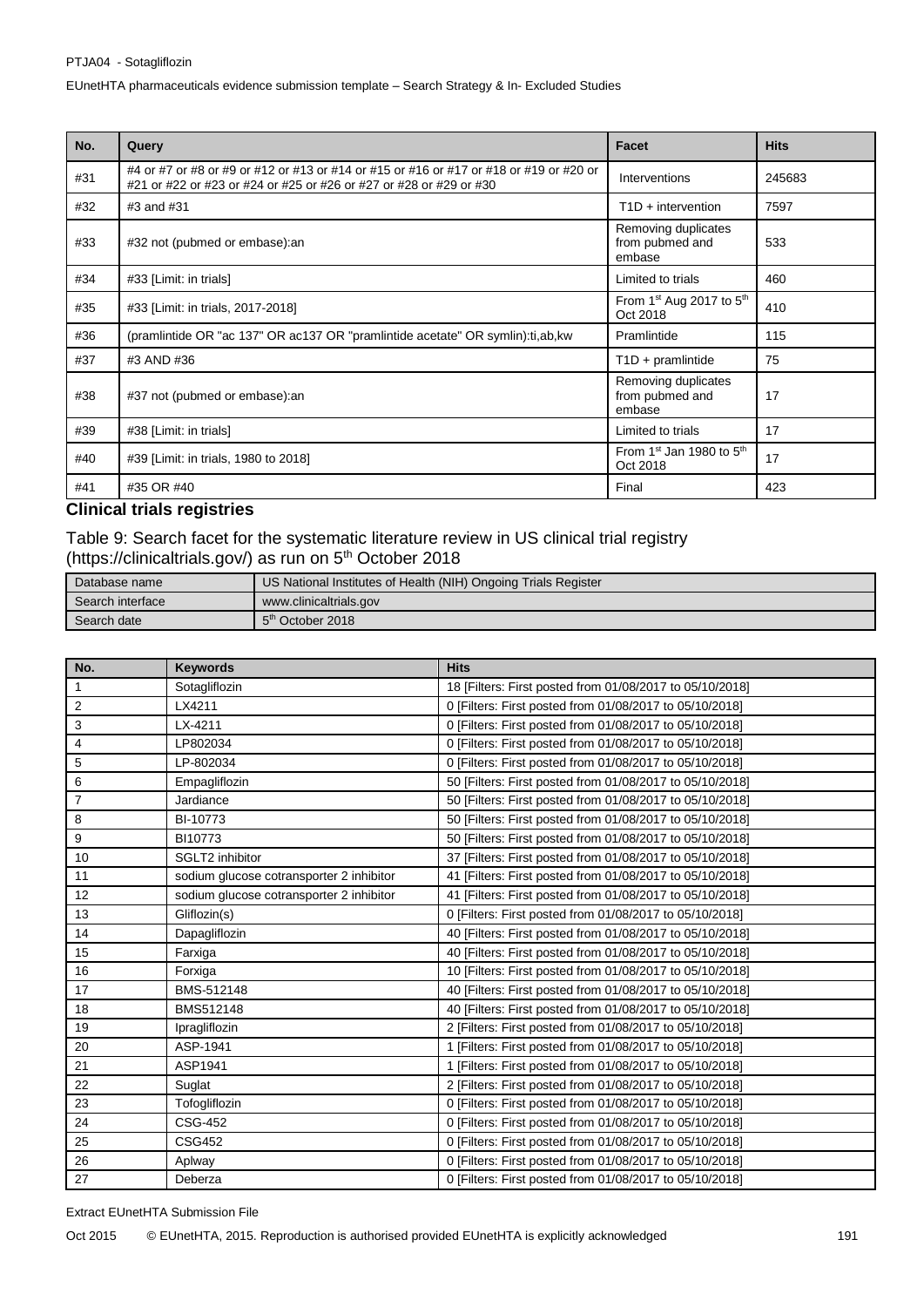| No. | <b>Keywords</b>         | <b>Hits</b>                                               |
|-----|-------------------------|-----------------------------------------------------------|
| 28  | Remogliflozin           | 0 [Filters: First posted from 01/08/2017 to 05/10/2018]   |
| 29  | BHV-091009              | 0 [Filters: First posted from 01/08/2017 to 05/10/2018]   |
| 30  | BHV091009               | 0 [Filters: First posted from 01/08/2017 to 05/10/2018]   |
| 31  | KGT-1681                | 0 [Filters: First posted from 01/08/2017 to 05/10/2018]   |
| 32  | <b>KGT1681</b>          | 0 [Filters: First posted from 01/08/2017 to 05/10/2018]   |
| 33  | GSK-189075              | 0 [Filters: First posted from 01/08/2017 to 05/10/2018]   |
| 34  | GSK189075               | 0 [Filters: First posted from 01/08/2017 to 05/10/2018]   |
| 35  | Ertugliflozin           | 1 [Filters: First posted from 01/08/2017 to 05/10/2018]   |
| 36  | MK-8835                 | 0 [Filters: First posted from 01/08/2017 to 05/10/2018]   |
| 37  | MK8835                  | 0 [Filters: First posted from 01/08/2017 to 05/10/2018]   |
| 38  | PF-04971729             | 0 [Filters: First posted from 01/08/2017 to 05/10/2018]   |
| 39  | PF04971729              | 0 [Filters: First posted from 01/08/2017 to 05/10/2018]   |
| 40  | Luseogliflozin          | 0 [Filters: First posted from 01/08/2017 to 05/10/2018]   |
| 41  | TS-071                  | 0 [Filters: First posted from 01/08/2017 to 05/10/2018]   |
| 42  | <b>TS071</b>            | 0 [Filters: First posted from 01/08/2017 to 05/10/2018]   |
| 43  | Sergliflozin            | 0 [Filters: First posted from 01/08/2017 to 05/10/2018]   |
| 44  | GW-869682X              | 0 [Filters: First posted from 01/08/2017 to 05/10/2018]   |
| 45  | GW86968X                | 0 [Filters: First posted from 01/08/2017 to 05/10/2018]   |
| 46  | Metformin               | 192 [Filters: First posted from 01/08/2017 to 05/10/2018] |
| 47  | Dimethylbiguanidine     | 192 [Filters: First posted from 01/08/2017 to 05/10/2018] |
| 48  | Dimethylguanylguanidine | 192 [Filters: First posted from 01/08/2017 to 05/10/2018] |
| 49  | Glucophage              | 192 [Filters: First posted from 01/08/2017 to 05/10/2018] |
| 50  | <b>Diabex</b>           | 1 [Filters: First posted from 01/08/2017 to 05/10/2018]   |
| 51  | Diabetosan              | 0 [Filters: First posted from 01/08/2017 to 05/10/2018]   |
| 52  | Fluamine                | 0 [Filters: First posted from 01/08/2017 to 05/10/2018]   |
| 53  | Flumamine               | 0 [Filters: First posted from 01/08/2017 to 05/10/2018]   |
| 54  | Glifage                 | 2 [Filters: First posted from 01/08/2017 to 05/10/2018]   |
| 55  | Siofor                  | 2 [Filters: First posted from 01/08/2017 to 05/10/2018]   |
| 56  | Glucoformin             | 4 [Filters: First posted from 01/08/2017 to 05/10/2018]   |
| 57  | Riomet                  | 192 [Filters: First posted from 01/08/2017 to 05/10/2018] |
| 58  | Pramlintide             | 47                                                        |
| 59  | ac 137                  | 47                                                        |
| 60  | ac137                   | 47                                                        |
| 61  | Pramlintide acetate     | 47                                                        |
| 62  | symlin                  | 47                                                        |

### Table 10: Search facet for the systematic literature review in EU clinical trial registry [\(https://www.clinicaltrialsregister.eu/\)](https://www.clinicaltrialsregister.eu/) as run on 5<sup>th</sup> October 2018

| Database name    | European Union Clinical Trials Register (EU CTR) |  |
|------------------|--------------------------------------------------|--|
| Search interface | https://clinicaltrialsregister.eu                |  |
| Search date      | 5 <sup>th</sup> October 2018                     |  |

| No. | Keywords                                 | <b>Hits</b>                                        |
|-----|------------------------------------------|----------------------------------------------------|
|     | Sotagliflozin                            | 11 [Filters: Date range: 01-08-2017 to 05-10-2018] |
|     | LX4211                                   | 7 [Filters: Date range: 01-08-2017 to 05-10-2018]  |
| 3   | $LX-4211$                                | 6 [Filters: Date range: 01-08-2017 to 05-10-2018]  |
|     | LP802034                                 | 0 [Filters: Date range: 01-08-2017 to 05-10-2018]  |
| 5   | LP-802034                                | 5 [Filters: Date range: 01-08-2017 to 05-10-2018]  |
| 6   | Empagliflozin                            | 16 [Filters: Date range: 01-08-2017 to 05-10-2018] |
|     | Jardiance                                | 15 [Filters: Date range: 01-08-2017 to 05-10-2018] |
| 8   | BI-10773                                 | 0 [Filters: Date range: 01-08-2017 to 05-10-2018]  |
| 9   | BI10773                                  | 0 [Filters: Date range: 01-08-2017 to 05-10-2018]  |
| 10  | SGLT2 inhibitor                          | 5 [Filters: Date range: 01-08-2017 to 05-10-2018]  |
| 11  | sodium glucose cotransporter 2 inhibitor | 0 [Filters: Date range: 01-08-2017 to 05-10-2018]  |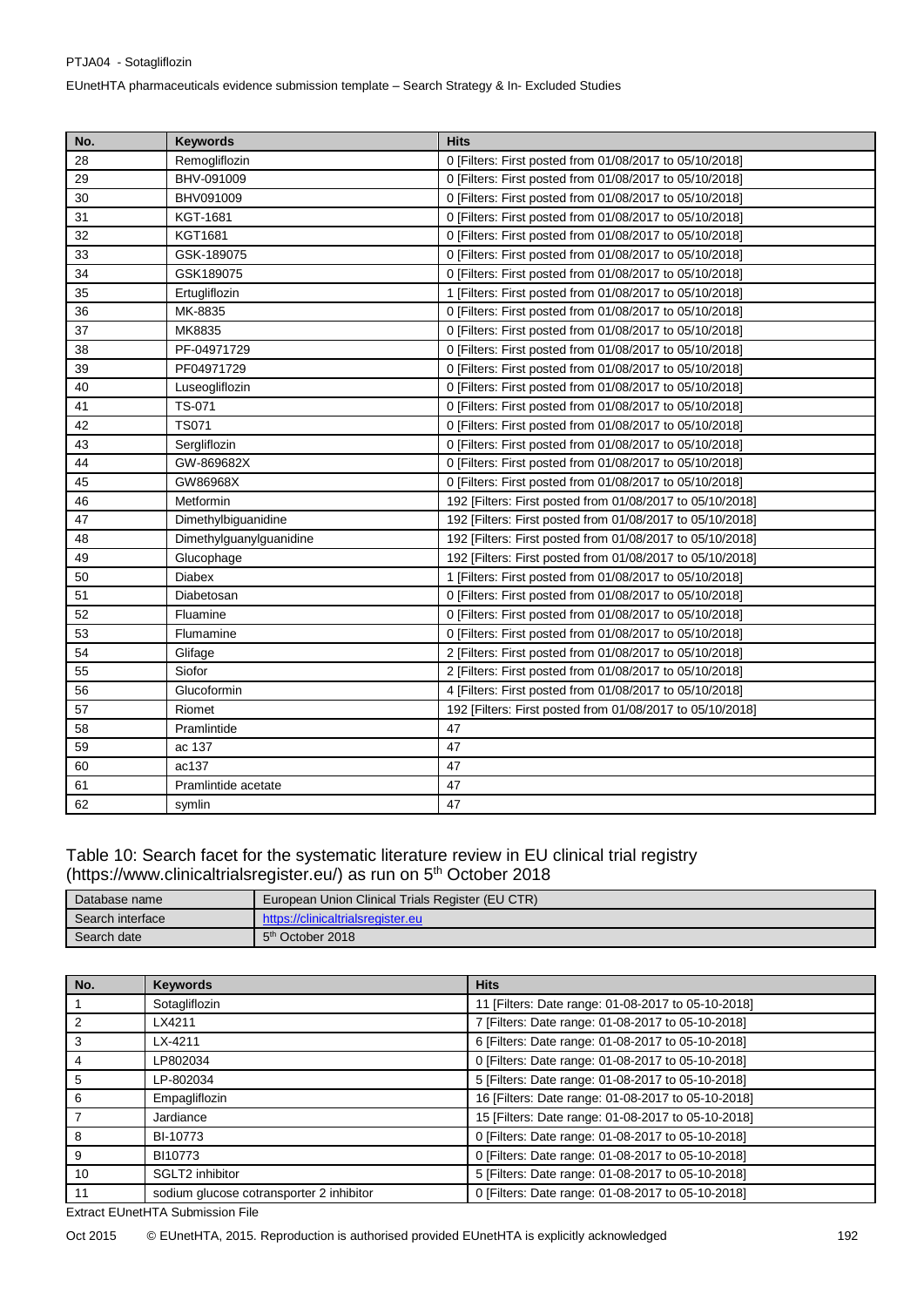| No.    | <b>Keywords</b>                           | <b>Hits</b>                                        |
|--------|-------------------------------------------|----------------------------------------------------|
| 12     | sodium glucose co-transporter 2 inhibitor | 2 [Filters: Date range: 01-08-2017 to 05-10-2018]  |
| 13     | Gliflozin(s)                              | 0 [Filters: Date range: 01-08-2017 to 05-10-2018]  |
| 14     | Dapagliflozin                             | 11 [Filters: Date range: 01-08-2017 to 05-10-2018] |
| 15     | Farxiga                                   | 0 [Filters: Date range: 01-08-2017 to 05-10-2018]  |
| 16     | Forxiga                                   | 9 [Filters: Date range: 01-08-2017 to 05-10-2018]  |
| 17     | BMS-512148                                | 0 [Filters: Date range: 01-08-2017 to 05-10-2018]  |
| 18     | BMS512148                                 | 0 [Filters: Date range: 01-08-2017 to 05-10-2018]  |
| 19     | Ipragliflozin                             | 0 [Filters: Date range: 01-08-2017 to 05-10-2018]  |
| 20     | ASP-1941                                  | 0 [Filters: Date range: 01-08-2017 to 05-10-2018]  |
| 21     | ASP1941                                   | 0 [Filters: Date range: 01-08-2017 to 05-10-2018]  |
| 22     | Suglat                                    | 0 [Filters: Date range: 01-08-2017 to 05-10-2018]  |
| 23     | Tofogliflozin                             | 0 [Filters: Date range: 01-08-2017 to 05-10-2018]  |
| 24     | CSG-452                                   | 0 [Filters: Date range: 01-08-2017 to 05-10-2018]  |
| 25     | CSG452                                    | 0 [Filters: Date range: 01-08-2017 to 05-10-2018]  |
| 26     | Aplway                                    | 0 [Filters: Date range: 01-08-2017 to 05-10-2018]  |
| 27     | Deberza                                   | 0 [Filters: Date range: 01-08-2017 to 05-10-2018]  |
| 28     | Remogliflozin                             | 0 [Filters: Date range: 01-08-2017 to 05-10-2018]  |
| 29     | BHV-091009                                | 0 [Filters: Date range: 01-08-2017 to 05-10-2018]  |
| 30     | BHV091009                                 | 0 [Filters: Date range: 01-08-2017 to 05-10-2018]  |
| 31     | KGT-1681                                  | 0 [Filters: Date range: 01-08-2017 to 05-10-2018]  |
| 32     | KGT1681                                   | 0 [Filters: Date range: 01-08-2017 to 05-10-2018]  |
| 33     | GSK-189075                                | 0 [Filters: Date range: 01-08-2017 to 05-10-2018]  |
| 34     | GSK189075                                 | 0 [Filters: Date range: 01-08-2017 to 05-10-2018]  |
| 35     | Ertugliflozin                             | 0 [Filters: Date range: 01-08-2017 to 05-10-2018]  |
| 36     | MK-8835                                   | 0 [Filters: Date range: 01-08-2017 to 05-10-2018]  |
| 37     | MK8835                                    | 0 [Filters: Date range: 01-08-2017 to 05-10-2018]  |
| 38     | PF-04971729                               | 0 [Filters: Date range: 01-08-2017 to 05-10-2018]  |
| 39     | PF04971729                                | 0 [Filters: Date range: 01-08-2017 to 05-10-2018]  |
| 40     | Luseogliflozin                            | 0 [Filters: Date range: 01-08-2017 to 05-10-2018]  |
| 41     | TS-071                                    | 0 [Filters: Date range: 01-08-2017 to 05-10-2018]  |
| 42     | <b>TS071</b>                              | 0 [Filters: Date range: 01-08-2017 to 05-10-2018]  |
| 43     | Sergliflozin                              | 0 [Filters: Date range: 01-08-2017 to 05-10-2018]  |
| 44     | GW-869682X                                | 0 [Filters: Date range: 01-08-2017 to 05-10-2018]  |
| 45     | GW86968X                                  | 0 [Filters: Date range: 01-08-2017 to 05-10-2018]  |
| 46     | Metformin                                 | 36 [Filters: Date range: 01-08-2017 to 05-10-2018] |
| $47\,$ | Dimethylbiguanidine                       | 0 [Filters: Date range: 01-08-2017 to 05-10-2018]  |
| 48     | Dimethylguanylguanidine                   | 0 [Filters: Date range: 01-08-2017 to 05-10-2018]  |
| 49     | Glucophage                                | 2 [Filters: Date range: 01-08-2017 to 05-10-2018]  |
| 50     | Diabex                                    | 0 [Filters: Date range: 01-08-2017 to 05-10-2018]  |
| 51     | Diabetosan                                | 0 [Filters: Date range: 01-08-2017 to 05-10-2018]  |
| 52     | Fluamine                                  | 0 [Filters: Date range: 01-08-2017 to 05-10-2018]  |
| 53     | Flumamine                                 | 0 [Filters: Date range: 01-08-2017 to 05-10-2018]  |
| 54     | Glifage                                   | 0 [Filters: Date range: 01-08-2017 to 05-10-2018]  |
| 55     | Siofor                                    | 0 [Filters: Date range: 01-08-2017 to 05-10-2018]  |
| 56     | Glucoformin                               | 0 [Filters: Date range: 01-08-2017 to 05-10-2018]  |
| 57     | Riomet                                    | 0 [Filters: Date range: 01-08-2017 to 05-10-2018]  |
| 58     | Pramlintide                               | 2                                                  |
| 59     | ac 137                                    | 1                                                  |
| 60     | ac137                                     | 0                                                  |
| 61     | Pramlintide acetate                       | $\mathbf 0$                                        |
| 62     | symlin                                    | 0                                                  |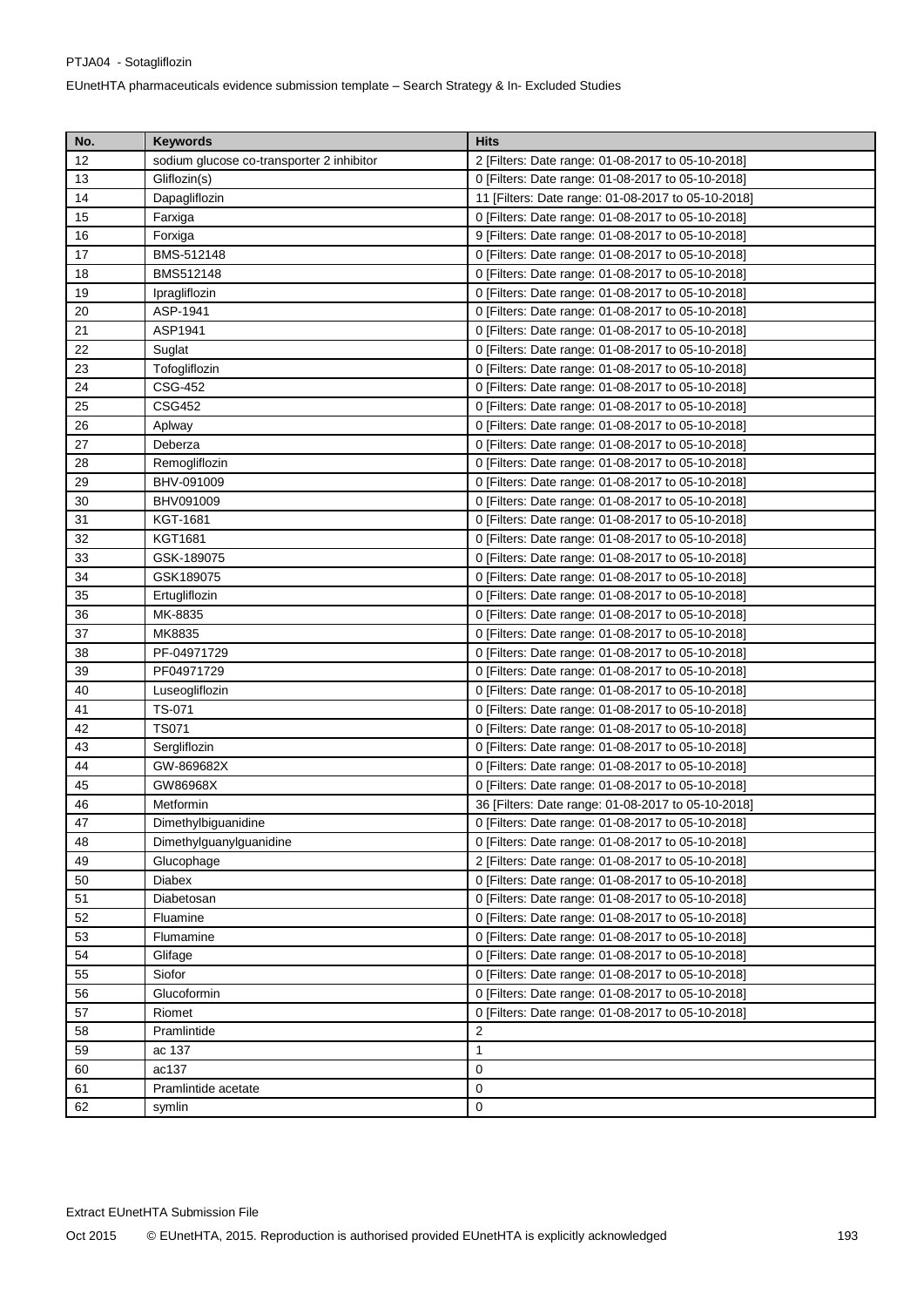### Table 11: Search facet for the systematic literature review in WHO ICTRP clinical trial registry (http://apps.who.int/trialsearch/) as run on 7<sup>th</sup> October 2018

| Database name    | The World Health Organization (WHO) International Clinical Trials Registry Platform (ICTRP) |  |
|------------------|---------------------------------------------------------------------------------------------|--|
| Search interface | http://apps.who.int/trialsearch/                                                            |  |
| Search date      | 7 <sup>th</sup> October 2018                                                                |  |

| No.                       | Keywords                                  | <b>Hits</b>    |
|---------------------------|-------------------------------------------|----------------|
| $\mathbf{1}$              | Sotagliflozin                             | 38             |
| $\sqrt{2}$                | LX4211                                    | 29             |
| $\ensuremath{\mathsf{3}}$ | LX-4211                                   | $\,6$          |
| $\pmb{4}$                 | LP802034                                  | $\pmb{0}$      |
| $\mathbf 5$               | LP-802034                                 | $\overline{5}$ |
| $\,6$                     | Empagliflozin                             | 215            |
| $\overline{7}$            | Jardiance                                 | 46             |
| $\bf8$                    | BI-10773                                  | 72             |
| $\boldsymbol{9}$          | BI10773                                   | $\overline{7}$ |
| 10                        | SGLT2 inhibitor                           | 120            |
| 11                        | sodium glucose cotransporter 2 inhibitor  | $\overline{5}$ |
| 12                        | sodium glucose co-transporter 2 inhibitor | 8              |
| 13                        | Gliflozin(s)                              | $\pmb{0}$      |
| 14                        | Dapagliflozin                             | 356            |
| 15                        | Farxiga                                   | $\mathbf 5$    |
| 16                        | Forxiga                                   | 50             |
| 17                        | BMS-512148                                | 29             |
| 18                        | BMS512148                                 | $\mathbf{1}$   |
| 19                        | Ipragliflozin                             | 63             |
| 20                        | ASP-1941                                  | $\mathbf{1}$   |
| 21                        | ASP1941                                   | 40             |
| 22                        | Suglat                                    | $\overline{4}$ |
| 23                        | Tofogliflozin                             | 38             |
| 24                        | CSG-452                                   | $\pmb{0}$      |
| 25                        | <b>CSG452</b>                             | 10             |
| 26                        | Aplway                                    | $\pmb{0}$      |
| 27                        | Deberza                                   | $\mathbf 0$    |
| 28                        | Remogliflozin                             | $\overline{5}$ |
| 29                        | BHV-091009                                | $\pmb{0}$      |
| 30                        | BHV091009                                 | $\pmb{0}$      |
| 31                        | KGT-1681                                  | $\pmb{0}$      |
| 32                        | KGT1681                                   | $\pmb{0}$      |
| 33                        | GSK-189075                                | $\mathbf{1}$   |
| 34                        | GSK189075                                 | 20             |
| 35                        | Ertugliflozin                             | 23             |
| 36                        | MK-8835                                   | 20             |
| 37                        | MK8835                                    | $\pmb{0}$      |
| 38                        | PF-04971729                               | 18             |
| 39                        | PF04971729                                | $\mathbf{1}$   |
| 40                        | Luseogliflozin                            | 31             |
| 41                        | TS-071                                    | 14             |
| 42                        | <b>TS071</b>                              | $\pmb{0}$      |
| 43                        | Sergliflozin                              | $\pmb{0}$      |
| 44                        | GW-869682X                                | $\pmb{0}$      |
| 45                        | GW86968X                                  | $\pmb{0}$      |
| 46                        | Metformin                                 | 2874           |
| 47                        | Dimethylbiguanidine                       | 2874           |
| 48                        | Dimethylguanylguanidine                   | 2874           |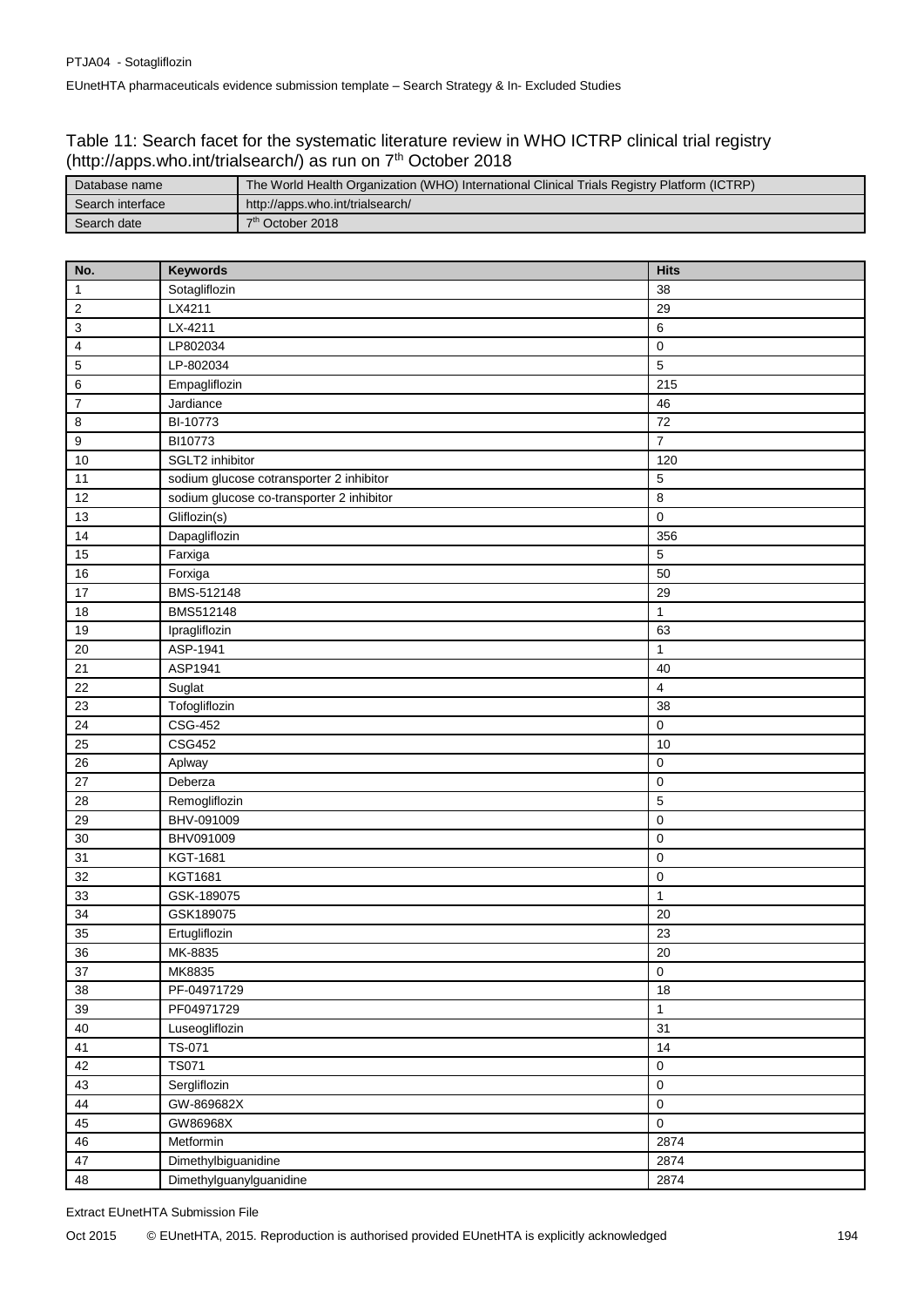## PTJA04 - Sotagliflozin EUnetHTA pharmaceuticals evidence submission template – Search Strategy & In- Excluded Studies

| No. | <b>Keywords</b>     | <b>Hits</b>    |
|-----|---------------------|----------------|
| 49  | Glucophage          | 148            |
| 50  | Diabex              | 8              |
| 51  | Diabetosan          | 0              |
| 52  | Fluamine            | 0              |
| 53  | Flumamine           | 0              |
| 54  | Glifage             | $\overline{2}$ |
| 55  | Siofor              | $\overline{2}$ |
| 56  | Glucoformin         | 0              |
| 57  | Riomet              | 0              |
| 58  | Pramlintide         | 46             |
| 59  | ac 137              | $\mathbf 0$    |
| 60  | ac137               | 0              |
| 61  | Pramlintide acetate | 21             |
| 62  | symlin              | 11             |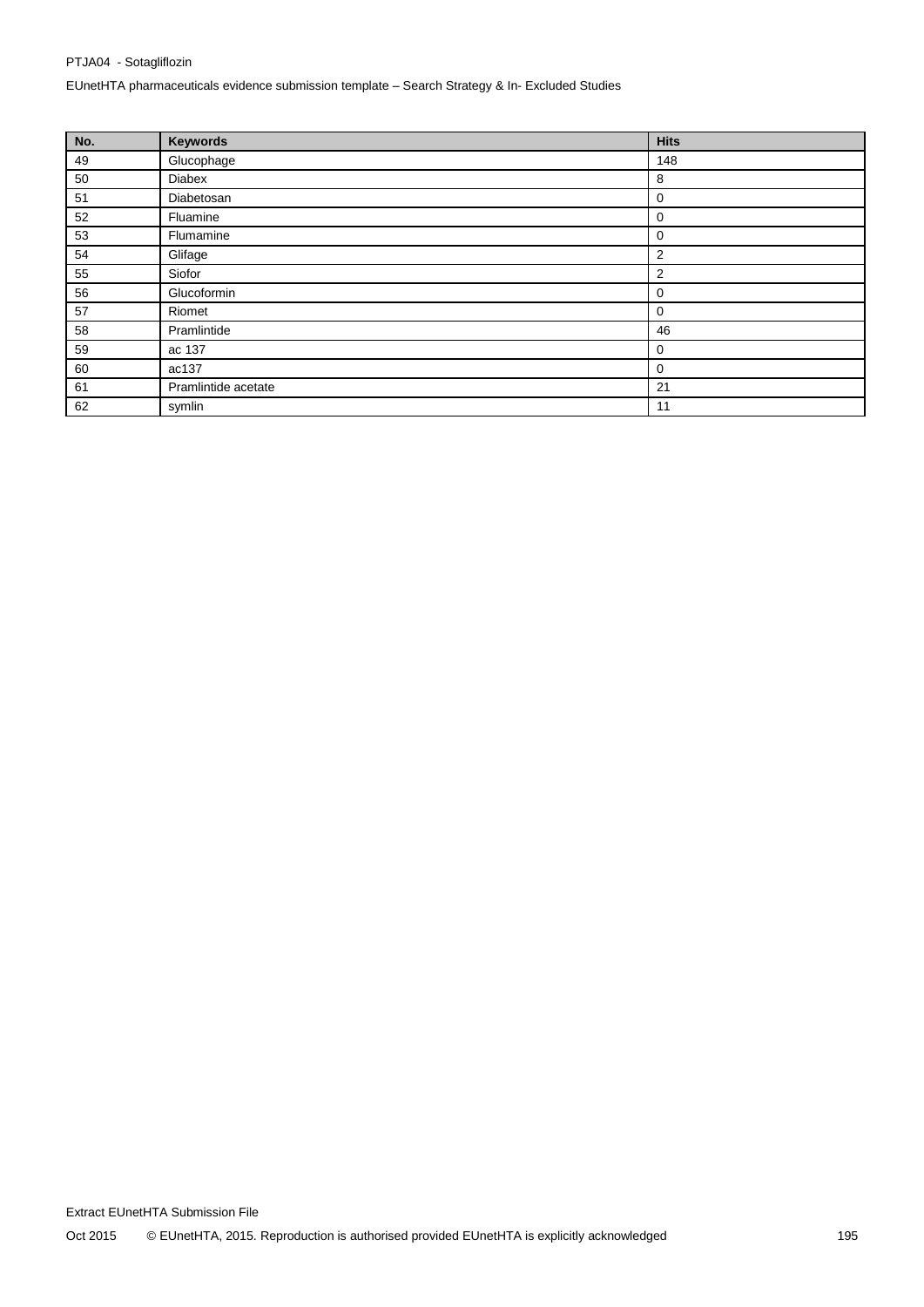#### Appendix B List of included/excluded evidence

# B.1 Included trials

## Table 12: Included trials

| <b>Author/Year</b>                                | <b>Trial</b><br>Acronym | <b>Title</b>                                                                                                                                                                                                                                                     | <b>Study</b><br>Design | <b>Clinical Trial</b><br><b>Number</b> | <b>Clinical</b><br><b>Trial</b><br><b>Phase</b> | <b>CSR Number</b> | <b>Study</b><br>N |
|---------------------------------------------------|-------------------------|------------------------------------------------------------------------------------------------------------------------------------------------------------------------------------------------------------------------------------------------------------------|------------------------|----------------------------------------|-------------------------------------------------|-------------------|-------------------|
| Garg SK et al.<br>2017                            | InTandem3               | Effects of Sotagliflozin Added to<br>Insulin in Patients with Type 1<br><b>Diabetes</b>                                                                                                                                                                          | <b>RCT</b>             | NCT02531035                            | 3                                               | LX4211.321        | 1405              |
| Danne T et al.<br>2018                            | InTandem2               | $HbA_{1C}$ and Hypoglycemia<br>Reductions at 24 and 52 Weeks<br>With Sotagliflozin in Combination<br>With Insulin in Adults With Type 1<br>Diabetes: The European<br>inTandem2 Study.                                                                            | <b>RCT</b>             | NCT02421510                            | 3                                               | LX4211.310        | 782               |
| Buse JB et al.<br>2018                            | InTandem1               | Sotagliflozin in Combination With<br>Optimized Insulin Therapy in<br>Adults With Type 1 Diabetes: The<br>North American inTandem1 Study.                                                                                                                         | <b>RCT</b>             | NCT02384941                            | 3                                               | LX4211.309        | 793               |
| Dandona P et<br>al. 2018                          | DEPICT-1                | Efficacy and Safety of<br>Dapagliflozin in Patients With<br>Inadequately Controlled Type 1<br>Diabetes: The DEPICT-1 52-Week<br>Study                                                                                                                            | <b>RCT</b>             | NCT02268214                            | 3                                               | <b>NA</b>         | 833               |
| Mathieu et al.<br>2018                            | DEPICT-2                | Efficacy and safety of dapagliflozin<br>in patients with inadequately<br>controlled type 1 diabetes: 24<br>week results from a multicentre,<br>double-blind, phase 3, randomised<br>controlled trial                                                             | <b>RCT</b>             | NCT02460978                            | 3                                               | <b>NA</b>         | 815               |
| Rosenstock<br>2018                                | EASE-2                  | Empagliflozin as Adjunctive to<br>Insulin Therapy in Type 1<br>Diabetes: The EASE Trials                                                                                                                                                                         | <b>RCT</b>             | NCT02414958                            | 3                                               | <b>NA</b>         | 730               |
| Rosenstock<br>2018                                | EASE-3                  | Empagliflozin as Adjunctive to<br>Insulin Therapy in Type 1<br>Diabetes: The EASE Trials                                                                                                                                                                         | <b>RCT</b>             | NCT02580591                            | 3                                               | <b>NA</b>         | 977               |
| Lund SS et al.<br>2009<br>Lund SS et al.<br>2008# | <b>NA</b>               | Effect of adjunct metformin<br>treatment in patients with type-1<br>diabetes and persistent<br>inadequate glycaemic control. A<br>randomized study<br>Effect of adjunct metformin<br>treatment on levels of plasma<br>lipids in patients with type 1<br>diabetes | <b>RCT</b>             | NCT00118937                            | 4                                               | <b>NA</b>         | 100               |
| Jacobsen IB et<br>al. 2009                        | <b>NA</b>               | The effect of metformin in<br>overweight patients with type 1<br>diabetes and poor metabolic<br>control.                                                                                                                                                         | <b>RCT</b>             | <b>NA</b>                              | <b>NA</b>                                       | <b>NA</b>         | 24                |
| Petrie JR et al.<br>2017                          | <b>REMOVAL</b>          | Cardiovascular and metabolic<br>effects of metformin in patients<br>with type 1 diabetes: a double-<br>blind, randomised, placebo-<br>controlled trial                                                                                                           | <b>RCT</b>             | NCT01483560                            | 3                                               | <b>NA</b>         | 428               |
| Zawada et. al.<br>2018                            | <b>NA</b>               | Metformin added to intensive<br>insulin therapy improves metabolic<br>control in patients with type 1<br>diabetes and excess body fat                                                                                                                            | <b>RCT</b>             | NCT01889706                            | <b>NA</b>                                       | <b>NA</b>         | 114               |
| Meyer et al.<br>2002                              | <b>NA</b>               | The Benefits of Metformin<br>Therapy During Continuous<br>Subcutaneous Insulin Infusion<br>Treatment of Type 1 Diabetic<br>patients.                                                                                                                             | <b>RCT</b>             | NA                                     | <b>NA</b>                                       | <b>NA</b>         | 62                |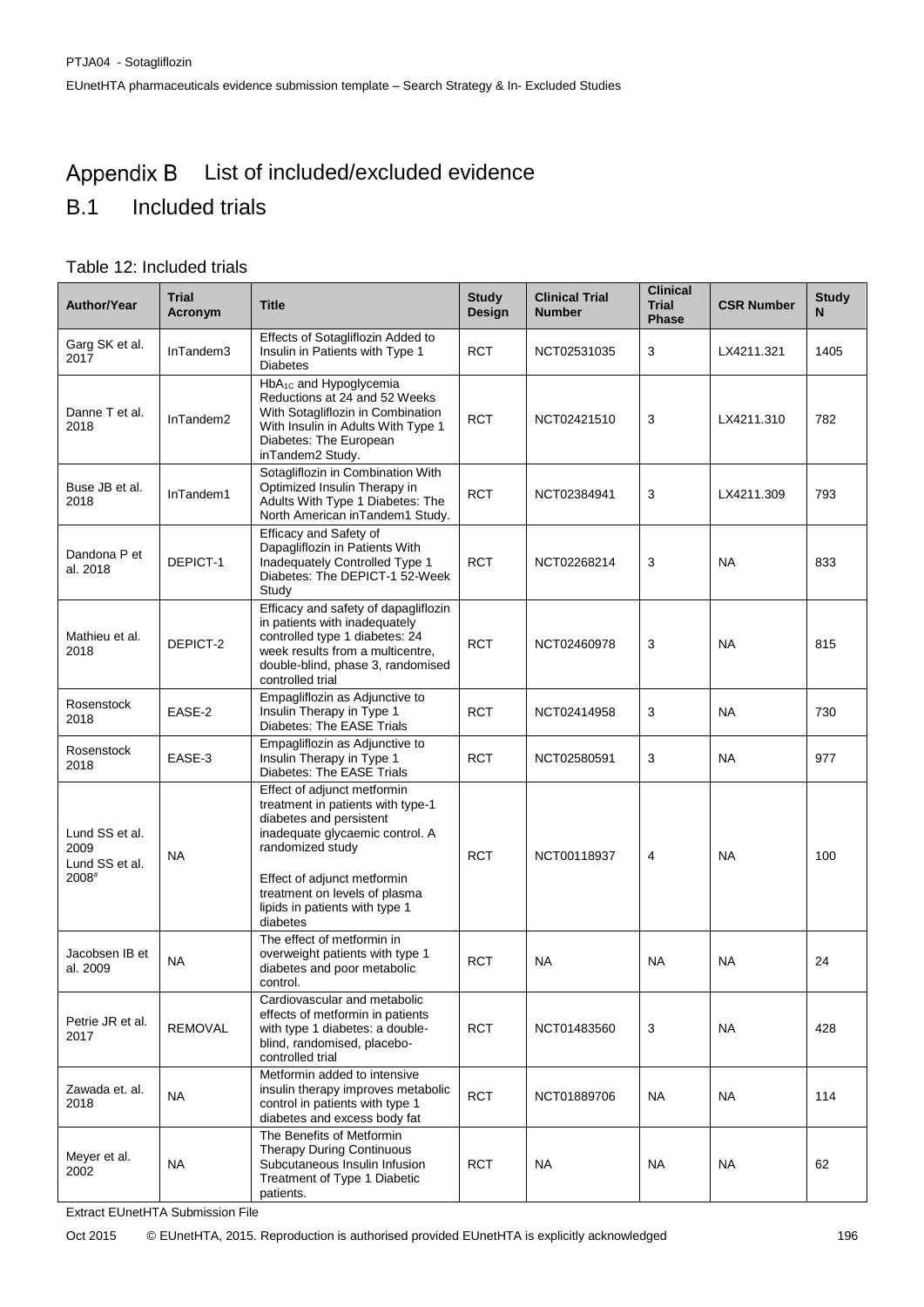| Pitocco et al.<br>2012                                                                                                                                                                                                                                       | <b>NA</b> | Metformin improves endothelial<br>function in type 1 diabetic<br>subjects: a pilot, placebo-<br>controlled randomized study                                                                                                                  | <b>RCT</b> | <b>NA</b>   | <b>NA</b> | <b>NA</b> | 42  |
|--------------------------------------------------------------------------------------------------------------------------------------------------------------------------------------------------------------------------------------------------------------|-----------|----------------------------------------------------------------------------------------------------------------------------------------------------------------------------------------------------------------------------------------------|------------|-------------|-----------|-----------|-----|
| Burchardt et.<br>al. 2013                                                                                                                                                                                                                                    | <b>NA</b> | Metformin added to intensive<br>insulin therapy reduces plasma<br>levels of glycated but not oxidized<br>low-density lipoprotein in young<br>patients with type 1 diabetes and<br>obesity in comparison with insulin<br>alone: a pilot study | <b>RCT</b> | <b>NA</b>   | <b>NA</b> | <b>NA</b> | 68  |
| Ratner et al.<br>2004                                                                                                                                                                                                                                        | <b>NA</b> | Amylin replacement with<br>pramlintide as an adjunct to insulin<br>therapy improves long-term<br>glycaemic and weight control in<br>Type 1 diabetes mellitus: A 1-<br>year, randomized controlled trial                                      | <b>RCT</b> | <b>NA</b>   | <b>NA</b> | <b>NA</b> | 651 |
| Edelman ST et<br>al. 2006                                                                                                                                                                                                                                    | <b>NA</b> | A Double-Blind, Placebo-<br><b>Controlled Trial Assessing</b><br>Pramlintide Treatment in the<br>Setting of Intensive Insulin<br>Therapy in Type 1 Diabetes                                                                                  | <b>RCT</b> | NCT00107107 | <b>NA</b> | <b>NA</b> | 296 |
| Fineman et. al.<br>1999                                                                                                                                                                                                                                      | <b>NA</b> | Pramlintide therapy in addition to<br>insulin in type I diabetes: effect on<br>metabolic control after 6 months                                                                                                                              | <b>RCT</b> | <b>NA</b>   | <b>NA</b> | <b>NA</b> | 568 |
| # as Lund SS et al. 2008 and 2009 come from the same trial, and the secondary publication reported additional outcomes, we captured both trials. Only cholesterol<br>outcome Recorded in Lund 2009. End point was 52 weeks while others were 24 in Lund 2008 |           |                                                                                                                                                                                                                                              |            |             |           |           |     |

# B.2 Excluded trials

## Table 13: Excluded studies at full-text screening with reasons for exclusion (first phase of the review)

| <b>First Author</b>      | Year | <b>Title</b>                                                                                                                                                                                                            | <b>Exclusion Reason</b>      |
|--------------------------|------|-------------------------------------------------------------------------------------------------------------------------------------------------------------------------------------------------------------------------|------------------------------|
| Astellas Pharma Inc.     | 2016 | Phase III Study of ASP1941 Double-blind, Parallel-group Study in<br>Combination With Insulin in Patients With Type 1 Diabetes Mellitus                                                                                  | <b>Duplicate Publication</b> |
| Burchardt P. et al.      | 2016 | Metformin added to insulin reduces plasma levels of glycated-LDL but not<br>oxLDL in young patients with type 1 diabetes and concomitant obesity in<br>comparison to insulin alone - pilot study.                       | Wrong Intervention           |
| Buse J.B. et al          | 2017 | Twenty-four-week efficacy and safety of sotagliflozin, a dual SGLT1 and<br>SGLT2 inhibitor, as adjunct therapy to insulin in type 1 diabetes<br>(InTandem1).                                                            | <b>Duplicate Publication</b> |
| Danne T. et al           | 2017 | 24-week efficacy and safety of sotagliflozin, a dual SGLT1 and SGLT2<br>inhibitor, as adjunct therapy to insulin in type 1 diabetes (InTandem2).                                                                        | <b>Duplicate Publication</b> |
| de Boer I.H. et al       | 2014 | Effect of intensive diabetes treatment on albuminuria in type 1 diabetes:<br>long-term follow-up of the Diabetes Control and Complications Trial and<br>Epidemiology of Diabetes Interventions and Complications study. | <b>Wrong Population</b>      |
| Feldt-Rasmussen B.       | 1994 | The development of nephropathy in insulin-dependent diabetes mellitus<br>is associated with poor glycemic control.                                                                                                      | Wrong Intervention           |
| Giugliano D. et al       | 1993 | Metformin for obese, insulin-treated diabetic patients: improvement in<br>glycaemic control and reduction of metabolic risk factors.                                                                                    | <b>Wrong Population</b>      |
| Gubitosi-Klug R.A. et al | 2016 | Intensive diabetes treatment and cardiovascular outcomes in type1<br>diabetes: The DCCT/EDIC study 30-year follow-up.                                                                                                   | <b>Wrong Population</b>      |
| Hotta N. et al           | 1993 | Diabetic neuropathy: effects of intensified glycaemic control with multiple<br>insulin injections.                                                                                                                      | <b>Wrong Population</b>      |
| Khan A.S. et al          | 2006 | The effect of metformin on blood glucose control in overweight patients<br>with Type 1 diabetes.                                                                                                                        | <b>Wrong Population</b>      |
| Kosaka K. et al          | 1993 | Clinical Evaluation of a New Oral Hypoglycemic Drug CS-045 in Patients<br>with Non-Insulin Dependent Diabetes Mellitus Poorly Controlled by<br>Sulfonylureas: a Double-Blind, Placebo-Controlled Study                  | <b>Wrong Population</b>      |
| Kosaka K, et al          | 1993 | Clinical Evaluation of a New Oral Hypoglycemic Drug CS-045 in Patients<br>with Non-Insulin Dependent Diabetes Mellitus Poorly Controlled by Diet<br>Alone: a Double-Blind, Placebo-Controlled Study                     | Wrong Intervention           |
| Langkilde A.             | 2015 | Dapagliflozin Evaluation in Patients With Inadequately Controlled Type 1<br>Diabetes (DEPICT 2)                                                                                                                         | <b>Duplicate Publication</b> |
| Meyer L. et al           | 2002 | The benefits of metformin therapy during continuous subcutaneous<br>insulin infusion treatment of type 1 diabetic patients.                                                                                             | <b>Wrong Population</b>      |
| Misra A.                 | 1994 | Long term complications of IDDM and intensified insulin treatment.                                                                                                                                                      | <b>Wrong Population</b>      |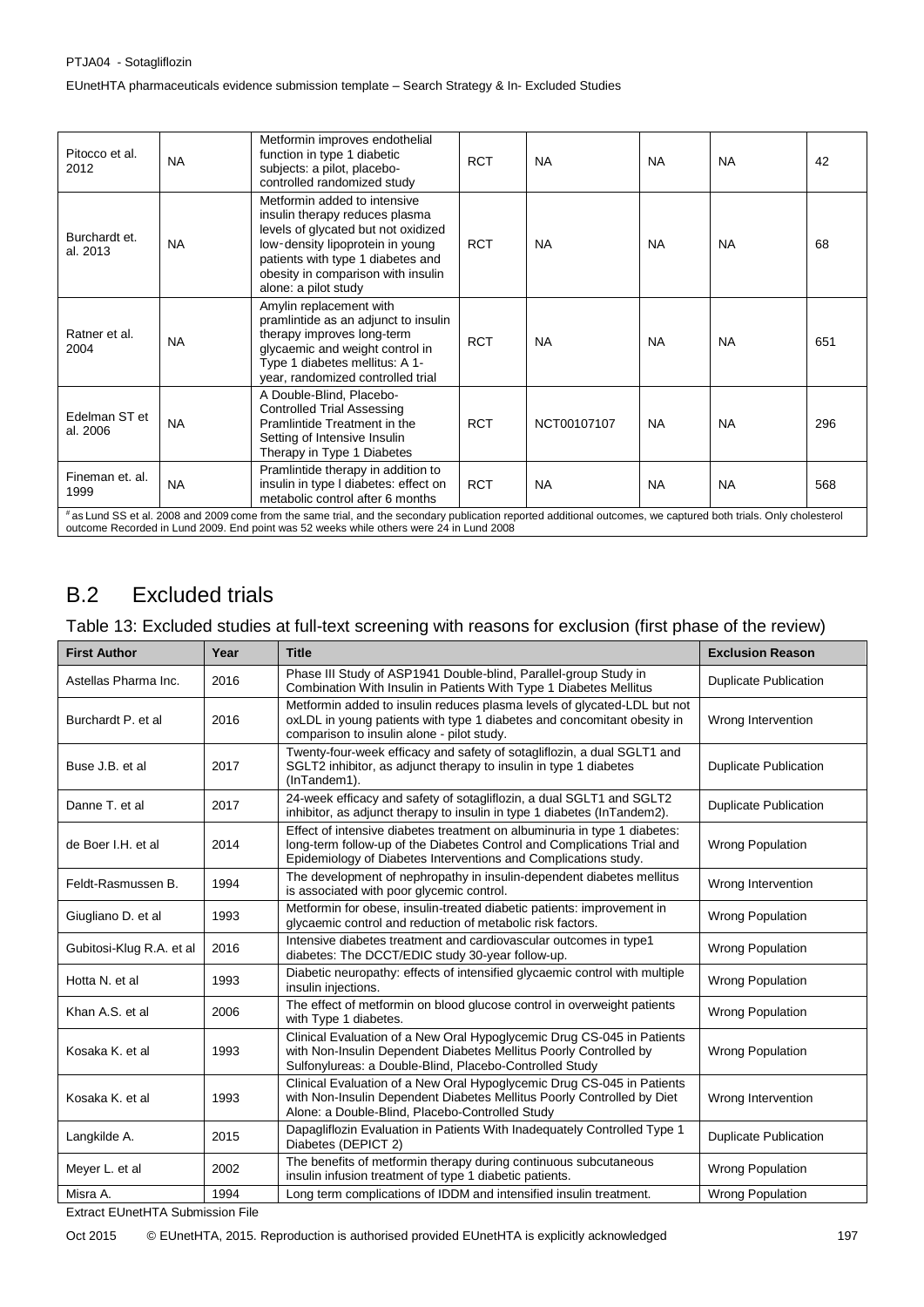| <b>First Author</b> | Year | <b>Title</b>                                                                                                                                                                                                                                                                                                                                 | <b>Exclusion Reason</b>      |
|---------------------|------|----------------------------------------------------------------------------------------------------------------------------------------------------------------------------------------------------------------------------------------------------------------------------------------------------------------------------------------------|------------------------------|
| Mondick J. et al    | 2017 | Population pharmacokinetic-pharmacodynamic analysis to characterise<br>the effect of empagliflozin on renal glucose threshold in patients with type<br>1 diabetes.                                                                                                                                                                           | <b>Wrong Population</b>      |
| Pitocco D. et al    | 2013 | Metformin improves endothelial function in type 1 diabetic subjects: a<br>pilot, placebo-controlled randomized study.                                                                                                                                                                                                                        | <b>Wrong Population</b>      |
| Shimada A, et al    | 2011 | Pioglitazone may accelerate disease course of slowly progressive type 1<br>diabetes.                                                                                                                                                                                                                                                         | <b>Wrong Population</b>      |
| Tervonen T. et al   | 1993 | Long-term control of diabetes mellitus and periodontitis                                                                                                                                                                                                                                                                                     | Wrong Population             |
| Xu W.               | 2016 | The Effects of Metformin on Glycemic Control and Insulin Sensitivity in<br>Adolescents With T1DM                                                                                                                                                                                                                                             | <b>Wrong Population</b>      |
| Ziaee A. et al      | 2017 | Comparison of adjunctive therapy with metformin and acarbose in<br>patients with Type-1 diabetes mellitus.                                                                                                                                                                                                                                   | <b>Wrong Population</b>      |
| Unknown             | 2016 | Intensive Diabetes Treatment and Cardiovascular Outcomes in Type 1<br>Diabetes: The DCCT/EDIC Study 30-Year Follow-up.                                                                                                                                                                                                                       | <b>Wrong Population</b>      |
| Unknown             | 2015 | A Multicenter, Randomized, Double-Blind, Placebo-controlled, Parallel<br>Group, Phase 3 Study to Evaluate the Efficacy and Safety of<br>Dapagliflozin as an Add-on to Insulin Therapy in Subjects With Type 1<br>Diabetes Mellitus - Study Two                                                                                               | <b>Duplicate Publication</b> |
| Unknown             | 2016 | A Double-blind, Placebo Controlled, Cross-over Renal Mechanistic Trial<br>to Assess the Effect of Adding Empagliflozin Versus Placebo on Renal<br>Hyperfiltration in Patients With Type 1 Diabetes on a Background of the<br>Angiotensin Converting Enzyme Inhibitor (ACEi) Ramipril: BETWEEN<br>Study                                       | <b>Wrong Population</b>      |
| Unknown             | 2016 | Phase III Study of ASP1941 Double-blind, Parallel-group Study in<br>Combination With Insulin in Patients With Type 1 Diabetes Mellitus                                                                                                                                                                                                       | <b>Duplicate Publication</b> |
| Unknown             | 2015 | A Multicenter, Randomized, Double-Blind, Placebo-controlled, Parallel<br>Group, Phase 3 Study to Evaluate the Efficacy and Safety of<br>Dapagliflozin as an Add-on to Insulin Therapy in Subjects with Type 1<br>Diabetes Mellitus - Study Two                                                                                               | <b>Duplicate Publication</b> |
| Unknown             | 2013 | A Multicenter, Randomized, Double-Blind, Placebo-controlled, Parallel<br>Group, Phase 3 Study to Evaluate the Efficacy and Safety of<br>Dapagliflozin as an Add-on to Insulin Therapy in Subjects with Type 1<br><b>Diabetes Mellitus</b>                                                                                                    | <b>Duplicate Publication</b> |
| Unknown             | 2015 | A Phase III, randomised, double blind, placebo-controlled, parallel group,<br>efficacy, safety and tolerability trial of once daily, oral doses of<br>Empagliflozin as Adjunctive to inSulin thErapy over 52 weeks in patients<br>with Type 1 diabetes mellitus (EASE-2)                                                                     | <b>Wrong Population</b>      |
| Unknown             | 2016 | Empagliflozin and ACEi Effects on Hyperfiltration in Type 1 Diabetes<br>(BETWEEN Study)                                                                                                                                                                                                                                                      | <b>Wrong Population</b>      |
| Unknown             | 2016 | A Study of ASP1941 in Combination With Insulin in Patients With Type 1<br><b>Diabetes Mellitus</b>                                                                                                                                                                                                                                           | <b>Duplicate Publication</b> |
| Unknown             | 2011 | 00-18 A.3 Full title of the trial: REducing with MetfOrmin Vascular<br>Adverse Lesions in T1DM (The REMOVAL study)                                                                                                                                                                                                                           | Wrong Study Design           |
| Unknown(142)        | 2008 | METFORMIN VS PLACEBO IN NEWLY DIAGNOSED TYPE 1<br>DIABETES MELLITUS: A RANDOMIZED CLINICAL TRIAL                                                                                                                                                                                                                                             | <b>Wrong Population</b>      |
| Unknown             | 2010 | Effectiveness of Glucophage® SR as an adjunct to insulin in improving<br>glycaemic control, without increasing the episodes of hypoglycaemia, in<br>non-overweight patients with type-1 Diabetes. A.3.2 Name or abbreviated<br>title of the trial where available: Glucophage-SR an adjunct to insulin in<br>non-overweight type-1 Diabetics | Wrong Study Design           |

## Table 14: Excluded studies at full-text screening with reasons for exclusion (second phase of the review)

| Study name        | Year | <b>Title</b>                                                                                                                                                                            | <b>Exclusion reason</b>                  |
|-------------------|------|-----------------------------------------------------------------------------------------------------------------------------------------------------------------------------------------|------------------------------------------|
| Dandona 2018      | 2018 | Pooled data analysis of composite endpoints from the DEPICT-1 and<br>DEPICT-2 studies using dapagliflozin compared to placebo added to<br>adjustable insulin in type 1 diabetes         | Pooled data only                         |
| <b>Brock 2018</b> | 2018 | Liraglutide treatment fails to show neuronal repair or neuroprotective<br>effects in patients with type 1 diabetes and diabetic symmetric<br>polyneuropathy                             | Intervention/Comparator                  |
| l üdemann 2018.   | 2018 | Pooled analysis of the duration of type 1 diabetes in dapagliflozin vs<br>placebo on adjustable insulin therapy from DEPICT 1 and 2: Effects on<br>glycaemia, weight and insulin dosage | Pooled data only                         |
| Biester 2018      | 2018 | DAPADream: Improvement of time in range after SGLT2-add-<br>onmedication in youth and young adults with type 1 diabetes during                                                          | <b>Treatment duration</b><br>$<$ 16 eeks |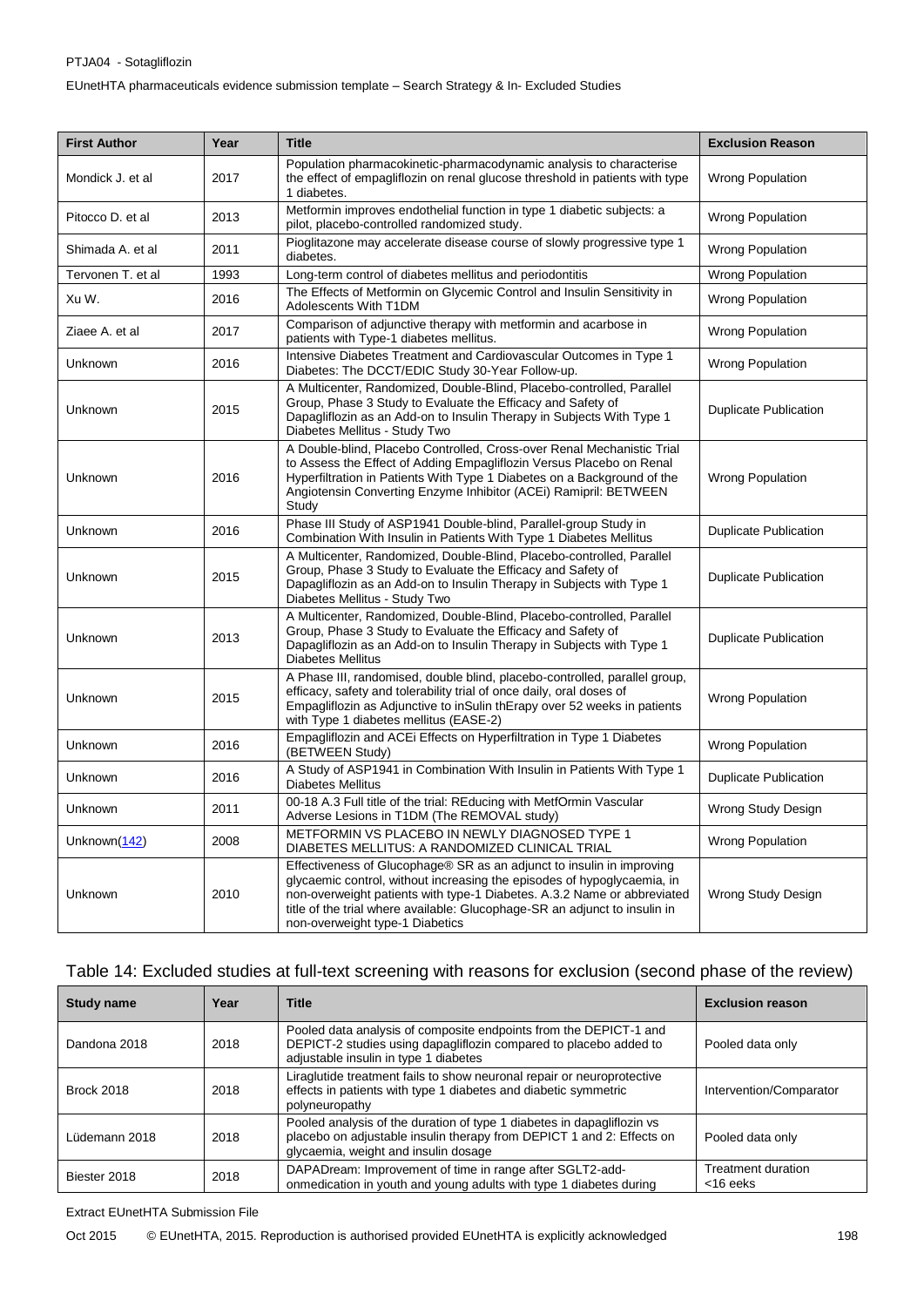## PTJA04 - Sotagliflozin EUnetHTA pharmaceuticals evidence submission template – Search Strategy & In- Excluded Studies

| <b>Study name</b>      | Year | <b>Title</b>                                                                                                                                                                                                         | <b>Exclusion reason</b>                                                    |
|------------------------|------|----------------------------------------------------------------------------------------------------------------------------------------------------------------------------------------------------------------------|----------------------------------------------------------------------------|
|                        |      | unannounced meals under full closed loop CSII                                                                                                                                                                        |                                                                            |
| Lapuerta 2018          | 2018 | Patients with type 1 diabetes value increased glucose stability and<br>associate it with improved well-being: Exit interviews from Sotagliflozin<br>Phase 3 study                                                    | Study design                                                               |
| Pettus 2018            | 2018 | Sotagliflozin in combination with optimised insulin therapy reduced<br>HbA <sub>1C</sub> levels with a decreased daily insulin requirement after 52 weeks in<br>adults with type 1 diabetes                          | Pooled data only                                                           |
| <b>Hals 2018</b>       | 2018 | Favourable effects of insulin treatment for latent autoimmune diabetes in<br>adults do not outweigh autoimmunity-induced decline in insulin release<br>during 21 months of intervention                              | No SGA disease                                                             |
| Henry 2018             | 2018 | Sotagliflozin further improves percentage of patients achieving HbA <sub>1C</sub><br>goal without weight gain in adults with type 1 diabetes after insulin<br>therapy optimisation                                   | Pooled data only                                                           |
| Danne 2018             | 2018 | inTandem1 and inTandem2: Increased time in range with sotagliflozin as<br>adjunct therapy to insulin in adults with type 1 diabetes by 24-week<br>continuous glucose monitoring                                      | Pooled data only                                                           |
| Sherwood 2018          | 2018 | Pilot study of closed-loop glycemic control with the bionic pancreas in<br>cystic fibrosis-related diabetes                                                                                                          | Study design                                                               |
| Mkrtumyan 2018         | 2018 | Efficacy and safety of Subetta add-on therapy in type 1 diabetes mellitus:<br>The results of a multicenter, double-blind, placebo-controlled,<br>randomized clinical trial                                           | Intervention/Comparator                                                    |
| Parkinson 2018         | 2018 | Dose-response and exposure-response (HbA <sub>1C</sub> ) of dapagliflozin in T1DM<br>patients                                                                                                                        | Pooled data only                                                           |
| Pettus 2018            | 2018 | Sotagliflozin in combination with optimized insulin therapy reduced<br>$HbA_{1C}$ levels with a decreased daily insulin requirement after 52 weeks in<br>adults with T1D                                             | Pooled data only                                                           |
| Wiromrat 2018          | 2018 | Serum uromodulin (SUMOD) inversely correlates with aortic stiffness in<br>type 1 diabetes (T1D) youth                                                                                                                | Intervention/Comparator                                                    |
| Nadeau 2018            | 2018 | Metformin improves insulin resistance (IR) and vascular health in youth<br>with type 1 diabetes (T1D)                                                                                                                | No SGA age                                                                 |
| Danne 2018             | 2018 | Increased time-in-range with sotagliflozin as adjunct therapy to insulin in<br>adults with type 1 diabetes as demonstrated by 24-week continuous<br>glucose monitoring (intandem1, intandem2)                        | Pooled data only                                                           |
| Mathieu 2018           | 2018 | Glucose variables in T1D studies with dapagliflozin-pooled analysis of<br>continuous glucose monitoring data from depict-1 and 2                                                                                     | Pooled data only                                                           |
| Johansen 2018          | 2018 | Protocol for Meal-time Administration of Exenatide for Glycaemic Control<br>in Type 1 Diabetes Cases (The MAG1C trial): A randomised, double-<br>blinded, placebo-controlled trial                                   | Intervention/Comparator                                                    |
| Mondick 2018           | 2018 | Population Pharmacokinetic– Pharmacodynamic Analysis to<br>Characterize the Effect of Empagliflozin on Renal Glucose Threshold in<br>Patients With Type 1 Diabetes Mellitus                                          | Treatment duration <16<br>weeks                                            |
| Gogtay 2018            | 2018 | Effects of sotagliflozin added to insulin in type 1 diabetes                                                                                                                                                         | Review/editorial                                                           |
| Melmer 2018            | 2018 | Short-term effects of dapagliflozin on insulin sensitivity, postprandial<br>glucose excursion and ketogenesis in type 1 diabetes mellitus: A<br>randomized, placebo-controlled, double blind, cross-over pilot study | Treatment duration <16<br>weeks                                            |
| DubÃ <sup>©</sup> 2018 | 2018 | Beyond glycaemic control: A cross-over, double-blinded, 24-week<br>intervention with liraglutide in type 1 diabetes                                                                                                  | Intervention/Comparator                                                    |
| Nadeau 2018            | 2018 | Metformin improves vascular haemodynamic function in youth with type<br>1 diabetes                                                                                                                                   | No SGA age                                                                 |
| Garg 2017              | 2017 | Effects of sotagliflozin added to insulin in patients with type 1 diabetes                                                                                                                                           | Records identified as<br>duplicate of records<br>included in original SLR: |
| <b>Baker 2017</b>      | 2017 | A 12-week dose-ranging study of sotagliflozin, a dual SGLT1 and SGLT2<br>inhibitor, as adjunct therapy to insulin in type 1 diabetes, (inTandem4;<br>NCT02459899)                                                    | Treatment duration <16<br>weeks                                            |
| Hansen 2017            | 2017 | Autonomic regulation may modify the weight reducing effect of liraglutide<br>in overweight patients with type 1 diabetes                                                                                             | Intervention/Comparator                                                    |
| <b>Buse 2017</b>       | 2017 | 24-week efficacy and safety of sotagliflozin, a dual SGLT1 and SGLT2<br>inhibitor, as adjunct therapy to insulin in type 1 diabetes (inTandem1)                                                                      | Records identified as<br>duplicate of records<br>included in original SLR: |
| Danne 2017             | 2017 | 24-week efficacy and safety of sotagliflozin, a dual SGLT1 and SGLT2<br>inhibitor, as adjunct therapy to insulin in type 1 diabetes (inTandem2)                                                                      | Records identified as<br>duplicate of records<br>included in original SLR: |
| Bode 2017              | 2017 | Efficacy and safety of sotagliflozin, a dual SGLT1 and SGLT2 inhibitor,<br>as adjunct to insulin in young adults with poorly controlled type 1                                                                       | Treatment duration <16<br>weeks                                            |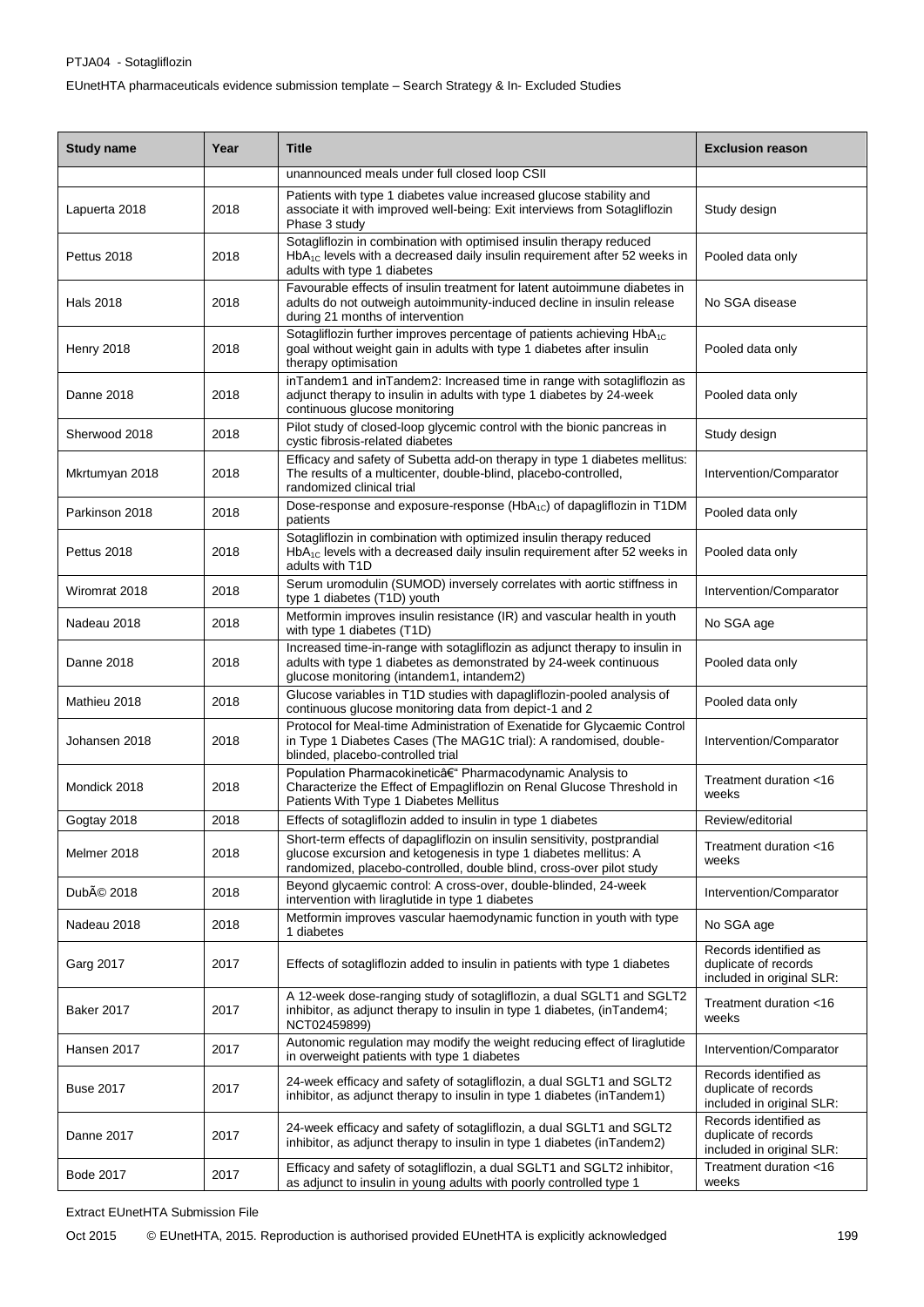| <b>Study name</b> | Year | <b>Title</b>                                                                                                                                                                                   | <b>Exclusion reason</b>         |
|-------------------|------|------------------------------------------------------------------------------------------------------------------------------------------------------------------------------------------------|---------------------------------|
|                   |      | diabetes (JDRF Study)                                                                                                                                                                          |                                 |
| Mondick 2017      | 2017 | Population pharmacokinetic-pharmacodynamic analysis to characterise<br>the effect of empagliflozin on renal glucose threshold in patients with<br>type 1 diabetes                              | Treatment duration <16<br>weeks |
| Hals 2017         | 2017 | A randomised clinical trial testing for optimal beta cell preserving<br>treatment in Latent Autoimmune Diabetes in Adults (LADA)                                                               | Intervention/Comparator         |
| Katikaneni 2017   | 2017 | Pramlintide vs. Exenatide: Acute and chronic use in adolescents with<br>type 1 diabetes                                                                                                        | Children only                   |
| Herrmann 2016     | 2016 | Impact of Disease Duration on the Effects of Pramlintide in Type 1<br>Diabetes: A Post Hoc Analysis of Three Clinical Trials                                                                   | Pooled data only                |
| Hinshaw 2016      | 2016 | Effect of pramlintide on postprandial glucose fluxes in type 1 diabetes                                                                                                                        | Treatment duration <16<br>weeks |
| Dejgaard 2016     | 2016 | Cardiovascular effects of liraglutide in patients with type 1 diabetes                                                                                                                         | Intervention/Comparator         |
| Kuhadiya 2016     | 2016 | Dapagliflozin as additional treatment to liraglutide and insulin in patients<br>with type 1 diabetes: A randomized clinical trial of 12 weeks                                                  | Intervention/Comparator         |
| Dube 2016         | 2016 | Crossover, double-blind, unicentric, 52-week trial of liraglutide in type 1<br>diabetes                                                                                                        | Intervention/Comparator         |
| Frandsen 2016     | 2016 | The effect of glucagon-like peptide-1 (GLP-1) receptor agonists (GLP-<br>1RA) on postprandial glucagon secretion independent of the gastric<br>emptying rate                                   | Intervention/Comparator         |
| Testa 2016        | 2016 | Patient-centered outcomes and sociodemographic predictors of diabetes<br>treatment effectiveness                                                                                               | Pooled data only                |
| Ghanim 2016       | 2016 | Dapagliflozin induces ketosis in patients with type 1 diabetes                                                                                                                                 | Treatment duration <16<br>weeks |
| Ismail 2016       | 2016 | A biphasic OGTT curve as an indicator of risk for type 1 diabetes (T1D)                                                                                                                        | Treatment duration <16<br>weeks |
| Hinshaw 2015      | 2015 | Glucagon inhibition and delay in gastric emptying improves glucose<br>tolerance in type 1 diabetes: A triple tracer mixed meal study                                                           | Treatment duration <16<br>weeks |
| Riddle 2015       | 2015 | Fixed ratio dosing of pramlintide with regular insulin before a standard<br>meal in patients with type 1 diabetes                                                                              | Treatment duration <16<br>weeks |
| Renukuntla 2014   | 2014 | Role of Glucagon-like peptide-1 analogue versus Amylin as an adjuvant<br>therapy in type 1 diabetes in a closed loop setting with ePID algorithm                                               | Treatment duration <16<br>weeks |
| Fang 2013         | 2013 | Study reanalysis using a mechanism-based<br>pharmacokinetic/pharmacodynamic model of pramlintide in subjects with<br>type 1 diabetes                                                           | Treatment duration <16<br>weeks |
| Weinzimer 2012    | 2012 | Effect of pramlintide on prandial glycemic excursions during closed-loop<br>control in adolescents and young adults with type 1 diabetes                                                       | Treatment duration <16<br>weeks |
| Asmar 2010        | 2010 | Do the actions of glucagon-like peptide-1 on gastric emptying, appetite,<br>and food intake involve release of amylin in humans?                                                               | Treatment duration <16<br>weeks |
| <b>King 2010</b>  | 2010 | Comparison of the post-meal glucose response to different insulin bolus<br>waveforms in insulin pump- and pre-meal pramlintide-treated type 1<br>diabetes patients                             | Intervention/Comparator         |
| Amiel 2005        | 2005 | The effect of pramlintide on hormonal, metabolic or symptomatic<br>responses to insulin-induced hypoglycaemia in patients with type 1<br>diabetes                                              | Treatment duration <16<br>weeks |
| Weyer 2005        | 2005 | Properties of pramlintide and insulin upon mixing                                                                                                                                              | Treatment duration <16<br>weeks |
| Ceriello 2005     | 2005 | Effects of pramlintide on postprandial glucose excursions and measures<br>of oxidative stress in patients with type 1 diabetes                                                                 | Treatment duration <16<br>weeks |
| Kovatchev 2004    | 2004 | Numerical Estimation of HbA <sub>1C</sub> from Routine Self-Monitoring Data in<br>People with Type 1 and Type 2 Diabetes Mellitus                                                              | Intervention/Comparator         |
| <b>Weyer 2003</b> | 2003 | Pramlintide Reduces Postprandial Glucose Excursions When Added to<br>Regular Insulin or Insulin Lispro in Subjects With Type 1 Diabetes: A<br>dose-timing study                                | Treatment duration <16<br>weeks |
| Levetan 2003      | 2003 | Impact of pramlintide on glucose fluctuations and postprandial glucose,<br>glucagon, and triglyceride excursions among patients with type 1<br>diabetes intensively treated with insulin pumps | Treatment duration <16<br>weeks |
| Fineman 2002      | 2002 | The human amylin analog, pramlintide, corrects postprandial<br>hyperglucagonemia in patients with type 1 diabetes                                                                              | Treatment duration <16<br>weeks |
| Chagan 2002       | 2002 | Pramlintide - A novel agent in the treatment of type I and 2 diabetes<br>mellitus                                                                                                              | Review/editorial                |
| Whitehouse 2002   | 2002 | A randomized study and open-label extension evaluating the long-term<br>efficacy of pramlintide as an adjunct to insulin therapy in type 1 diabetes                                            | Study design                    |
| Samsom 2000       | 2000 | Pramlintide, an amylin analog, selectively delays gastric emptying:<br>Potential role of vagal inhibition                                                                                      | Study design                    |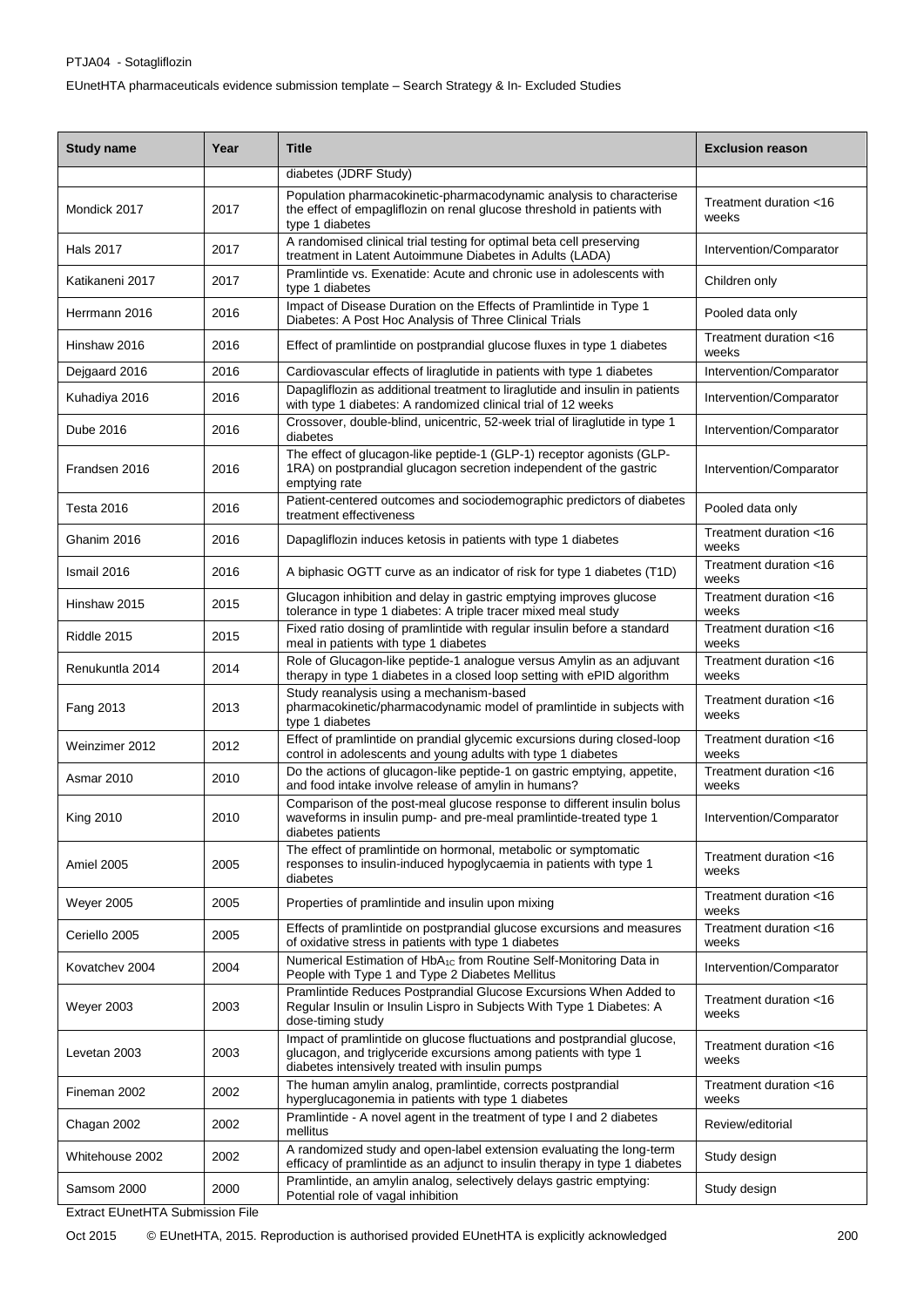## PTJA04 - Sotagliflozin EUnetHTA pharmaceuticals evidence submission template – Search Strategy & In- Excluded Studies

| <b>Study name</b> | Year            | <b>Title</b>                                                                                                                                                                                            | <b>Exclusion reason</b>                                                    |
|-------------------|-----------------|---------------------------------------------------------------------------------------------------------------------------------------------------------------------------------------------------------|----------------------------------------------------------------------------|
| Nyholm 1999       | 1999            | The amylin analog pramlintide improves glycemic control and reduces<br>postprandial glucagon concentrations in patients with type 1 diabetes<br>mellitus                                                | Treatment duration <16<br>weeks                                            |
| <b>Kong 1998</b>  | 1998            | The effect of single doses of pramlintide on gastric emptying of two<br>meals in men with IDDM                                                                                                          | Treatment duration <16<br>weeks                                            |
| Thompson 1997     | 1997            | Effects of 4 weeks` administration of pramlintide, a human amylin<br>analogue, on glycaemia control in patients with IDDM: Effects on plasma<br>glucose profiles and serum fructosamine concentrations  | Treatment duration <16<br>weeks                                            |
| <b>Kong 1997</b>  | 1997            | Infusion of pramlintide, a human amylin analogue, delays gastric<br>emptying in men with IDDM                                                                                                           | Treatment duration <16<br>weeks                                            |
| Nyholm 1996       | 1996            | Acute effects of the human amylin analog AC137 on basal and insulin-<br>stimulated euglycemic and hypoglycemic fuel metabolism in patients with<br>insulin-dependent diabetes mellitus                  | Treatment duration <16<br>weeks                                            |
| Dandona 2017      | <b>2017 Nov</b> | Efficacy and safety of dapagliflozin in patients with inadequately<br>controlled type 1 diabetes (DEPICT-1): 24 week results from a<br>multicentre, double-blind, phase 3, randomised controlled trial. | Records identified as<br>duplicate of records<br>included in original SLR: |
| Petrie 2017       | 2017 Aug        | Cardiovascular and metabolic effects of metformin in patients with type 1<br>diabetes (95): a double-blind, randomised, placebo-controlled trial.                                                       | Records identified as<br>duplicate of records<br>included in original SLR: |
| Heptulla 2009     | 2009 May        | Twenty-four-hour simultaneous subcutaneous Basal-bolus administration<br>of insulin and amylin in adolescents with type 1 diabetes decreases<br>postprandial hyperglycemia.                             | Treatment duration <16<br>weeks                                            |
| NCT01269008,      |                 | Closed Loop System With Pramlintide Versus Exenatide                                                                                                                                                    | Study design                                                               |
| NCT00923715,      |                 | Exenatide (Byetta) Versus Pramlintide (Symlin): role in Post-Prandial<br>Hyperglycemia                                                                                                                  | No SGA age                                                                 |
| NCT00505882,      |                 | Efficacy of Pramlintide on Prevention of Weight Gain Early Onset of<br>Type 1 Diabetes                                                                                                                  | Clinical trial registry with<br>limited information                        |
| NCT02421510,      |                 | Efficacy, Safety, and Tolerability Study of Sotagliflozin as Adjunct<br>Therapy in Adult Patients With Type 1 Diabetes Mellitus Who Have<br>Inadequate Glycemic Control With Insulin Therapy            | Clinical trial registry with<br>limited information                        |
| NCT02384941,      |                 | Efficacy, Safety, and Tolerability Study of Sotagliflozin as Adjunct<br>Therapy in Adult Patients With Type 1 Diabetes Mellitus Who Have<br>Inadequate Glycemic Control With Insulin Therapy            | Clinical trial registry with<br>limited information                        |
| NCT00776607,      |                 | Randomized Controlled Trial of Insulin Versus Tablets for Latent<br>Autoimmune Diabetes in Adults (LADA)                                                                                                | Clinical trial registry with<br>limited information                        |
| NCT01706211,      |                 | A Study to Evaluate the Efficacy and Safety of BRL 49653C in Non-<br>insulin Dependent Diabetes                                                                                                         | <b>Disease</b>                                                             |
| NCT01592279,      |                 | GLP-1 Analogue Treatment in Uncontrolled Type 1 Diabetic Patients                                                                                                                                       | Intervention/Comparator                                                    |
| NCT02582814,      |                 | The Safety and Efficacy of Dapagliflozin Therapy in Combination With<br>Insulin in Japanese Subjects With Type 1 Diabetes Mellitus (T1DM)                                                               | Clinical trial registry with<br>limited information                        |
| NCT02383940,      |                 | Efficacy and Safety of Sotagliflozin in Young Adult Patients With Type 1<br>Diabetes Mellitus and Elevated Hemoglobin A1C                                                                               | Treatment duration <16<br>weeks                                            |
| NCT03556033.      |                 | Effect of Dapagliflozin on IAH in T1DM                                                                                                                                                                  | Clinical trial registry with<br>limited information                        |
| NCT01269047,      |                 | Use of Exenatide and Pramlintide to Decrease Post-prandial<br>Hyperglycemia                                                                                                                             | No SGA age                                                                 |
| NCT01813929,      |                 | Effect of Metformin on Vascular and Mitochondrial Function in Type 1<br><b>Diabetes</b>                                                                                                                 | Treatment duration <16<br>weeks                                            |
| NCT02765347,      |                 | The Effects of Metformin on Glycemic Control and Insulin Sensitivity in<br>Adolescents With T1DM                                                                                                        | Clinical trial registry with<br>limited information                        |
| NCT02580591,      |                 | Empagliflozin as Adjunctive to Insulin Therapy Over 26 Weeks in<br>Patients With T1DM (EASE-3)                                                                                                          | Clinical trial registry with<br>limited information                        |
| NCT03017352,      |                 | Meal-time Administration of Exenatide for Glycaemic Control in Type 1<br><b>Diabetic Cases</b>                                                                                                          | Intervention/Comparator                                                    |
| NCT00145379,      |                 | The Effect of Metformin in Overweight Patients With Dysregulated Type<br>1 Diabetes Mellitus                                                                                                            | Clinical trial registry with<br>limited information                        |
| NCT02408705,      |                 | Investigating the Effect of Liraglutide on the Endogenous Glucose<br>Production During in Tye 1 Diabetes Subjects                                                                                       | Intervention/Comparator                                                    |
| NCT01434862,      |                 | Pramlintide Combined With Model Predictive Control Algorithm                                                                                                                                            | Clinical trial registry with<br>limited information                        |
| NCT00489645,      |                 | Effect of Hyperglycemia on Gastric Emptying Interactions With<br>Pramlintide                                                                                                                            | Clinical trial registry with<br>limited information                        |
| NCT00206297,      |                 | The Effect of Prolonged Pramlintide Infusion in Pediatric Diabetes                                                                                                                                      | Clinical trial registry with<br>limited information                        |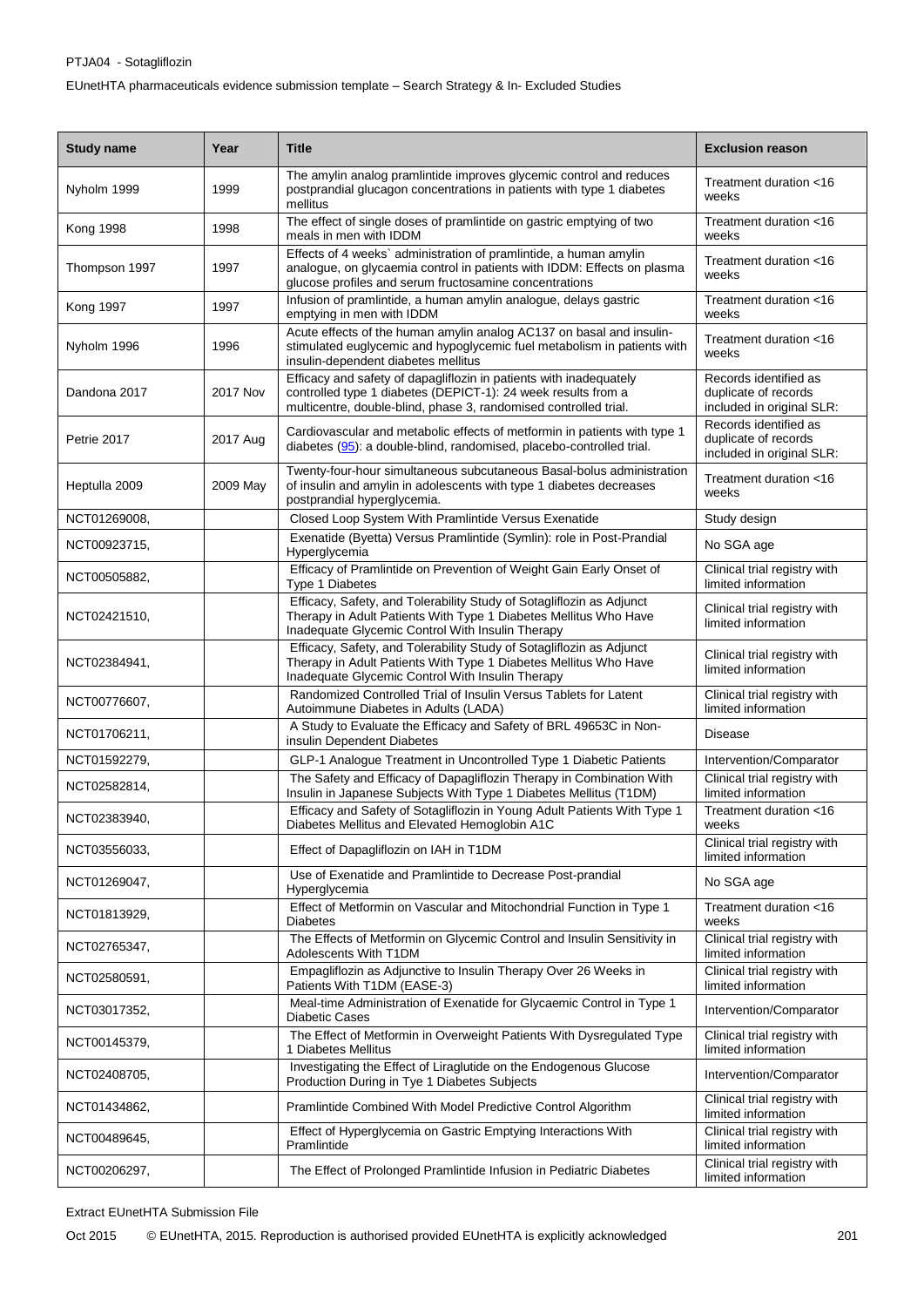#### PTJA04 - Sotagliflozin

EUnetHTA pharmaceuticals evidence submission template – Search Strategy & In- Excluded Studies

| <b>Study name</b> | Year | <b>Title</b>                                                                                                                                                                                                                            | <b>Exclusion reason</b>                             |
|-------------------|------|-----------------------------------------------------------------------------------------------------------------------------------------------------------------------------------------------------------------------------------------|-----------------------------------------------------|
| NCT02814123,      |      | Effect of Basal-Bolus Closed-Loop Co-Administration of Insulin and<br>Pramlintide on Improving the Glycemic Control in Type 1 Diabetes                                                                                                  | Treatment duration <16<br>weeks                     |
| NCT02351232.      |      | The Lira Pump Trial                                                                                                                                                                                                                     | Intervention/Comparator                             |
| NCT03547427,      |      | Glucagon Counterregulation in Type 1 Diabetes                                                                                                                                                                                           | Treatment duration <16<br>weeks                     |
| NCT02460978,      |      | Dapagliflozin Evaluation in Patients With Inadequately Controlled Type 1<br><b>Diabetes</b>                                                                                                                                             | Clinical trial registry with<br>limited information |
| NCT01483560,      |      | REducing With MetfOrmin Vascular Adverse Lesions in Type 1 Diabetes<br>(95)                                                                                                                                                             | Clinical trial registry with<br>limited information |
| NCT02407899,      |      | Protective Effects of Saxagliptin (And Vitamin D3) on AY Cell Function<br>in Patients With Adult-onset Latent Autoimmune Diabetes                                                                                                       | Intervention/Comparator                             |
| NCT01722227,      |      | Anti-diabetic Effects of Liraglutide in Adolescents and Young Subjects<br>With Type 1 Diabetes                                                                                                                                          | Intervention/Comparator                             |
| NCT02702011,      |      | Empa Add on to Insulin in Japanese Patient With Type 1 Diabetes<br><b>Mellitus</b>                                                                                                                                                      | Treatment duration <16<br>weeks                     |
| NCT02284009,      |      | Albiglutide Versus Placebo in Insulin-treated Subjects With New-onset<br><b>Type 1 Diabetes Mellitus</b>                                                                                                                                | Intervention/Comparator                             |
| NCT02045290,      |      | Insulin Clamp Ancillary Study for Assessment of Insulin Resistance                                                                                                                                                                      | Clinical trial registry with<br>limited information |
| NCT03513874,      |      | Metformin Plus Insulin on Non-obese Autoimmune Diabetes                                                                                                                                                                                 | Clinical trial registry with<br>limited information |
| NCT01140438,      |      | Treatment of Latent Autoimmune Diabetes of the Adult                                                                                                                                                                                    | Clinical trial registry with<br>limited information |
| NCT01722240,      |      | Liraglutide in Type 1 Diabetes                                                                                                                                                                                                          | Intervention/Comparator                             |
| NCT01559025,      |      | Evaluation of Vildagliptin (Galvus®) as add-on to Insulin in New-onset<br><b>Type 1 Diabetes Mellitus</b>                                                                                                                               | Intervention/Comparator                             |
| NCT02897219,      |      | A Study of ASP1941 in Combination With Insulin in Patients With Type<br>1 Diabetes Mellitus                                                                                                                                             | Clinical trial registry with<br>limited information |
| NCT02529449,      |      | Pharmacodynamics, Pharmacokinetics, and Safety of ASP1941 in<br>Patients With Type 1 Diabetes Mellitus                                                                                                                                  | Clinical trial registry with<br>limited information |
| NCT02414958,      |      | Empagliflozin as Adjunctive to InSulin thErapy Over 52 Weeks in<br>Patients With Type 1 Diabetes Mellitus (EASE-2)Empagliflozin as<br>Adjunctive to InSulin thErapy Over 52 Weeks in Patients With Type 1<br>Diabetes Mellitus (EASE-2) | Clinical trial registry with<br>limited information |